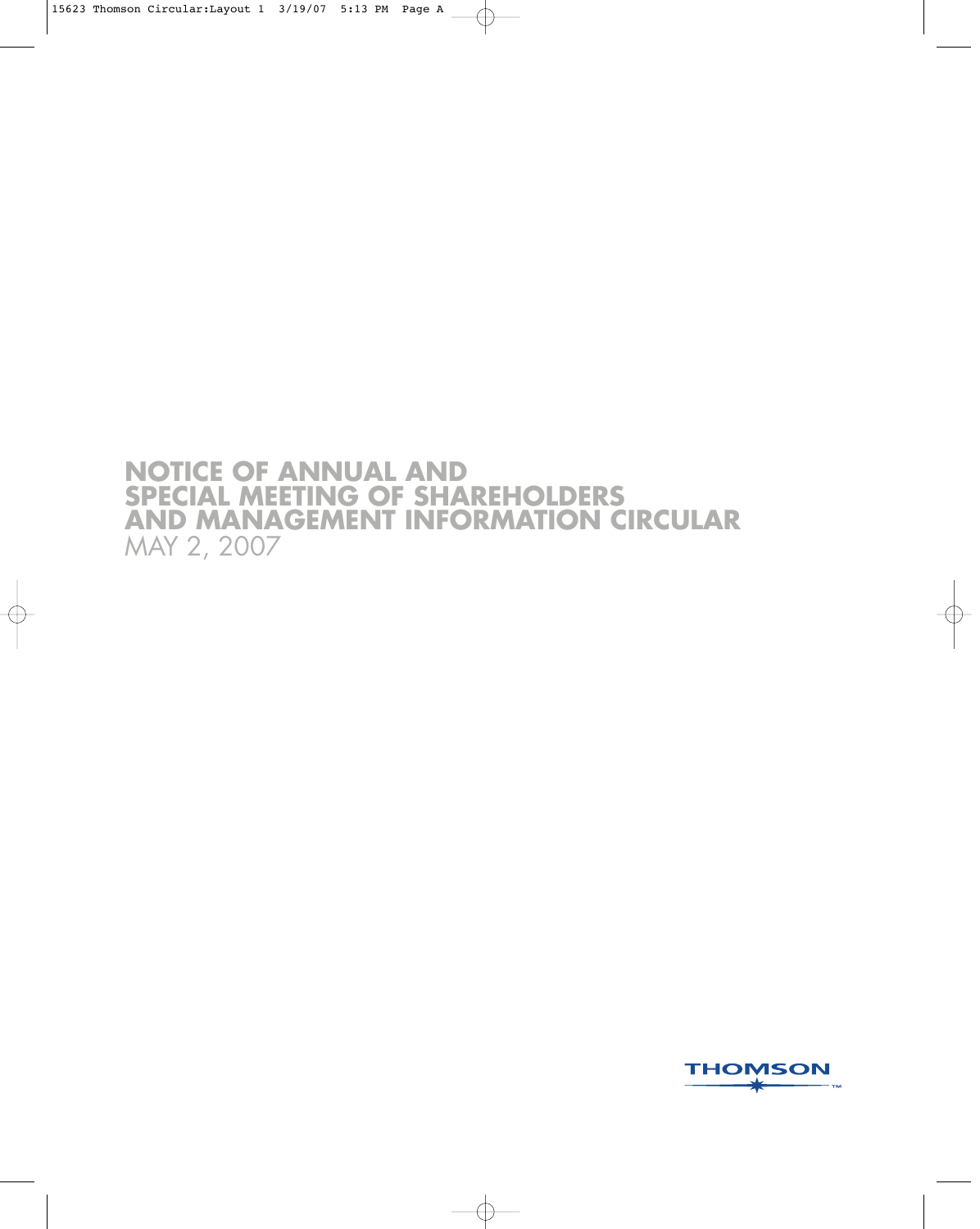# **NOTICE OF ANNUAL AND SPECIAL MEETING OF SHAREHOLDERS OF THE THOMSON CORPORATION**

### **Date**

Wednesday, May 2, 2007

# **Time**

12:00 p.m. (EDT)

### **Place**

Roy Thomson Hall, 60 Simcoe Street, Toronto, Ontario, Canada

### **Business**

The business of the meeting is to:

- receive the consolidated financial statements of the company for the year ended December 31, 2006 and the auditors' report on those statements;
- elect directors;
- appoint auditors and authorize the directors to fix their remuneration;
- consider, and if thought fit, approve amendments to the company's stock incentive plan, employee stock purchase plans, deferred compensation plan and U.S. employees' 401(k) retirement savings plan; and
- transact any other business properly brought before the meeting.

At the meeting, you will have an opportunity to hear about our company's 2006 performance and plans going forward. The management information circular included with this notice is your guide to the business to be considered at the meeting.

### **Record Date**

You are entitled to vote if you were a holder of Thomson common shares as of 5:00 p.m. (EDT) on Monday, March 19, 2007.

### **Voting**

Please vote by proxy on the matters to be considered at the meeting if it is not convenient for you to attend in person. The enclosed proxy form contains instructions on how to complete and send your voting instructions. Our transfer agent, Computershare Trust Company of Canada, must receive your proxy or voting instructions no later than 5:00 p.m. (EDT) on Monday, April 30, 2007 or, if the meeting is adjourned, no later than 48 hours (excluding Saturdays and holidays) before any adjourned meeting.

Please visit www.thomson.com for more information about Thomson.

By order of the Board,

**David W. Binet** Secretary to the Board of Directors

March 15, 2007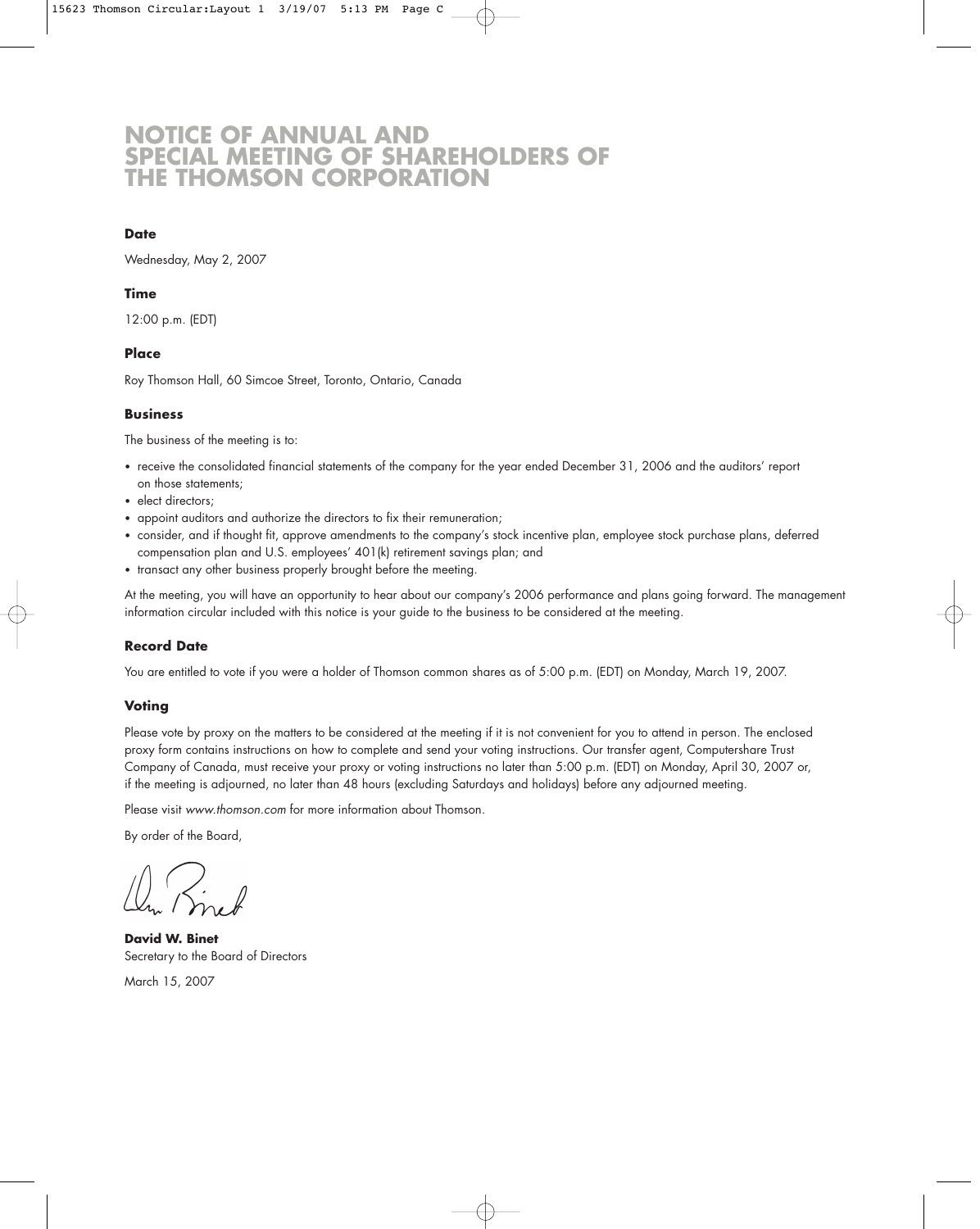# **MANAGEMENT INFORMATION CIRCULAR TABLE OF CONTENTS**

- 1 About this Circular and Related Proxy Materials
- 1 Voting Information
- 4 Receiving Annual and Quarterly Financial Statements and Related MD&A
- 4 Electronic Delivery of Shareholder Communications
- 5 Principal Shareholder
- 5 Business of the Meeting
	- Financial Statements
	- Election of Directors
	- Appointment of Auditors
	- Special Business Approval of amendments to the stock incentive plan, employee stock purchase plans, deferred compensation plan and U.S. employees' 401(k) retirement savings plan
- 13 Executive Compensation
	- Summary Compensation Table
	- Long-Term Incentive Plan Awards in 2006
	- Option/SAR Grants in 2006
	- Aggregated Option/SAR Exercises in 2006 and Financial Year-End Option/SAR Values
	- Equity Compensation Plan Information
	- Pension and Other Retirement Benefits
	- Insurance Policies
	- Agreements with Named Executive Officers
- 21 Report on Executive Compensation
- 30 Report of the Audit Committee
- 31 Performance Graphs
- 32 Compensation of Directors
- 33 Indebtedness of Officers, Directors and Employees
- 33 Directors' and Officers' Indemnification and Insurance
- 34 Statement of Corporate Governance Practices
- 40 Share Repurchase Program
- 41 Additional Information
- 41 Directors' Approval
- A-1 Annex A Corporate Governance Guidelines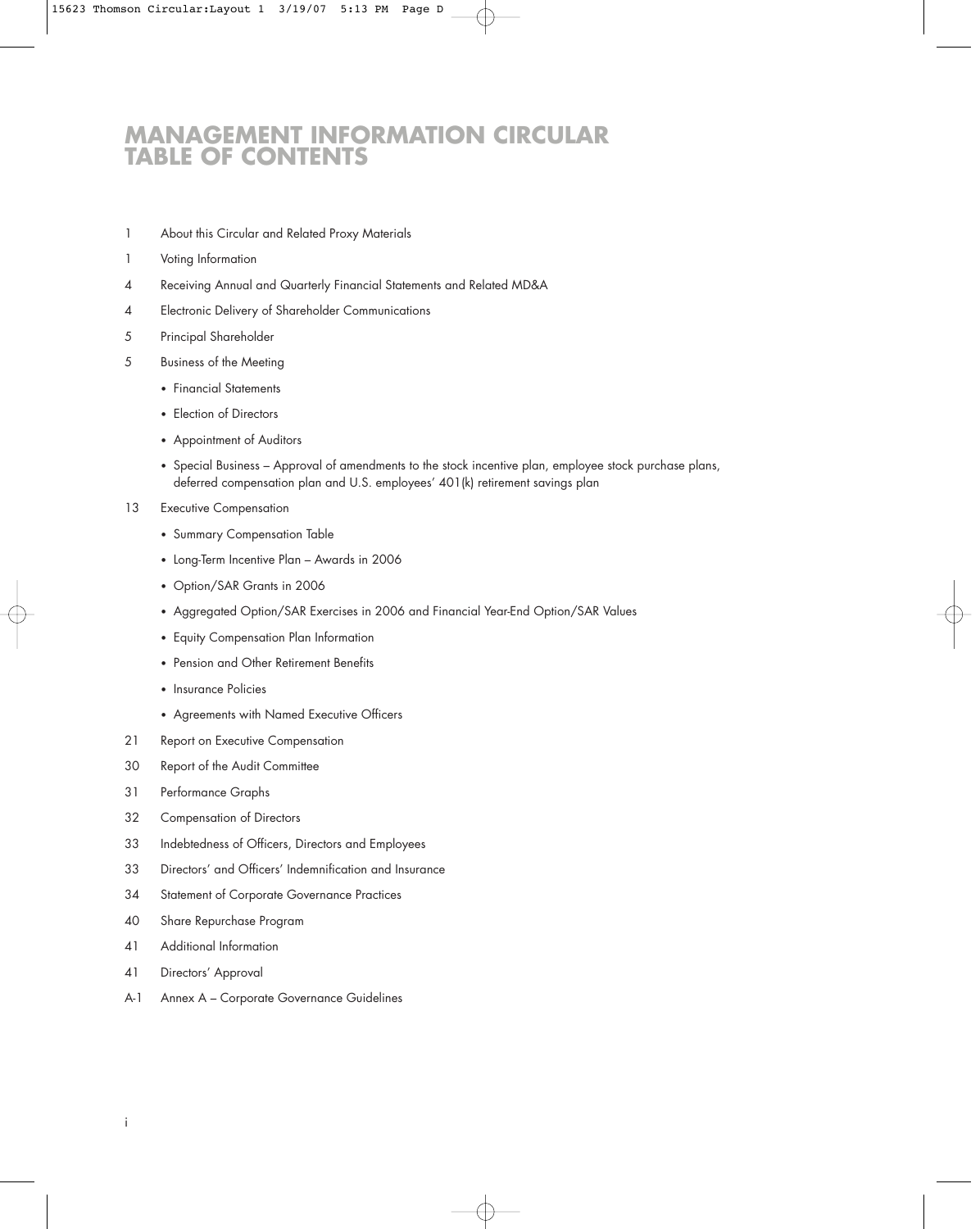# **ABOUT THIS CIRCULAR AND RELATED PROXY MATERIALS**

We are providing this circular and proxy materials to you in connection with The Thomson Corporation's annual and special meeting of shareholders on May 2, 2007. As a shareholder, you are invited to attend the meeting. If you are unable to attend, you may still vote.

This circular describes the items to be voted on at the meeting and the voting process, and provides information about executive compensation, our corporate governance practices and other matters.

Please see the "Voting Information" section below for an explanation of how you can vote on the matters to be considered at the meeting, whether or not you decide to attend the meeting.

Unless otherwise indicated, all amounts in this circular are in U.S. dollars and information is as of March 9, 2007.

# **VOTING INFORMATION**

### **What is the business of the meeting?**

At the meeting, shareholders are voting on three items: (1) the election of directors of the company; (2) the appointment of PricewaterhouseCoopers LLP as auditors of the company and the authorization of the directors to fix the auditors' remuneration; and (3) approval of amendments to our stock incentive plan, employee stock purchase plans, deferred compensation plan and U.S. employees' 401(k) retirement savings plan. We are not aware of any other matters to be considered at the meeting. However, you may also vote on any other business that may properly come before the meeting.

# **Who can vote?**

Holders of common shares as of 5:00 p.m. (EDT) on March 19, 2007 are entitled to vote at the meeting. Each common share is entitled to one vote. On March 9, 2007, there were 639,907,226 common shares outstanding.

If you want to vote shares acquired after March 19, 2007 at the meeting, you must contact our transfer agent, Computershare Trust Company of Canada, and request in writing for them to include you on the list of shareholders entitled to vote at the meeting, and you must produce properly endorsed share certificates or establish in some other way that you owned the shares before 5:00 p.m. (EDT) on April 23, 2007.

### **How many votes are required for approval?**

A simple majority of votes cast, in person or by proxy, is required to approve each of the items specified in the notice of meeting which accompanies this circular.

### **How do I vote?**

You should first determine whether you are a registered shareholder or a non-registered shareholder.

- You are a registered shareholder if your name appears on your share certificates or if you hold your shares in book-entry form on the records of our transfer agent, Computershare Trust Company of Canada. If you are a registered shareholder, you can vote either in person at the meeting or by submitting your voting instructions by proxy, which means that you give another person authority to vote on your behalf.
- You are a non-registered shareholder if your name does not appear on your share certificates or if you hold your shares in book-entry form through an intermediary. For example, you are a non-registered shareholder if your shares are held in the name of a bank, trust company, securities broker, trustee or custodian.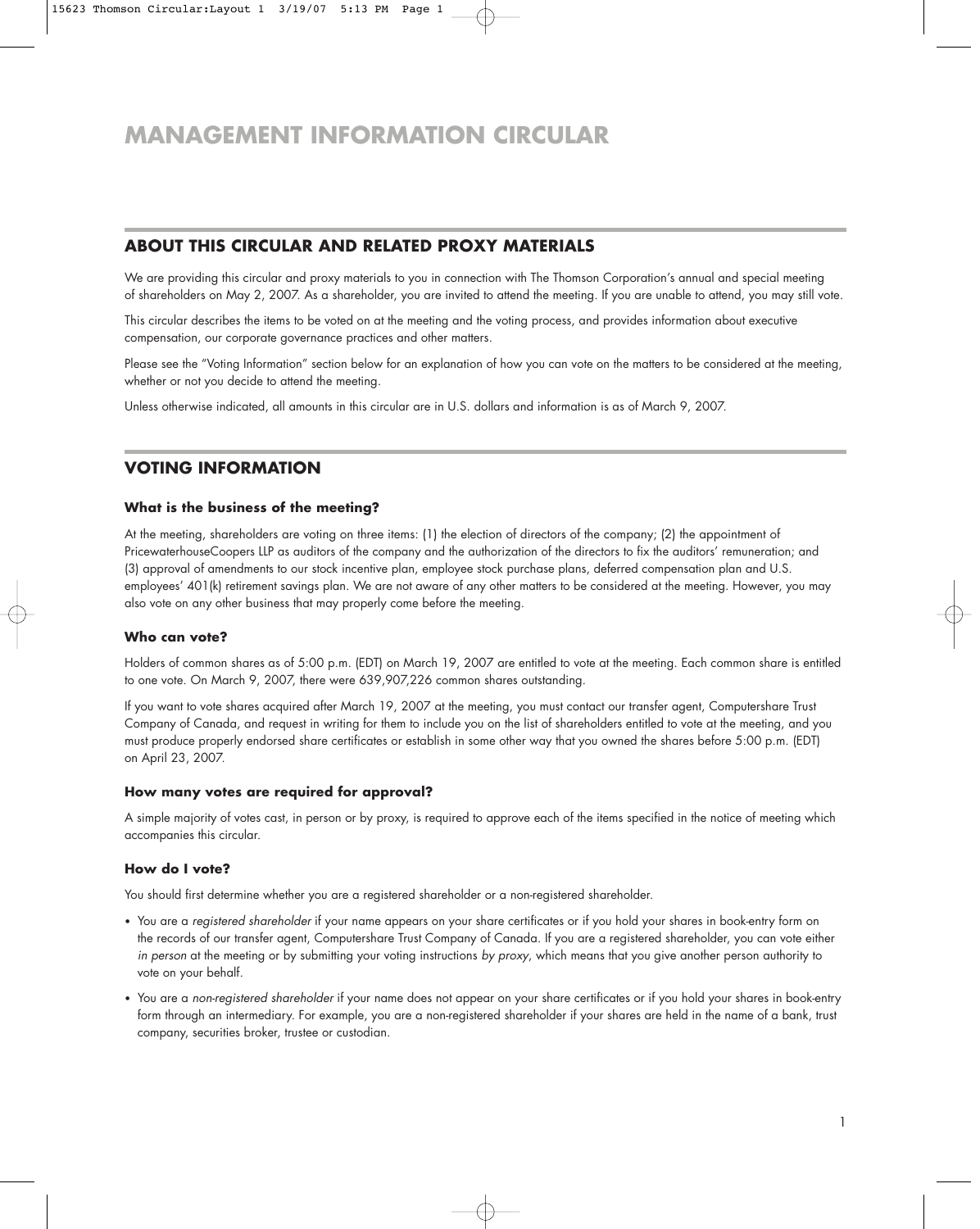### **If I am a registered shareholder, how do I vote in person?**

You do not need to do anything except attend the meeting. Do not complete or return the proxy form, as your vote will be taken at the meeting. You should register with representatives of Computershare when you arrive at the meeting. If you wish to vote shares registered in the name of a corporation, the corporation must submit a properly executed proxy to Computershare by the proxy cut-off time which appoints you to vote the shares on behalf of the corporation.

### **If I am a registered shareholder, how do I vote by proxy?**

If it is not convenient for you to attend the meeting, you may vote by proxy on the matters to be considered at the meeting in one of two ways:

- You can authorize the directors of our company who are named on the enclosed proxy form to vote your shares as your proxyholder. If you choose this option, you can give voting instructions by mail, telephone or through the Internet. Please refer to your proxy form for instructions.
- **You may appoint another person to attend the meeting on your behalf and vote your shares as your proxyholder. If you choose this option, you can appoint your proxy by mail or through the Internet. If you mail the proxy form, you must print that person's name in the blank space provided on the back of the enclosed proxy form and you should indicate how you want your shares voted.** Sign, date and return the proxy form in the envelope provided. If you vote through the Internet, you may also appoint another person to be your proxyholder. You may choose anyone to be your proxyholder; the person does not have to be another shareholder. The person you appoint must attend the meeting and vote on your behalf in order for your votes to be counted. Proxyholders should register with representatives of Computershare when they arrive at the meeting.

Please remember that your proxy or voting instructions must be received by 5:00 p.m. (EDT) on Monday, April 30, 2007, or, if the meeting is adjourned, no later than 48 hours (excluding Saturdays and holidays) before any adjourned meeting.

### **If I am a non-registered shareholder, how do I vote my shares?**

As mentioned above, you are a non-registered shareholder if your shares are held in the name of an intermediary (such as a bank, trust company, securities broker, trustee or custodian).

There are two ways to vote your shares:

- **In person.** If you wish to attend the meeting and vote in person, you should do one of the following:
	- ° If you have received a proxy form from your intermediary, insert your own name in the blank space provided on the proxy form to appoint yourself as proxyholder. If the intermediary has not signed the form, you must sign and date it. Follow your intermediary's instructions for returning the proxy form. Do not otherwise complete the form as your vote will be taken at the meeting; or
	- ° If you have received a voting instruction form from your intermediary, follow your intermediary's instructions for completing the form.
- **By proxy.** If it is not convenient for you to attend the meeting, you should do one of the following:
	- ° If you received a proxy form from your intermediary, you may vote by authorizing the directors of our company named on the form to vote your shares as your proxyholder. If you choose this option, you may complete the proxy form by indicating how you want your shares to be voted. If the intermediary has not signed the proxy form, you must sign and date it. Return the completed proxy form as instructed on the form. **Alternatively, you may appoint another person to attend the meeting on your behalf and vote your shares by printing that person's name in the blank space on the form and indicating how you want your shares to be voted.** The person you choose does not have to be another shareholder. The person named on the form must attend the meeting and vote on your behalf in order for your votes to be counted; or
	- ° If you have received a voting instruction form from your intermediary, follow your intermediary's instructions for completing the form.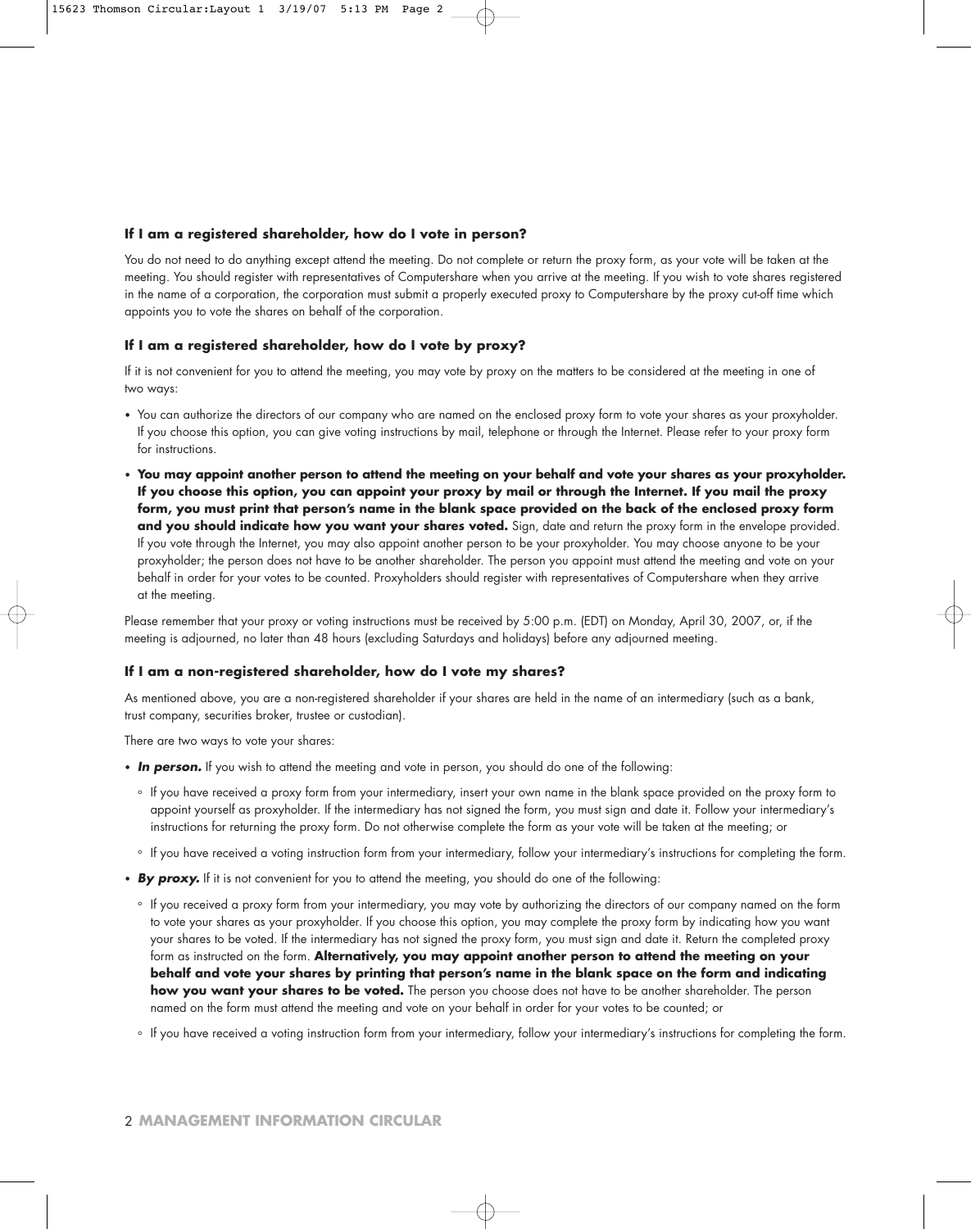### **How will my shares be voted if I appoint a proxyholder?**

Your proxyholder must vote your shares on each matter according to your instructions if you have properly completed and returned a proxy. If you have not specified how to vote on a particular matter, then your proxyholder can vote your shares as he or she sees fit. **If you have appointed the directors of our company named on the enclosed proxy form as your proxyholder, and you have not specified how you want to vote, your shares will be voted as follows:**

- **FOR the election as directors of the nominees set out in this circular;**
- **FOR the appointment of PricewaterhouseCoopers LLP as the auditors of the company and the authorization of the directors to fix their remuneration; and**
- **FOR the approval of the amendments to the stock incentive plan, employee stock purchase plans, deferred compensation plan and U.S. employees' 401(k) retirement savings plan.**

### **What happens if any amendments are made to these matters or if other matters are properly brought before the meeting?**

Your proxyholder will have discretionary authority to vote your shares as he or she sees fit. As of the date of this circular, management knows of no such amendment, variation or other matter expected to come before the meeting.

### **If I change my mind, how do I revoke my proxy or voting instructions?**

If you are a registered shareholder and you have returned a proxy form or have given voting instructions, you may revoke them in any of the following ways:

- By completing and signing a proxy form with a later date than the proxy form you previously returned, and delivering it to Computershare;
- By completing a written statement revoking your instructions, which is signed by you or your attorney authorized in writing, and delivering it:
	- ° To the offices of Computershare at any time before 5:00 p.m. (EDT) on May 1, 2007, or, if the meeting is adjourned, the business day before any adjourned meeting; or
	- ° To the Chairman of the meeting before the meeting starts; or
- In any other manner permitted by law.

If you are a non-registered shareholder, you may revoke a proxy or voting instruction (or a waiver of the right to receive meeting materials and to vote) given to your intermediary at any time by written notice to the intermediary, provided that the revocation is received by the intermediary at least seven days before the meeting. If your revocation is not received by that time, your intermediary is not required to act on it.

#### **Who is soliciting my proxy?**

**Our company's management is soliciting your proxy for use at the meeting and any adjourned meeting.** We are soliciting proxies by mail and our employees may also solicit them personally. We are paying all costs of solicitation.

#### **Is my vote confidential?**

Yes. Computershare independently counts and tabulates the proxies to preserve the confidentiality of individual shareholder votes. Proxies are referred to us only in cases where a shareholder clearly intends to communicate with management, in the event of questions as to the validity of a proxy or where it is necessary to do so to meet applicable legal requirements.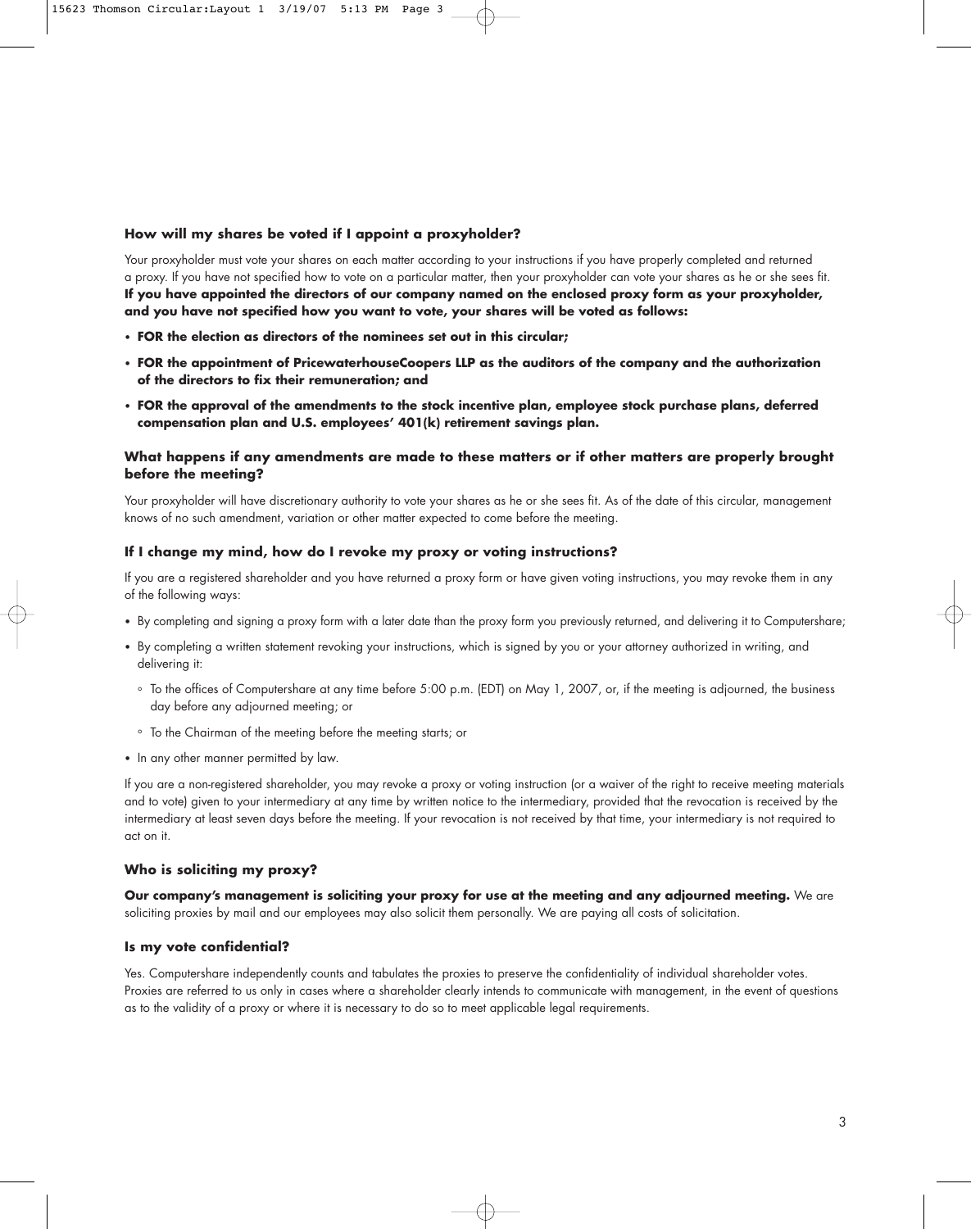# **RECEIVING ANNUAL AND QUARTERLY FINANCIAL STATEMENTS AND RELATED MD&A**

Our annual and quarterly reports and earnings releases are available in the "Investor Relations" section of our website at www.thomson.com. Below, we have provided information regarding distributions of our annual and quarterly reports. Please also see the next section of this circular entitled "Electronic Delivery of Shareholder Communications" for information about how to sign up for electronic delivery of these reports and other shareholder communications.

# **How can I receive a copy of Thomson's annual financial statements and related MD&A?**

Our annual report includes our annual financial statements and related management's discussion and analysis (MD&A).

- If you are a registered shareholder, we are required to send you future annual reports unless you opt out of receiving them by marking the appropriate box at the bottom of your form of proxy. Shareholders who opt out of receiving future annual reports will continue to receive our management information circular, form of proxy and other shareholder mailings.
- If you are a non-registered shareholder and hold your interests through a Canadian intermediary, you must mark the request box on your voting instruction form/proxy form in order to receive next year's annual report. If you are a non-registered shareholder and hold your interests through a U.S. intermediary, you must complete and return the request form included in your proxy package in order to receive next year's annual report.

# **How can I receive a copy of Thomson's quarterly financial statements and related MD&A?**

Our quarterly reports include our quarterly financial statements and related MD&A.

- If you are a registered shareholder, you must mark the request box on your form of proxy in order to receive quarterly reports.
- If you are a non-registered shareholder and hold your interests through a Canadian intermediary, you must mark the request box on your voting instruction form/proxy form in order to receive quarterly reports. If you are a non-registered shareholder and hold your interests through a U.S. intermediary, you must complete and return the request form included in your proxy package in order to receive quarterly reports. Non-registered shareholders that requested quarterly reports earlier this year do not need to submit another request.

The foregoing represents applicable annual and quarterly financial statement and MD&A distribution requirements as of the date of this circular.

# **ELECTRONIC DELIVERY OF SHAREHOLDER COMMUNICATIONS**

# **Does Thomson provide electronic delivery of shareholder communications?**

Yes. Electronic delivery is a voluntary program for our registered and non-registered shareholders. Under this program, an e-mail notification is sent advising you that documents (such as this circular) that must be delivered under applicable securities law are available on our website. We believe that electronic delivery will benefit the environment and reduce our costs.

# **How can I enroll for electronic delivery of shareholder communications?**

If you are a registered shareholder, please go to www.computershare.com and click "Enroll for e-delivery" under the "Shareholder Services" menu. You will need your Holder Account Number and postal/zip code. You can find your Holder Account Number on the proxy form provided in your package.

If you are a non-registered shareholder, please go to www.investordelivery.com for more instructions and to register. You will need your Enrollment Number/Control Number. You can find this number on the voting instruction form/proxy form provided in your package.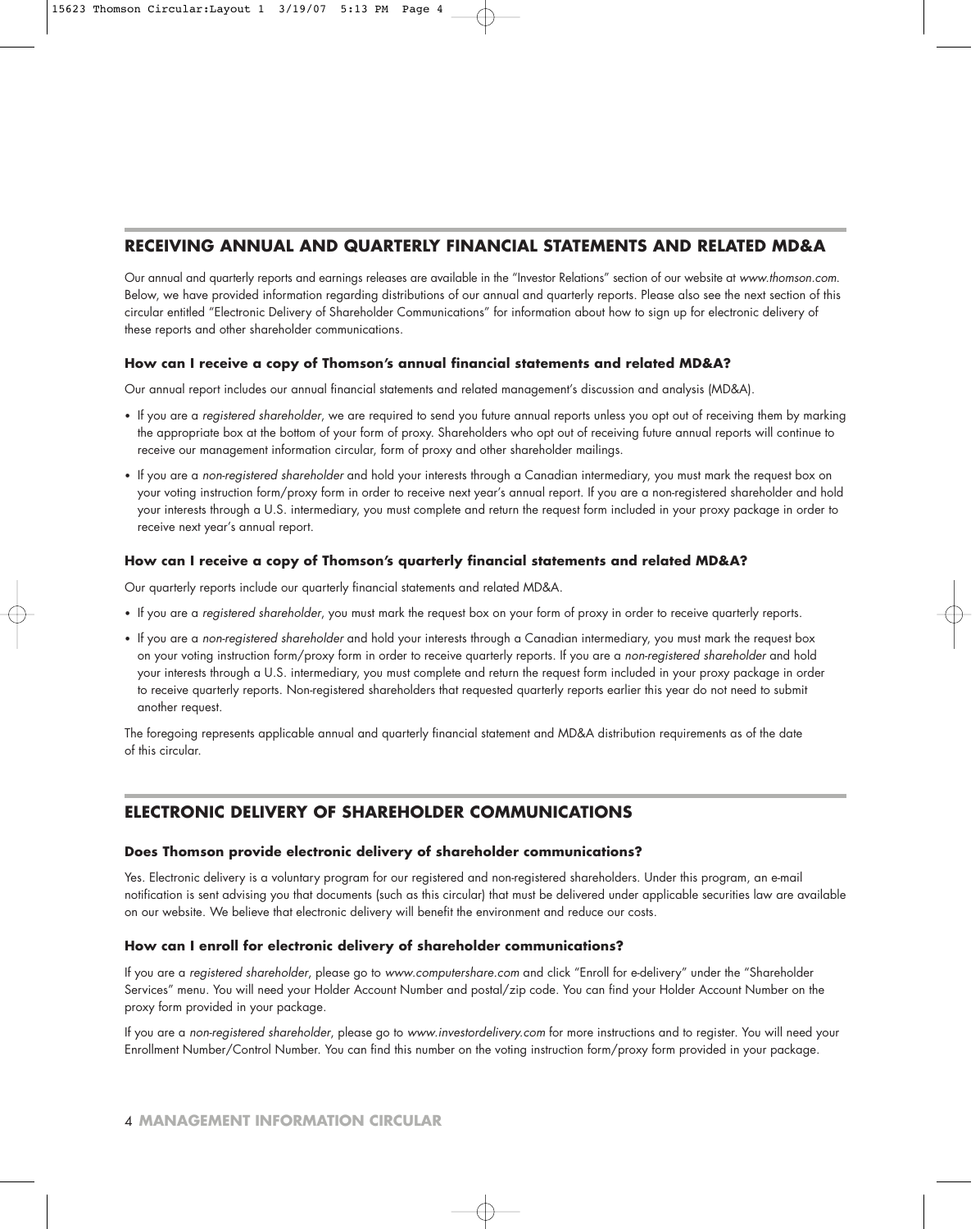# **PRINCIPAL SHAREHOLDER**

The Woodbridge Company Limited, or Woodbridge, a private company, is our principal and controlling shareholder. Woodbridge is the primary investment vehicle for members of the family of the late Roy H. Thomson, the first Lord Thomson of Fleet. On March 9, 2007, Woodbridge beneficially owned 419,318,722 of our common shares, or approximately 66%. On that date, Woodbridge and other companies affiliated with it together beneficially owned an aggregate of 447,986,679 common shares, or approximately 70%.

Prior to his death in June 2006, Kenneth R. Thomson controlled our company through Woodbridge. He did so by holding shares of a holding company of Woodbridge, Thomson Investments Limited. Under his estate arrangements, the 2003 TIL Settlement, a trust of which the trust company subsidiary of a Canadian chartered bank is trustee and members of the family of the late first Lord Thomson of Fleet are beneficiaries, holds those holding company shares. Kenneth R. Thomson established these arrangements to provide for long-term stability of the business of Woodbridge. The equity of Woodbridge will continue to be owned by members of successive generations of the family of the first Lord Thomson of Fleet.

Under the Kenneth R. Thomson estate arrangements, the directors and officers of Woodbridge are responsible for its business and operations. In certain limited circumstances, including very substantial dispositions of our common shares by Woodbridge, the estate arrangements provide for approval of the trustee to be obtained.

Note 22 to our 2006 consolidated financial statements provides information on certain transactions that we entered into with Woodbridge and certain of its affiliates in 2005 and 2006.

To the knowledge of our company, no other person beneficially owns, directly or indirectly, 10% or more of our common shares.

# **BUSINESS OF THE MEETING**

# **Financial Statements**

Our consolidated financial statements for the year ended December 31, 2006 are included in our annual report. A copy of our annual report is also available in the "Investor Relations" section of our website, www.thomson.com.

# **Election of Directors**

At the meeting 15 directors are proposed to be elected. All of the nominees are currently directors of our company. Each director elected will hold office until the next annual meeting of shareholders or until the director resigns or a successor is elected or appointed. The persons named in the enclosed proxy intend to vote for the election of these nominees. Management does not believe that any of the nominees will be unable to serve as a director but, if this should occur for any reason before the meeting, the persons named in the enclosed proxy form may vote for another nominee at their discretion.

**Majority voting.** In February 2007, the Board of Directors adopted a policy which provides that if a director does not receive the support of a majority of the votes cast at the annual meeting of shareholders, the director will tender his or her resignation to the Chairman of the Board, to be effective when accepted by the Board. The Corporate Governance Committee will consider the director's offer to resign and make a recommendation to the Board as to whether to accept it. The Board will have 90 days from the annual meeting to make and publicly disclose its decision.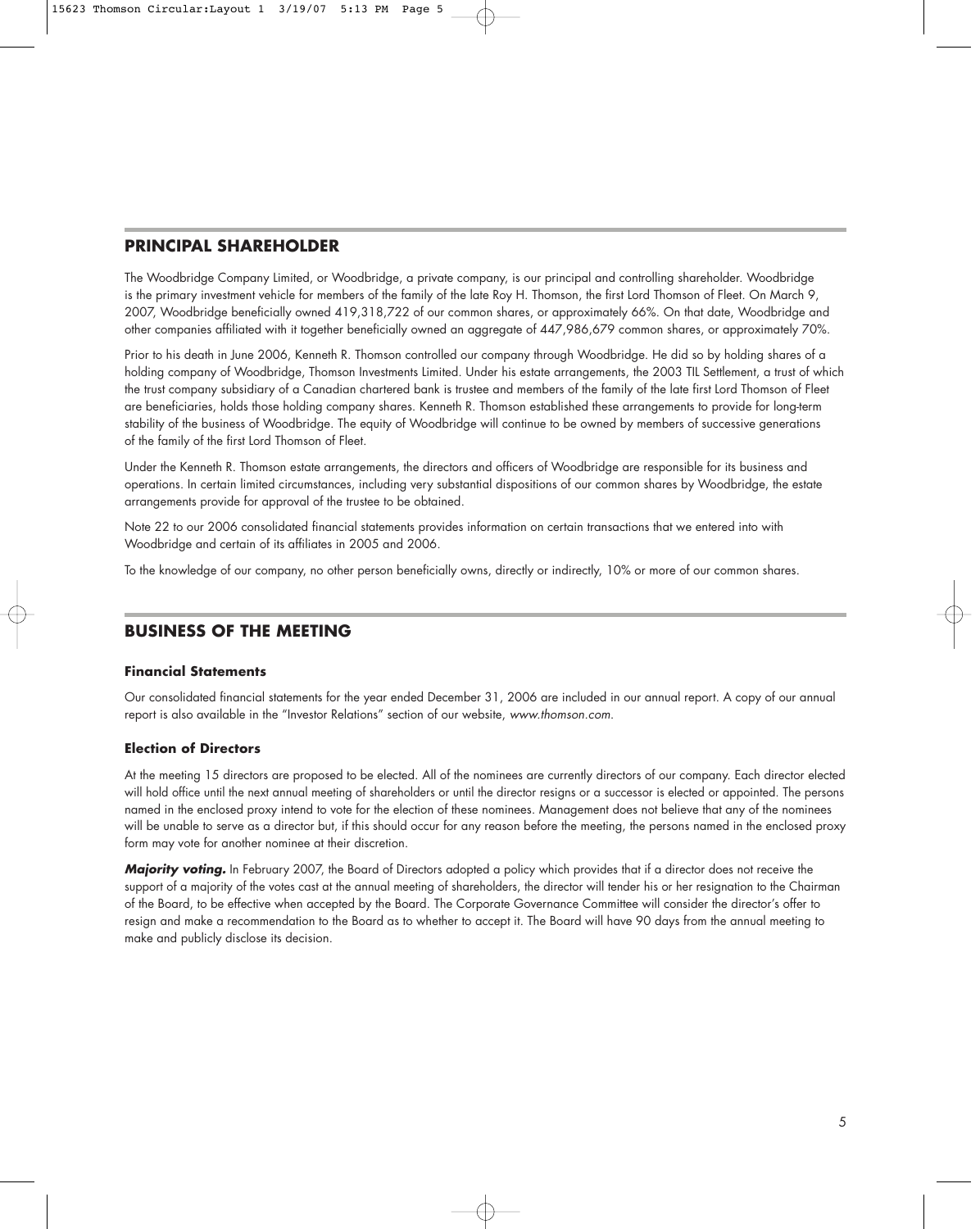**Nominee information.** The following provides information as of March 1, 2007 regarding the director nominees, together with their municipality and country of residence, age, year first elected or appointed as a director, status as independent or non-independent, principal occupation, and other directorships and committee memberships. The following also provides the number of shares beneficially owned directly or indirectly by them, or over which they exercised control or direction, and the number of restricted share units, deferred share units and options held by, or credited to, them on March 1, 2007. Information regarding common shares beneficially owned does not include common shares that may be obtained through the exercise or vesting of options, restricted share units or deferred share units. Information as to shares beneficially owned or under control or direction is not within the knowledge of our company and has been provided to us by each nominee.

| David K.R. Thomson <sup>1</sup>                        | Director since: 1988<br>Common shares: 6,070                                                              | David K.R. Thomson, 49, is Chairman of The Thomson<br>Corporation and a Chairman of Woodbridge.                                                                                                                                                                                                                                                                     |  |
|--------------------------------------------------------|-----------------------------------------------------------------------------------------------------------|---------------------------------------------------------------------------------------------------------------------------------------------------------------------------------------------------------------------------------------------------------------------------------------------------------------------------------------------------------------------|--|
| Toronto, Ontario,<br>Canada                            | Non-independent                                                                                           | Previously, Mr. Thomson was a Deputy Chairman of Woodbridge.<br>Mr. Thomson was named Chairman of Thomson in May 2002.                                                                                                                                                                                                                                              |  |
| <b>W. Geoffrey Beattie</b><br>Toronto, Ontario,        | Director since: 1998<br>Common shares: 200,500                                                            | W. Geoffrey Beattie, 46, is Deputy Chairman of The Thomson<br>Corporation and President of Woodbridge.                                                                                                                                                                                                                                                              |  |
| Canada                                                 | Restricted share units: 15,603<br>Options: 200,000<br>Non-independent                                     | Mr. Beattie has been Deputy Chairman of Thomson since<br>2000. Mr. Beattie is also a director of Royal Bank of Canada<br>and is Chairman of CTVglobemedia Inc.                                                                                                                                                                                                      |  |
|                                                        | Member of the Corporate<br>Governance and Human<br><b>Resources Committees</b>                            |                                                                                                                                                                                                                                                                                                                                                                     |  |
| <b>Richard J. Harrington</b><br>Westport, Connecticut, | Director since: 1993<br>Common shares: 15,100                                                             | Richard J. Harrington, 60, is President and Chief Executive<br>Officer of Thomson.                                                                                                                                                                                                                                                                                  |  |
| <b>United States</b>                                   | Restricted share units: 110,429<br>Deferred share units: 421,355<br>Options: 2,501,700<br>Non-independent | Mr. Harrington joined Thomson in 1982. He has held<br>a number of key leadership positions during his Thomson<br>career, including President and Chief Executive Officer<br>of Thomson Newspapers. In October 1997, he became<br>President and Chief Executive Officer of Thomson.<br>Mr. Harrington also serves on the board of directors<br>of Xerox Corporation. |  |
| Ron D. Barbaro                                         | Director since: 1993<br>Common shares: 25,000                                                             | Ron D. Barbaro, 75, is Chairman of The Brick Group Income<br>Fund, a retail company.                                                                                                                                                                                                                                                                                |  |
| Toronto, Ontario,<br>Canada                            | Deferred share units: 14,498<br>Independent                                                               | Prior to 2004, Mr. Barbaro was Chairman and CEO of the<br>Ontario Lottery and Gaming Corporation. Mr. Barbaro is                                                                                                                                                                                                                                                    |  |
|                                                        | Member of the Audit and<br>Corporate Governance<br>Committees                                             | also Chairman of Trans Global Life Insurance Company.                                                                                                                                                                                                                                                                                                               |  |
| <b>Mary Cirillo</b>                                    | Director since: 2005                                                                                      | Mary Cirillo, 59, is a corporate director.                                                                                                                                                                                                                                                                                                                          |  |
| New York, New York,<br><b>United States</b>            | Deferred share units: 3,975<br>Independent                                                                | Ms. Cirillo was Chair and Chief Executive Officer of<br>Opcenter, LLC, an Internet consulting firm, from 2000 to                                                                                                                                                                                                                                                    |  |
|                                                        | Member of the Corporate<br>Governance Committee                                                           | 2003. Prior to that, Ms. Cirillo was Chief Executive<br>Officer of Global Institutional Services at Deutsche Bank.<br>Ms. Cirillo is also a director of Healthcare Property<br>Investors, Inc., DealerTrack Holdings, Inc. and ACE Ltd.                                                                                                                             |  |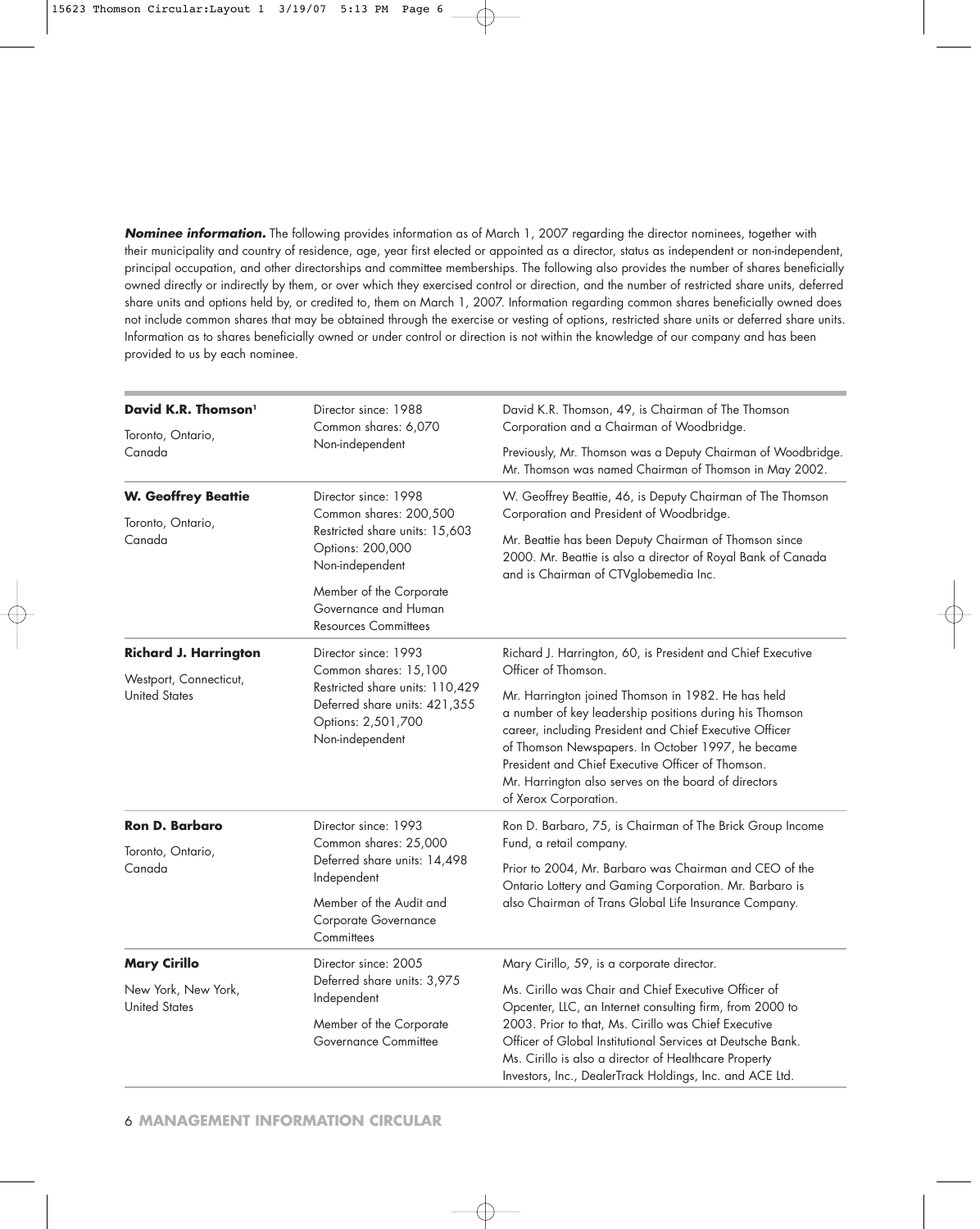| <b>Robert D. Daleo</b>                                                                         | Director since: 2001<br>Common shares: 1,893                                                          | Robert D. Daleo, 57, is Executive Vice President and Chief<br>Financial Officer of Thomson.                                                                                                                                                                                                                                                                                                                                                                                                                                                                                                                                   |  |  |
|------------------------------------------------------------------------------------------------|-------------------------------------------------------------------------------------------------------|-------------------------------------------------------------------------------------------------------------------------------------------------------------------------------------------------------------------------------------------------------------------------------------------------------------------------------------------------------------------------------------------------------------------------------------------------------------------------------------------------------------------------------------------------------------------------------------------------------------------------------|--|--|
| Alpine, New Jersey,<br><b>United States</b>                                                    | Restricted share units: 62,559<br>Deferred share units: 52,607<br>Options: 873,830<br>Non-independent | Mr. Daleo began his career with Thomson in January 1994<br>when he joined Thomson Newspapers as Senior Vice President<br>and Chief Financial Officer. In November 1998, Mr. Daleo<br>became Chief Financial Officer of Thomson. Mr. Daleo is also<br>a member of the board of directors of Equifax Inc.                                                                                                                                                                                                                                                                                                                       |  |  |
| <b>Steven A. Denning</b><br>Greenwich, Connecticut,                                            | Director since: 2000<br>Deferred share units: 13,337<br>Independent                                   | Steven A. Denning, 58, is Chairman of General Atlantic LLC,<br>a private equity investment firm.                                                                                                                                                                                                                                                                                                                                                                                                                                                                                                                              |  |  |
| <b>United States</b>                                                                           | Chair of the Human Resources<br>Committee                                                             | Mr. Denning is also a director of Hewitt Associates, Inc.,<br>IHS, Inc., Eclipsys Corporation, Liberata Limited and Genpact.                                                                                                                                                                                                                                                                                                                                                                                                                                                                                                  |  |  |
| <b>V. Maureen</b><br><b>Kempston Darkes, O.C.</b><br>Miramar, Florida,<br><b>United States</b> | Director since: 1996<br>Common shares: 500<br>Deferred share units: 15,204<br>Independent             | V. Maureen Kempston Darkes, O.C., 58, is Group Vice<br>President, General Motors Corporation and President of GM<br>Latin America, Africa and the Middle East, an automobile<br>manufacturer.                                                                                                                                                                                                                                                                                                                                                                                                                                 |  |  |
|                                                                                                | Member of the Corporate<br>Governance and Human<br><b>Resources Committees</b>                        | Previously, Ms. Kempston Darkes was President and<br>General Manager of General Motors of Canada Limited.<br>Ms. Kempston Darkes is also a director of Canadian<br>National Railway Company.                                                                                                                                                                                                                                                                                                                                                                                                                                  |  |  |
| <b>Roger L. Martin</b><br>Toronto, Ontario,<br>Canada                                          | Director since: 1999<br>Common shares: 6,000<br>Deferred share units: 14,260                          | Roger L. Martin, 50, is Dean of the Joseph L. Rotman School<br>of Management at the University of Toronto, a post-secondary<br>educational institution.                                                                                                                                                                                                                                                                                                                                                                                                                                                                       |  |  |
|                                                                                                | Independent<br>Member of the Audit Committee                                                          | Mr. Martin is also Chairman of the Board of Workbrain<br>Corporation.                                                                                                                                                                                                                                                                                                                                                                                                                                                                                                                                                         |  |  |
| Vance K. Opperman                                                                              | Director since: 1996<br>Common shares: 50,000                                                         | Vance K. Opperman, 64, is President and Chief Executive<br>Officer of Key Investment, Inc., a holding company.                                                                                                                                                                                                                                                                                                                                                                                                                                                                                                                |  |  |
| Minneapolis, Minnesota,<br><b>United States</b>                                                | Deferred share units: 18,633<br>Independent<br>Chair of the Audit Committee                           | Previously, Mr. Opperman was President of West Publishing<br>Company. He is also a director of Delta Dental Plans Association,<br>BlueCross/BlueShield of Minnesota and Avenet LLC.                                                                                                                                                                                                                                                                                                                                                                                                                                           |  |  |
| Michael J. Sabia <sup>2</sup><br>Montreal, Québec,<br>Canada                                   | Director since: 2006<br>Deferred share units: 476<br>Independent                                      | Michael J. Sabia, 53, is President and Chief Executive Officer<br>of BCE Inc. as well as Chief Executive Officer of Bell Canada,<br>both of which are communications companies.                                                                                                                                                                                                                                                                                                                                                                                                                                               |  |  |
|                                                                                                | Member of the Human<br><b>Resources Committee</b>                                                     | Mr. Sabia has been President and Chief Executive Officer<br>of BCE Inc. since April 2002 and Chief Executive Officer of<br>Bell Canada since May 2002. Mr. Sabia was President and<br>Chief Operating Officer of BCE Inc. from March 2002 to<br>April 2002 and Chief Operating Officer of Bell Canada<br>from March 2002 to May 2002. He was President of BCE Inc.<br>from December 2000 to March 2002 and Vice Chair of<br>Bell Canada from July 2000 to March 2002. He is also<br>a director of BCE Inc., Bell Canada, Telesat Canada and<br>Clearwire Corporation and Chairman of Bell Alliant<br>Regional Communications. |  |  |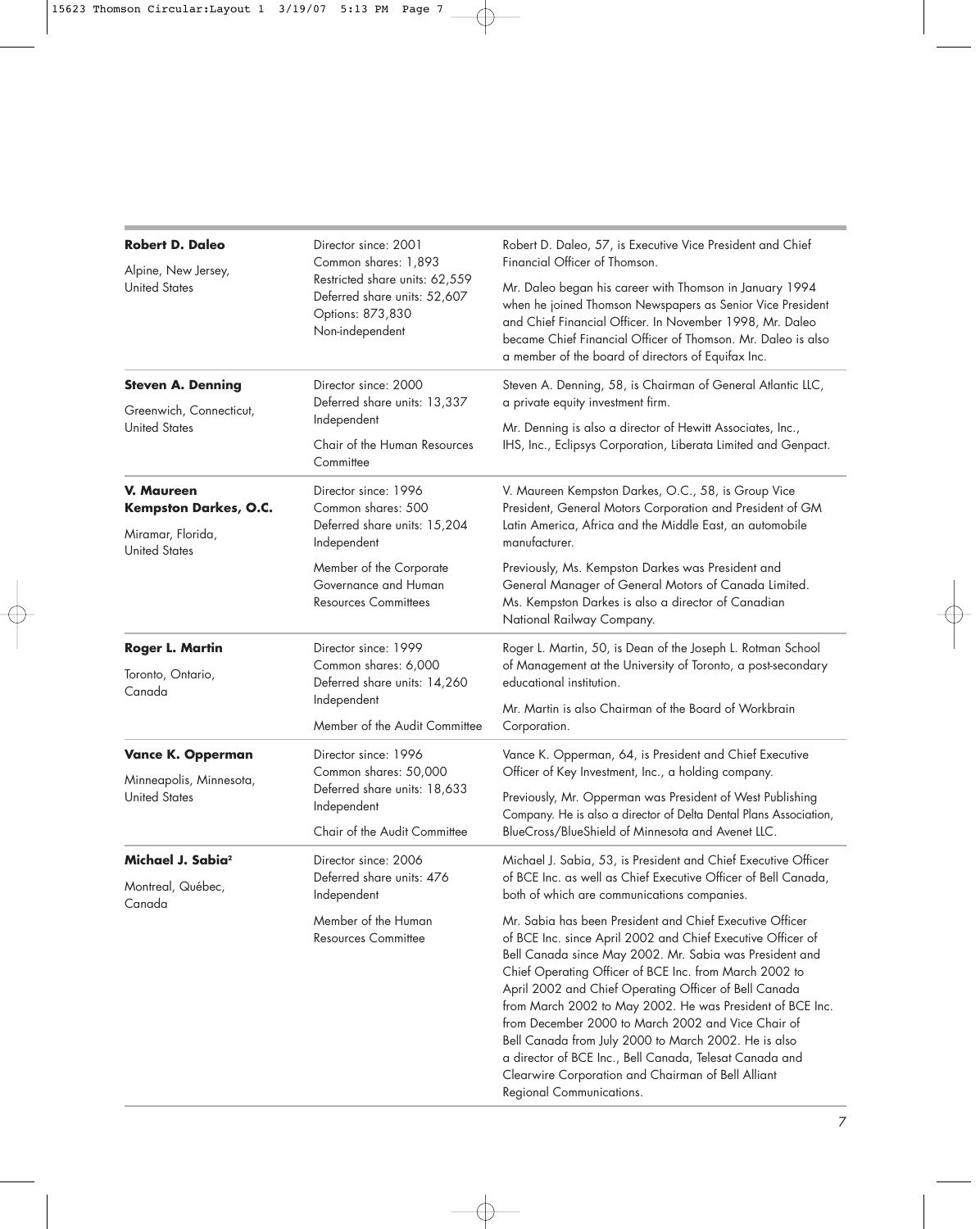| John M. Thompson<br>Toronto, Ontario, | Director since: 2003<br>Common shares: 2,500 <sup>3</sup>                       | John M. Thompson, 64, is Chairman of the Board of<br>The Toronto-Dominion Bank, a financial institution.                                                                           |  |  |  |
|---------------------------------------|---------------------------------------------------------------------------------|------------------------------------------------------------------------------------------------------------------------------------------------------------------------------------|--|--|--|
| Canada                                | Deferred share units: 9,403<br>Independent                                      | Mr. Thompson was Vice Chairman of the Board of IBM<br>from August 2000 to September 2002. Prior to that, he held                                                                   |  |  |  |
|                                       | Chair of the Corporate<br>Governance Committee<br>Member of the Audit Committee | various senior executive positions with IBM. Mr. Thompson<br>is also a director of Royal Philips Electronics.                                                                      |  |  |  |
| Peter J. Thomson <sup>1</sup>         | Director since: 1995                                                            | Peter J. Thomson, 41, is a Chairman of Woodbridge.                                                                                                                                 |  |  |  |
| Toronto, Ontario,<br>Canada           | Deferred share units: 682<br>Non-independent                                    | Previously, Mr. Thomson was a Deputy Chairman of Woodbridge.                                                                                                                       |  |  |  |
| Richard M. Thomson, O.C. <sup>1</sup> | Director since: 1984                                                            | Richard M. Thomson, O.C., 73, is a corporate director.                                                                                                                             |  |  |  |
| Toronto, Ontario,<br>Canada           | Common shares: 31,700<br>Deferred share units: 19,178<br>Independent            | Previously, Mr. Thomson was Chairman and Chief Executive<br>Officer of The Toronto-Dominion Bank. He is also a director<br>of Nexen Inc. and S.C. Johnson & Son, Inc.              |  |  |  |
|                                       | Member of the Audit and<br>Human Resources Committees                           |                                                                                                                                                                                    |  |  |  |
| John A. Tory                          | Director since: 1978                                                            | John A. Tory, 76, is a director of Woodbridge.                                                                                                                                     |  |  |  |
| Toronto, Ontario,<br>Canada           | Common shares: 501,670<br>Deferred share units: 1,819<br>Non-independent        | Mr. Tory was Deputy Chairman of Thomson from 1978 to<br>1997 and President of Woodbridge from 1973 to 1998. Mr.<br>Tory is also a director of Abitibi-Consolidated Inc. and Rogers |  |  |  |
|                                       | Member of the Human<br><b>Resources Committee</b>                               | Communications Inc.                                                                                                                                                                |  |  |  |

1 David K.R. Thomson and Peter J. Thomson are the sons of Kenneth R. Thomson who, prior to his death in June 2006, was the controlling shareholder of our company. Richard M. Thomson is not related to David and Peter Thomson.

2 Mr. Sabia was a director and officer of Teleglobe Communications Corporation and Teleglobe Inc. from February 2002 to April 2002. In May 2002, both of these companies filed for protection under the Companies' Creditors Arrangement Act (Canada) and Chapter 11 of the U.S. Bankruptcy Code.

3 In addition, Mrs. J.M. Thompson owned 300 common shares as of March 1, 2007.

For more information on deferred share units held by our non-management directors, please see the section of this circular entitled "Compensation of Directors." Messrs. Harrington and Daleo hold their deferred share units under our deferred compensation plan. Options and restricted share units are issued under our stock incentive plan. For more information on our deferred compensation plan and stock incentive plan, please see the section of this circular entitled "Report on Executive Compensation."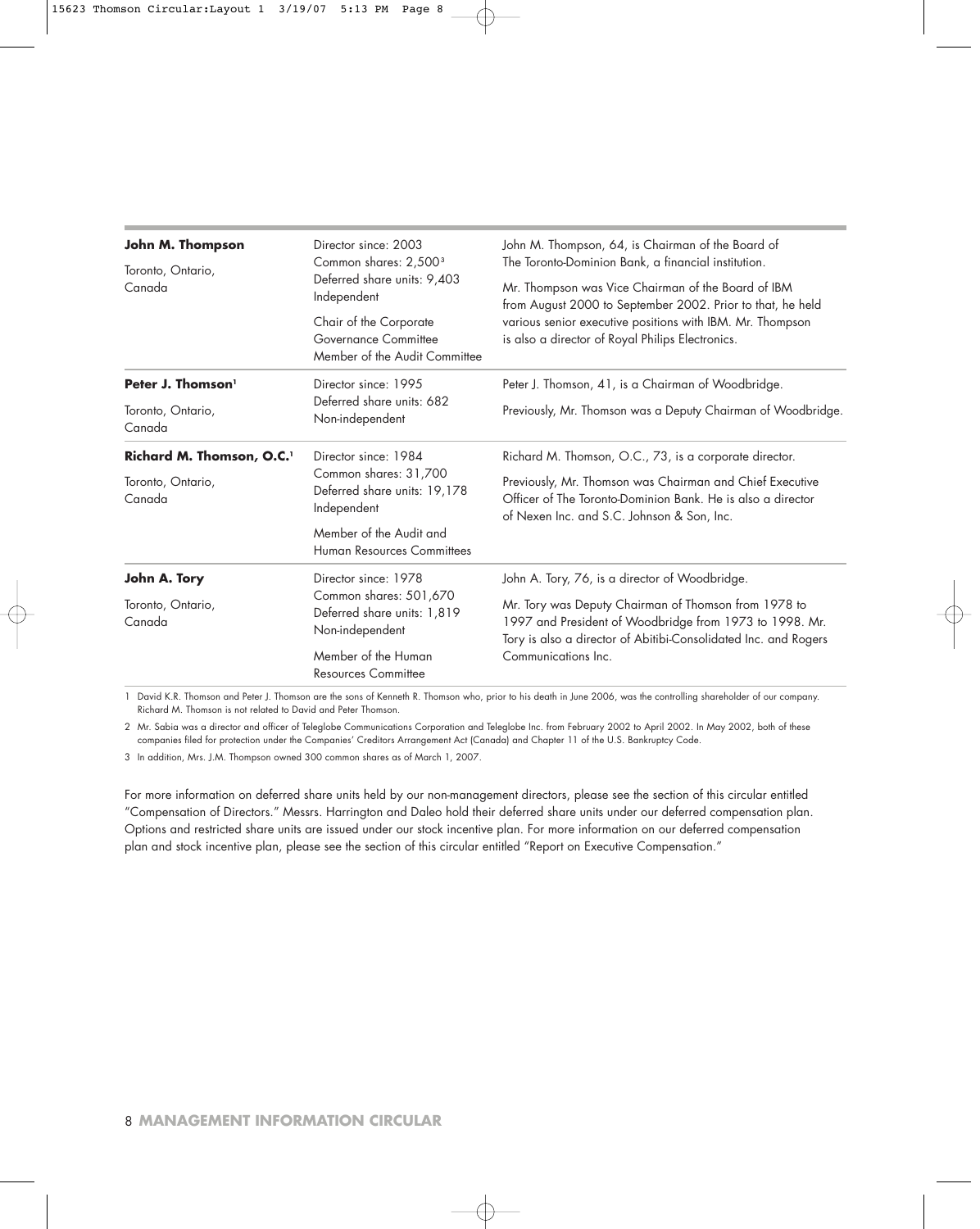# **Appointment of Auditors**

It is recommended that PricewaterhouseCoopers LLP be appointed as the auditors of the company to hold office until the next annual meeting of shareholders and that the directors be authorized to fix their remuneration. PricewaterhouseCoopers LLP have been the auditors of our company since our incorporation in 1977.

Fees payable to PricewaterhouseCoopers LLP and its affiliates for the years ended December 31, 2006 and 2005 were as follows:

| (in millions of U.S. dollars) | 2006   | 2005   |
|-------------------------------|--------|--------|
| Audit fees                    | \$21.1 | \$12.1 |
| Audit-related fees            | 11.5   | 3.0    |
| Tax fees                      | 7.4    | 6.9    |
| All other fees                | 0.1    | 0.1    |
| Total                         | \$40.1 | \$22.1 |

# **Audit Fees**

These audit fees were for professional services rendered for the audits of our consolidated financial statements, reviews of interim financial statements included in our quarterly reports, the audit of management's assessment of, and the effectiveness of our internal control over financial reporting, and services that generally only the independent auditors can reasonably provide, such as comfort letters, statutory audits, consents, and assistance and review of documents filed with the Securities and Exchange Commission (SEC) and Canadian securities regulatory authorities.

# **Audit-related Fees**

These audit-related fees were for assurance and related services that are reasonably related to the performance of the audit or review of our financial statements and are not reported under the "audit fees" category above. These services included advisory services related to internal control over financial reporting, audits of our various employee benefit plans, transaction due diligence, subsidiary audits and other services related to acquisitions and dispositions.

### **Tax Fees**

Tax fees were for tax compliance, tax advice and tax planning. These services included the preparation and review of corporate and expatriate tax returns, assistance with tax audits and transfer pricing matters, advisory services relating to federal, state, provincial and international tax compliance, customs and duties, and restructurings, mergers and acquisitions.

### **All Other Fees**

Fees disclosed in the table above under the item "all other fees" were for services other than the audit fees, audit-related fees and tax fees described above. These services included:

- Authoring content for inclusion in certain Thomson products and services; and
- French translations of financial statements, management's discussion and analysis and financial information included in our annual information form, prospectuses and other offering documents.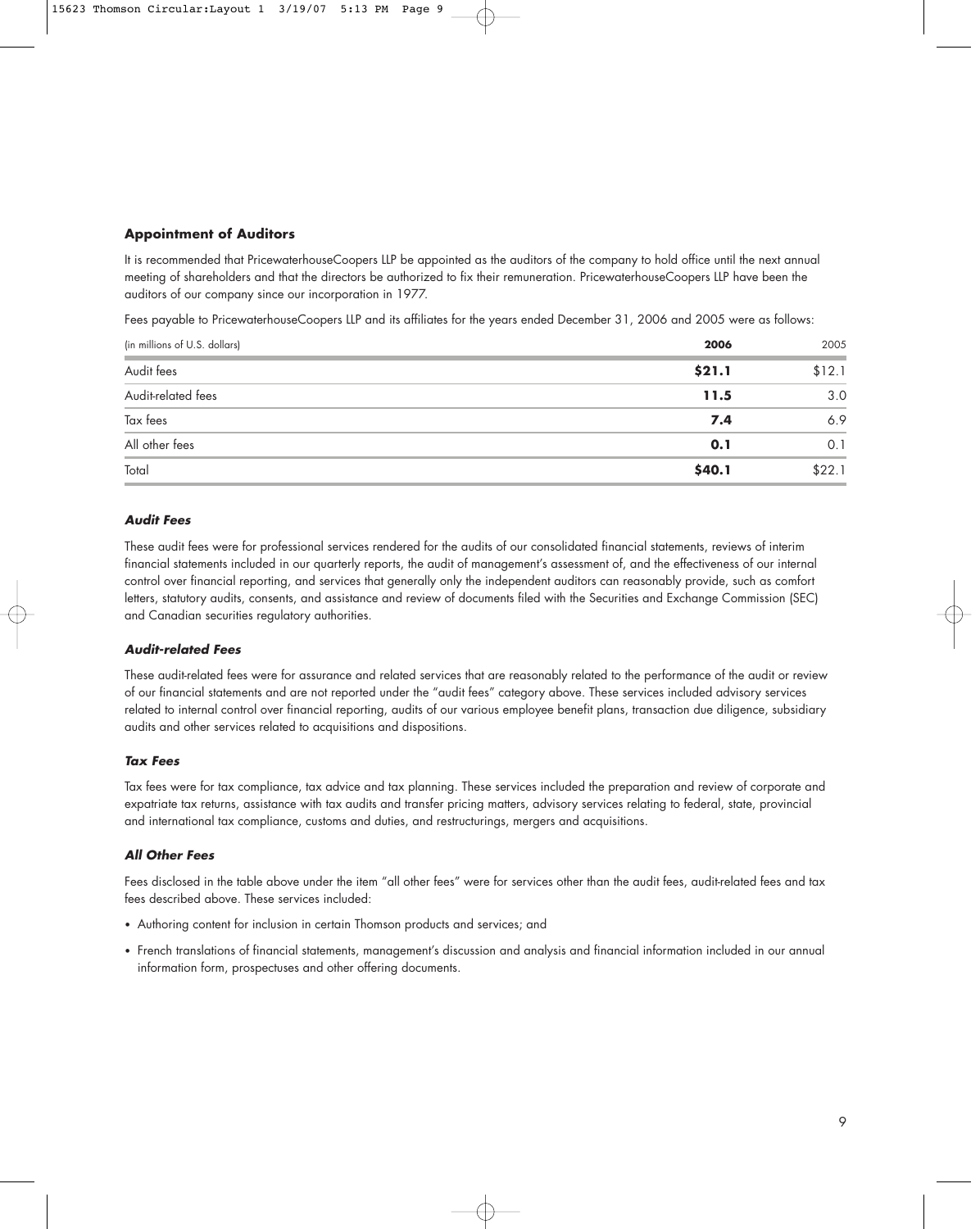#### **Pre-approval Policies and Procedures**

Our Audit Committee is responsible for overseeing the work of the independent auditors and has considered whether the provision of services other than audit services is compatible with maintaining the auditors' independence. The Audit Committee has adopted a policy regarding its pre-approval of all audit and permissible non-audit services provided by the independent auditors. The policy gives detailed guidance to our management as to the specific types of services that have been pre-approved by the Audit Committee. The policy requires the Audit Committee's specific pre-approval of all other permitted types of services that have not already been preapproved. Our senior management periodically provides the Audit Committee with a summary of services provided by the independent auditors in accordance with the pre-approval policy. The Audit Committee's charter delegates to its Chair the authority to evaluate and approve engagements in the event that the need arises for approval between Audit Committee meetings. If the Chair approves any such engagements, he reports his approval decisions to the full Audit Committee at its next meeting. For the year ended December 31, 2006, none of the audit-related, tax or all other fees described above made use of the de minimus exception to pre-approval provisions contained in Rule 2-01(c)(7)(i)(C) of SEC Regulation S-X or Section 2.4 of the Canadian Securities Administrators' Multilateral Instrument 52-110 (Audit Committees).

# **Special Business**

You are being asked to consider and, if thought fit, approve certain amendments to our security-based compensation plans, as described in more detail below. On February 23, 2007, the Board approved these amendments, subject to approval by our shareholders.

**Amendment Provisions.** Our company has a number of security-based compensation plans under which our common shares may be issued. These plans include our stock incentive plan, employee stock purchase plans, deferred compensation plan and U.S. employees' 401(k) retirement savings plan (collectively referred to as the Plans). These Plans have "general amendment" provisions which have permitted the Board (or one of its committees) to approve amendments, subject to approval of the Toronto Stock Exchange (TSX) and shareholders, as may be required. The deferred compensation plan and U.S. employees' 401(k) retirement savings plan are administered by the board of directors of a wholly-owned Thomson subsidiary.

Effective June 30, 2007, TSX-listed companies that have only general amendment provisions in their security-based compensation plans will no longer be able to make any amendments to their plans, or awards made under these plans, without shareholder approval, including amendments considered to be of a "housekeeping" nature. The TSX has encouraged its listed companies to seek shareholder approval of more detailed amendment provisions to clarify when shareholder approval is required. We believe that except for certain material changes to our Plans or awards made under the Plans as described below, it is appropriate for our Board or the board of one of our wholly-owned subsidiaries (or one of their respective committees) to have the flexibility to adopt changes to the Plans and awards made under the Plans without the need to obtain shareholder approval.

Our proposed amendment procedures would clarify that shareholder approval is not required for any amendments to the stock incentive plan or an award made under the stock incentive plan, except for any amendment or modification which:

- Increases the number of common shares that can be issued under the stock incentive plan, including an increase to a fixed number of common shares or a change from a fixed maximum number of common shares to a fixed maximum percentage;
- Reduces the exercise price of an award (including, without limitation, a cancellation and re-grant of an award, constituting a reduction of the exercise price of such award), except in connection with maintaining the value of an award in connection with a change in the number of our company's outstanding common shares by reason of a stock dividend or split, recapitalization, reorganization, merger, amalgamation, consolidation, combination or exchange of common shares, or another corporate change affecting our common shares;
- Extends the term of an award beyond its original expiry date, except where the expiry date would have occurred in one of our blackout periods;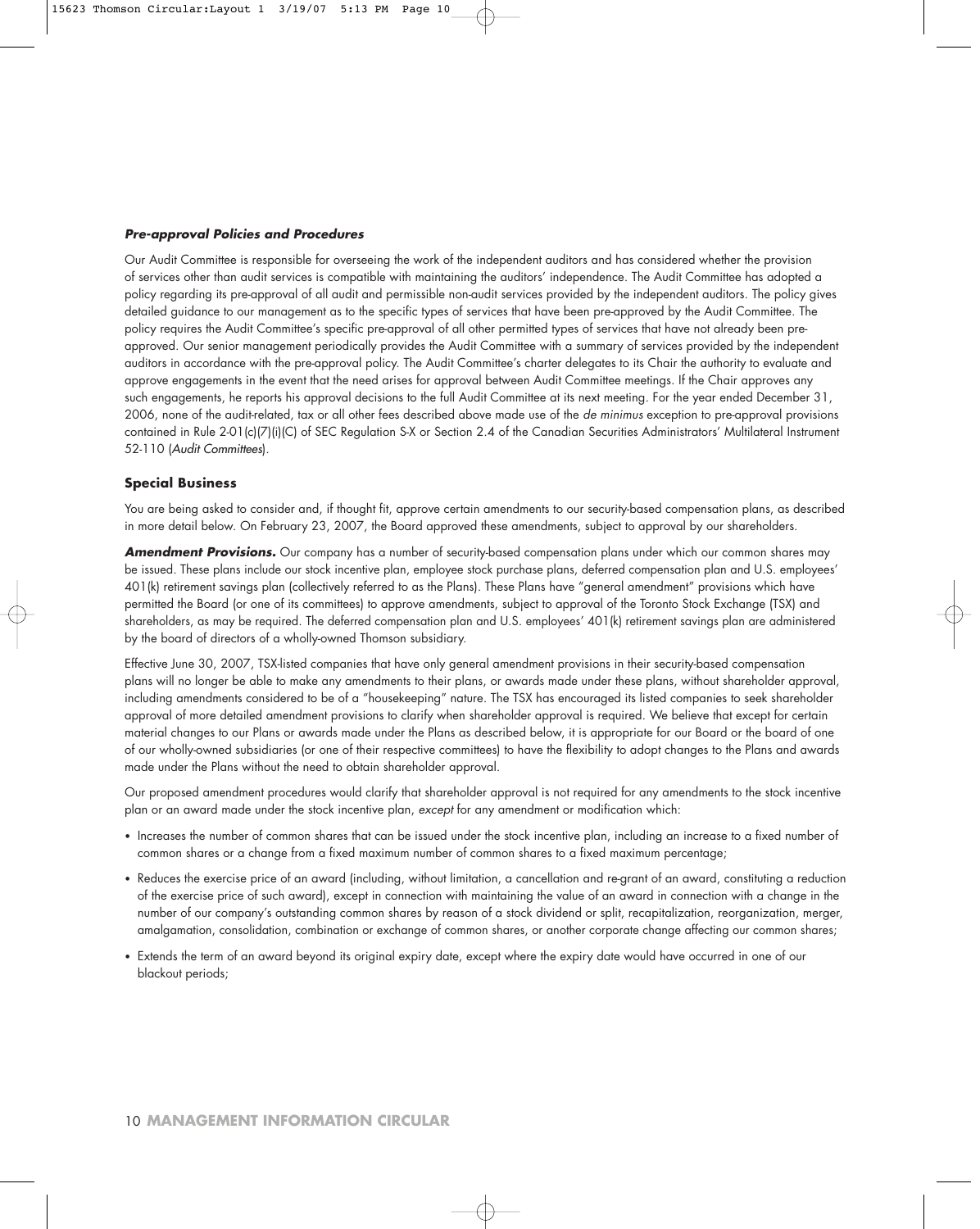- Changes the provisions relating to the transferability of an award, other than for a transfer by will or the laws of descent and distribution, a transfer by a grantee to an entity which is controlled by the grantee or a transfer to a former spouse or domestic partner in connection with a legal obligation or settlement;
- Extends eligibility to participate in the stock incentive plan to a non-employee director; or
- Is required to be approved by shareholders under applicable laws, regulations or stock exchange rules.

Similar amendment provisions would be included in the employee stock purchase plans, deferred compensation plan and U.S. employees' 401(k) retirement savings plan to the extent appropriate and applicable given the nature and operation of such Plans.

Examples of the types of changes to a Plan or awards made under a Plan that our company could make without shareholder approval include:

- Housekeeping or administrative changes, including, without limitation, any amendment for the purpose of:
	- ° Curing any ambiguity, error or omission in a Plan,
	- ° Correcting or supplementing any provision of a Plan that is inconsistent with any other provision of a Plan,
	- ° Changing procedures for Plan enrollment and/or withdrawal by participants,
	- ° Changing the time periods for applicable notice provisions in a Plan,
	- ° Changing a Plan's eligibility requirements for employees and/or officers,
	- ° Changing a Plan's definition of eligible compensation, base salary or other similar term,
	- ° Changing a Plan's definition of eligible subsidiaries,
	- ° Changing the fixed amount of money or percentage of eligible compensation, base salary or other similar amount that a participant is entitled to contribute to a Plan, or
	- ° Changing a Plan's provisions related to the designation of beneficiaries by a participant;
- Changes deemed necessary or advisable to comply with the provisions of applicable laws, regulations or stock exchange rules;
- Changes deemed necessary or advisable for an award to quality for favorable treatment under applicable tax laws or regulations or accounting/auditing requirements;
- Changes to the vesting provisions of a Plan or an award made under a Plan;
- Changes to the termination or amendment provisions for a Plan or an award made under a Plan (other than those which require shareholder approval), provided that the change does not entail an extension of an award beyond the original expiry date, except where the expiry date would have fallen in one of our blackout periods;
- Changes to the procedures for exercising options, acquiring units or purchasing common shares, including, without limitation, the addition or modification of a cashless exercise feature, payable in cash or common shares, which provides for a full deduction of the number of underlying common shares from the reserve of the Plan; and
- Changes to provisions on the transferability of an award to permit a transfer from the grantee to an entity controlled by the grantee or to a former spouse or domestic partner of the grantee in connection with a legal obligation or settlement.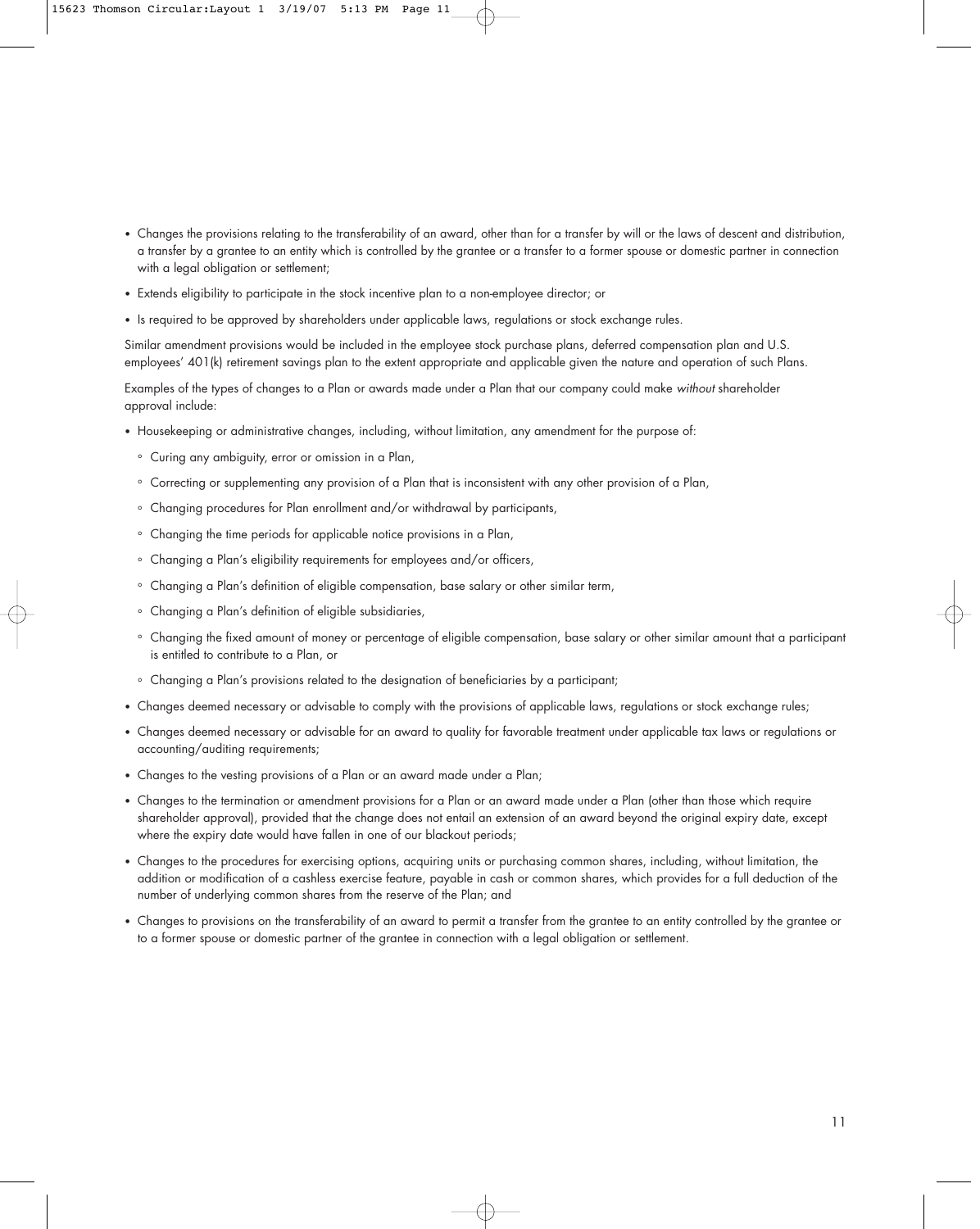**Blackout Periods.** For good corporate governance reasons, many public companies, including Thomson, have internal trading policies prohibiting certain employees, officers and directors from buying or selling the company's securities or exercising stock options during specific periods. These are often called "blackout periods." A blackout period is designed to prevent a person from trading while in possession of material nonpublic information.

Under our company's policy, there are four periods throughout the year when our designated insiders are permitted to trade in Thomson securities. Each period begins on the trading day after we publicly release earnings and ends on the last day of the fiscal quarter. All other times of the year are considered to be blackout periods. If an insider is aware of undisclosed material information during one of the four permitted trading periods, then the insider cannot trade in Thomson securities until that information has either been disclosed or is no longer considered material. Our company is also permitted to impose special blackout periods (i.e., in connection with a significant M&A transaction) from time to time, during which certain specified insiders and other employees, officers and directors will be prohibited from trading in Thomson securities, even though it ordinarily might not be a blackout period.

The TSX has commented that self-imposed blackout periods might result in an unintended penalty to those who are prohibited from exercising expiring options during that period because of their company's internal trading policies. As a result, the TSX now provides a framework for extending options that would ordinarily expire during a blackout period. Our company proposes adopting the TSX framework and amending the stock incentive plan so that all options and related awards (such as tandem stock appreciation rights) issued under our stock incentive plan expire at the later of the expiry date set for the option or related award (usually 10 years after the grant date) or, if that date occurs during a blackout period or other period during which an insider is prohibited from trading in our securities by our insider trading policy, 10 business days after the period ends, provided that any such extended expiration date shall not in any event be beyond the later of (i) December 31 of the calendar year in which the options or related awards were otherwise due to expire or (ii) the 15th day of the third month following the day on which the options or related awards were otherwise due to expire. This change has no additional dilutive impact on our common shares and we believe that it will not have an adverse impact on our company or its shareholders.

A full copy of each Plan is available to any shareholder of our company upon request by writing to: The Thomson Corporation, Attention: Legal Department, Metro Center, One Station Place, Stamford, Connecticut 06902, United States or by sending an e-mail request to legal@thomson.com. We also describe each of the Plans in more detail elsewhere in this circular.

A simple majority of votes cast, in person or by proxy, is required to approve this item.

**THE BOARD OF DIRECTORS RECOMMENDS THAT SHAREHOLDERS VOTE "FOR" APPROVAL OF THE AMENDMENTS TO THE STOCK INCENTIVE PLAN, EMPLOYEE STOCK PURCHASE PLANS, DEFERRED COMPENSATION PLAN AND U.S. EMPLOYEES' 401(K) RETIREMENT SAVINGS PLAN.**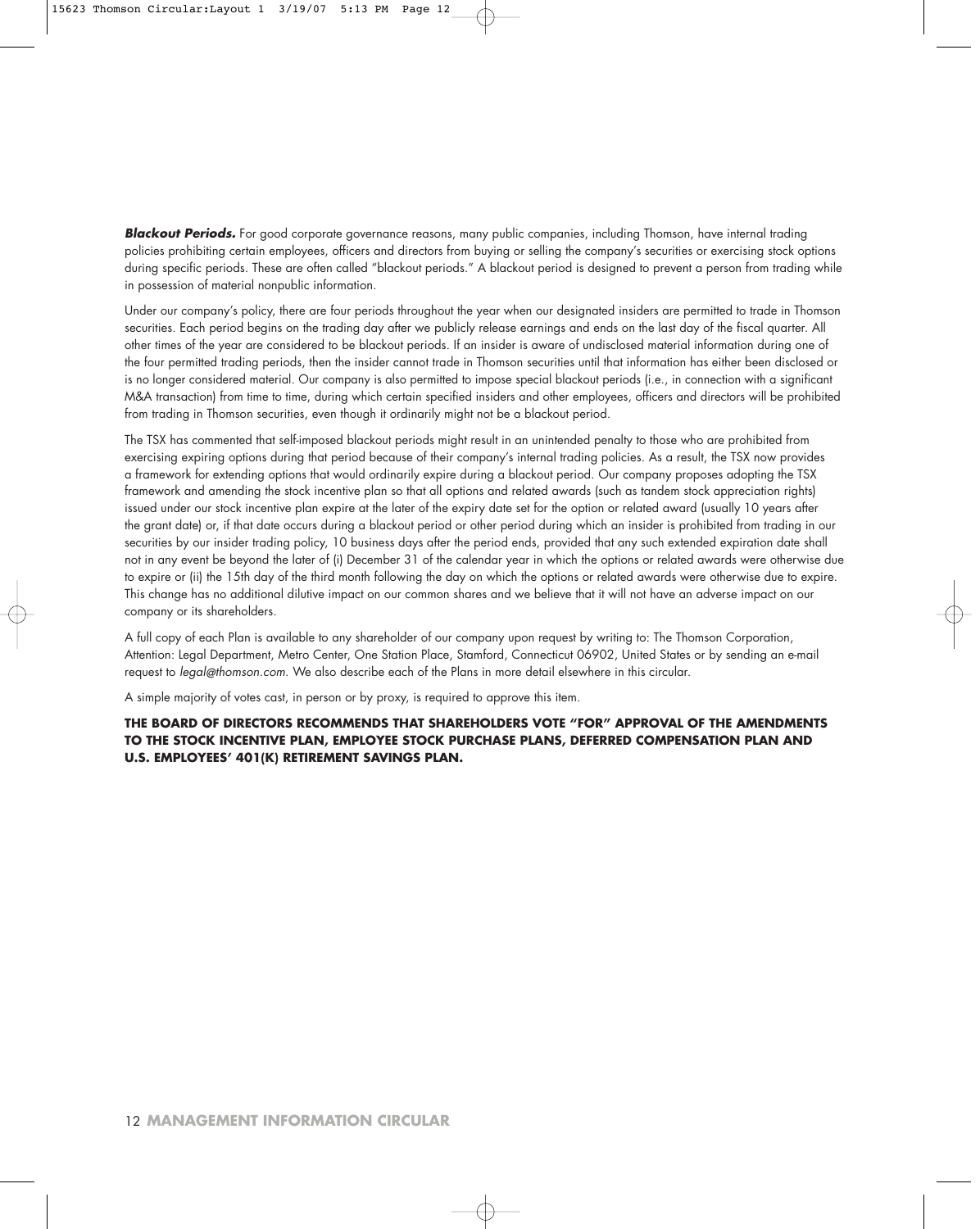# **EXECUTIVE COMPENSATION**

# **Summary Compensation Table**

The following table discloses compensation earned during the last three years by our President and Chief Executive Officer, our Chief Financial Officer and our next three most highly compensated executive officers who were serving as executive officers as of December 31, 2006. In this section, these individuals are referred to as the named executive officers. All dollar amounts are in U.S. dollars unless otherwise indicated.

|                                                |      | Annual compensation |                        |                                                    | Long-term compensation                                 |                                                                           |                          |                                         |
|------------------------------------------------|------|---------------------|------------------------|----------------------------------------------------|--------------------------------------------------------|---------------------------------------------------------------------------|--------------------------|-----------------------------------------|
|                                                |      |                     |                        |                                                    |                                                        | Awards                                                                    | Payouts                  | All other<br>compen-<br>sation $(\$)^6$ |
| Name and principal position                    | Year | Salary (\$)         | Bonus $(\$)^1$         | Other annual<br>compen-<br>sation $(\frac{4}{3})2$ | Securities<br>under<br>options/SARs<br>granted $(H)^3$ | Shares or<br>units subject<br>to resale<br>restrictions $(\frac{4}{3})^4$ | LTIP<br>payouts $(\$)^5$ |                                         |
| <b>Richard J. Harrington</b>                   | 2006 | 1,420,000           | 1,662,820              | 253,642                                            | 265,000                                                | 1,921,500                                                                 | 1,551,286                | 419,634                                 |
| President and                                  | 2005 | 1,372,000           | 1,413,160              | 262,422                                            |                                                        |                                                                           | 1,200,259                | 224,306                                 |
| Chief Executive Officer                        | 2004 | 1,325,000           | 1,446,503              | 263,098                                            | 325,000                                                |                                                                           | 679,905                  | 420,910                                 |
| <b>Robert D. Daleo</b>                         | 2006 | 838,000             | 981,298                | 123,328                                            | $\overline{\phantom{0}}$                               | 1,573,709                                                                 | 914,870                  | 122,750                                 |
| <b>Executive Vice President</b>                | 2005 | 810,000             | 834,300                | 150,663                                            | 125,000                                                |                                                                           | 706,212                  | 124,125                                 |
| and Chief Financial Officer                    | 2004 | 780,000             | 851,526                | 112,478                                            | 115,000                                                |                                                                           | 399,330                  | 122,588                                 |
| David H. Shaffer <sup>7</sup>                  | 2006 | 1,112,000           | 1,978,990 <sup>8</sup> | 297,099                                            |                                                        | $\overline{\phantom{0}}$                                                  | 1,217,818                | 65,347                                  |
| Former Executive                               | 2005 | 1,080,000           | 2,008,500 <sup>8</sup> | 562,985                                            | 50,000                                                 |                                                                           | 941,616                  | 65,047                                  |
| Vice President                                 | 2004 | 1,040,000           | 1,220,570              | 604,994                                            | 50,000                                                 |                                                                           | 532,440                  | 64,796                                  |
| <b>Brian H. Hall<sup>9</sup></b>               | 2006 | 1,000,000           | 1,668,750              | 255,637                                            |                                                        | 614,880                                                                   | 1,073,880                | 141,126                                 |
| Vice Chairman                                  | 2005 | 950,000             | 1,268,250              | 245,602                                            | 125,000                                                |                                                                           | 802,788                  | 142,108                                 |
|                                                | 2004 | 900,000             | 1,380,038              | 164,935                                            | 125,000                                                | 1,029,000                                                                 | 446,310                  | 151,120                                 |
| Ronald H. Schlosser <sup>10</sup>              | 2006 | 805,000             | 1,513,400"             | 87,042                                             |                                                        | 495,747                                                                   | 872,292                  | 94,267                                  |
| President and                                  | 2005 | 780,000             | 771,420                | 122,139                                            | 125,000                                                | 337,300                                                                   | 666,978                  | 130,437                                 |
| Chief Executive Officer<br>of Thomson Learning | 2004 | 730,000             | 611,740                | 117,205                                            | 115,000                                                |                                                                           | 373,230                  | 122,809                                 |

1 Annual bonus payouts are with respect to performance during the year shown. Payouts are typically made in the first quarter after the end of the year, following certification of the achievement of applicable performance goals.

2 Amounts include tax reimbursements related to premiums paid by our company for life insurance policies. Mr. Harrington received life insurance-related tax reimbursements of \$118,906 in 2006, \$114,807 in 2005 and \$117,093 in 2004. Mr. Daleo received life insurance-related tax reimbursements of \$66,076 in 2006, \$64,326 in 2005 and \$65,659 in 2004. Mr. Daleo also received \$37,712 in 2005 for reimbursement of club dues. Mr. Shaffer received life insurance-related tax reimbursements of \$48,351 in 2006, \$53,650 in 2005 and \$38,300 in 2004. In 2006, Mr. Shaffer received \$106,389 in connection with taxes paid by our company related to future payments to be made under his supplemental executive retirement plan (SERP). The amounts for 2005 and 2004 include \$466,935 and \$490,545, respectively, paid to Mr. Shaffer as compensation for living, travel and related expenses incurred as a result of working a significant distance from his family's principal residence. These amounts also include related tax reimbursements to Mr. Shaffer. Mr. Hall received life insurance-related tax reimbursements of \$73,113 in 2006, \$71,957 in 2005 and \$73,385 in 2004. Mr. Hall's 2006 and 2005 amounts also include \$107,922 and \$107,863, respectively, for travel and commuting expenses, primarily associated with his use of leased corporate aircraft. Mr. Schlosser received life insurance-related tax reimbursements of \$48,533 in 2006, \$49,004 in 2005 and \$50,018 in 2004. Mr. Schlosser also received \$39,791 in 2005 for reimbursement of travel and commuting expenses. For disclosure purposes, personal use of corporate aircraft for all years presented has been valued based on the incremental variable operating cost to our company. Because our leased corporate aircraft are used primarily for business purposes, fixed costs that do not change based on usage are excluded from this calculation. In last year's circular, 2004 amounts in this column were calculated using the Standard Industry Fare Level (SIFL) rates determined by the U.S. Department of Transportation and published by the U.S. Internal Revenue Service. SIFL rates are used to determine the amount of compensation income that is imputed to an executive for U.S. tax purposes for personal use of corporate aircraft.

3 In February 2006, we granted Mr. Harrington 265,000 options. Mr. Harrington ordinarily would have received options in December 2005 as part of our annual grant, but the Human Resources Committee of the Board of Directors required additional time to formulate a new long-term incentive plan design. No other named executive officers received options or phantom stock units (SARs) in 2006, as the Human Resources Committee decided to change the timing for our annual grant from December 2006 to February 2007. For more information on options granted to Mr. Harrington in February 2006, please see the "Option/SAR Grants in 2006" table contained in this section of the circular.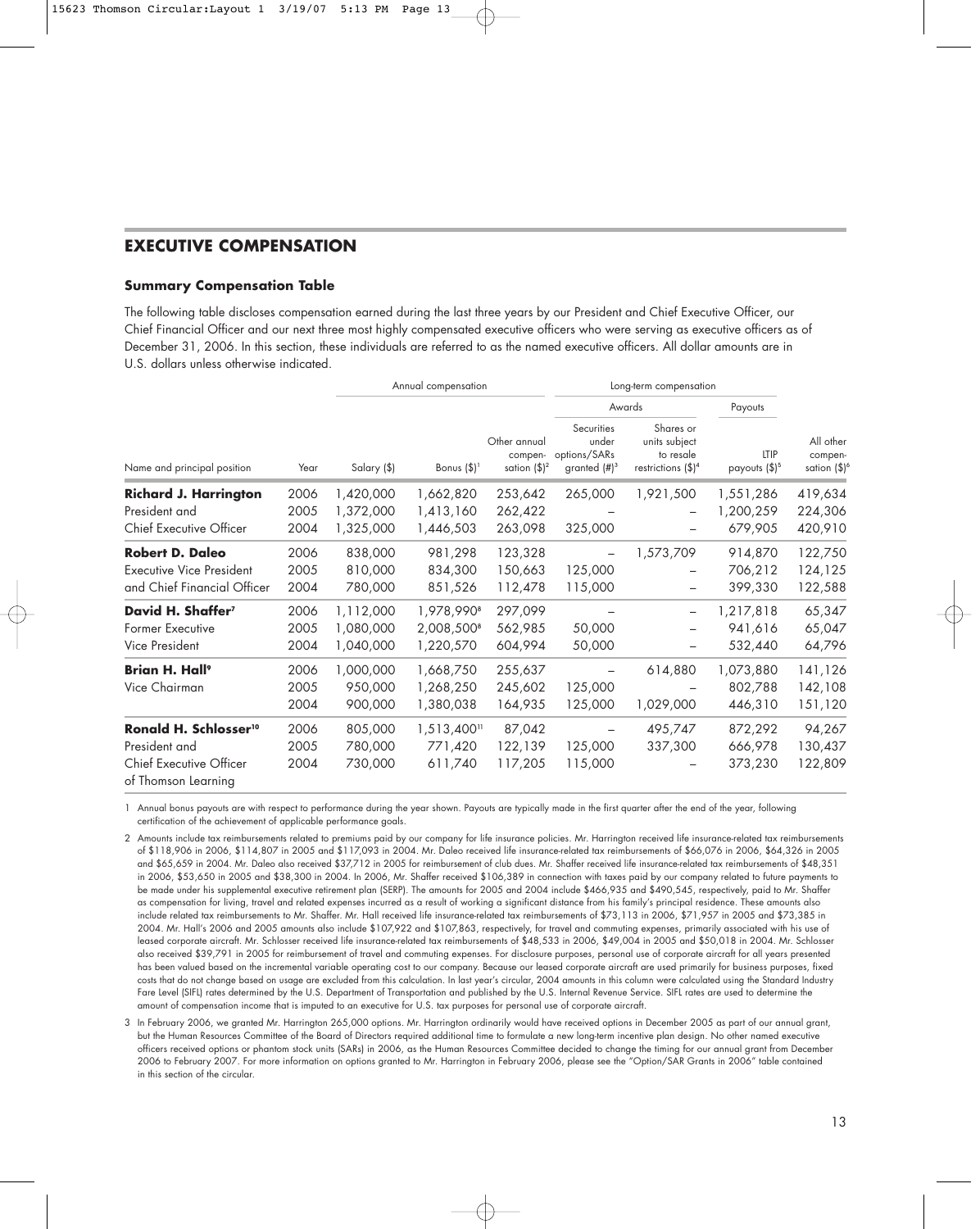4 Amounts represent the dollar value of restricted share units (RSUs) issued during 2006, 2005 and 2004, based on the closing price of our common shares on the New York Stock Exchange on the grant dates multiplied by the number of RSUs granted.

In 2006, we began issuing performance RSUs (PRSUs) as part of our long-term incentive program. These PRSUs vest in March 2009 and entitle the holder to receive Thomson common shares if performance goals are met. At the time that the PRSUs vest, the number of units to be redeemed for common shares may increase, decrease or remain the same depending on our company's performance during 2006, 2007 and 2008. For more information on PRSUs granted in 2006 to our named executive officers, please see the "Long-Term Incentive Plan – Awards in 2006" table contained in this section of the circular. For additional information about our PRSUs, please see the "Long-Term Incentive Bonus" subsection of the "Report on Executive Compensation" section of this circular.

Our other RSU grants to certain named executive officers have been time-based awards. In 2006, we granted 27,500 RSUs to Mr. Daleo. One third of these will vest on each of February 24, 2009, 2011 and 2013. In 2005, we granted 10,000 RSUs to Mr. Schlosser. One third of these will vest on each of May 5, 2008, 2010 and 2012. In 2004, we granted 30,000 RSUs to Mr. Hall. 3,000 of Mr. Hall's RSUs vested on December 31, 2004, 4,500 RSUs vested on December 31, 2005, 7,500 RSUs vested on December 31, 2006 and 7,500 RSUs will vest on each of December 31, 2007 and 2008. For additional information about our time-based RSUs, please see the "Equity-Based Compensation Plans" subsection of the "Report on Executive Compensation" section of this circular.

RSUs (both time-based and PRSUs) accumulate additional units based on notional equivalents of dividends paid on our common shares. Additional RSUs resulting from dividends vest to the same extent as the RSUs that resulted in the crediting of such additional RSUs.

The following table sets forth the aggregate number and the value of RSUs held by our named executive officers as of December 31, 2006, based on the closing price of our common shares on the New York Stock Exchange on December 29, 2006, which was the last trading day of the year. RSU amounts below include additional units received from notional dividend equivalents. In 2006, we granted the following additional units from notional dividend equivalents to our named executive officers: Mr. Harrington: 829; Mr. Daleo: 679; Mr. Hall: 787; and Mr. Schlosser: 443.

| Name          | Time-Based<br>$RSUs$ (#) | Performance<br>$RSUs$ (#) | Value (\$) |
|---------------|--------------------------|---------------------------|------------|
| R. Harrington |                          | 50,829                    | 2,106,354  |
| R. Daleo      | 27,956                   | 13,673                    | 1,725,106  |
| D. Shaffer    |                          |                           |            |
| B. Hall       | 15,776                   | 16,265                    | 1,327,779  |
| R. Schlosser  | 10,402                   | 13,114                    | 974,503    |

5 Long-term incentive bonus payouts are with respect to performance periods ending on December 31 of the year shown. These payouts are typically made in the first quarter after the end of the performance period, following certification of the achievement of the applicable performance goals. Amounts reflected in this column for 2004 represent amounts paid pursuant to a two-year transition performance period, in connection with the phase-in of our current three-year long-term incentive bonus program. For more information on long-term incentive bonus awards, please see the "Long-Term Incentive Plan – Awards in 2006" table contained in this section of the circular and the "Long-Term Incentive Bonus" subsection of the "Report on Executive Compensation" section of this circular.

6 Amounts for 2006, 2005 and 2004 include premiums that we paid for life insurance policies on behalf of certain of our named executive officers. We will not recover premiums paid. For more information, please see the "Insurance Policies" subsection of the "Executive Compensation" section of this circular. The amounts in this column also include our matching contributions under our company-sponsored U.S. employees' 401(k) retirement savings plan and deferred compensation plan on behalf of the named executive officers. Under our deferred compensation plan, if a participant elects to convert deferred cash into DSUs, our company credits his or her plan account with a 10% DSU match, which matching units generally vest over a period of four years. Matching contributions made by our company on behalf of our named executive officers are valued in U.S. dollars on the date that the officer converted deferred cash into DSUs.

The amounts for Mr. Harrington in 2006, 2005 and 2004 include payments of premiums of \$213,006, \$217,096 and \$214,389, respectively, in connection with his life insurance policy. Our matching contributions for Mr. Harrington under our U.S. employees' 401(k) retirement savings plan in 2006, 2005 and 2004 were \$6,600, \$7,210 and \$6,150, respectively. In 2006 and 2004, we granted 5,073 and 6,211 matching DSUs to Mr. Harrington with an aggregate value of \$200,028 and \$200,371, respectively, on the grant dates.

The amounts for Mr. Daleo in 2006, 2005 and 2004 include payments of premiums of \$116,150, \$117,825 and \$116,438, respectively, in connection with his life insurance policy. Our matching contributions for Mr. Daleo under our U.S. employees' 401(k) retirement savings plan in 2006, 2005 and 2004 were \$6,600, \$6,300 and \$6,150, respectively.

The amounts for Mr. Shaffer in 2006, 2005 and 2004 include payments of premiums of \$58,747, \$58,747 and \$58,646, respectively, in connection with his life insurance policy. Our matching contributions for Mr. Shaffer under our U.S. employees' 401(k) retirement savings plan in 2006, 2005 and 2004 were \$6,600, \$6,300 and \$6,150, respectively.

The amounts for Mr. Hall in 2006, 2005 and 2004 include payments of premiums of \$134,526, \$135,682 and \$134,338, respectively, in connection with his life insurance policy. Our matching contributions for Mr. Hall under our U.S. employees' 401(k) retirement savings plan in 2006, 2005 and 2004 were \$6,600, \$6,426 and \$6,182, respectively. In 2004, we granted 351 matching DSUs to Mr. Hall with an aggregate value of \$10,600 on the grant date.

The amounts for Mr. Schlosser in 2006, 2005 and 2004 include payments of premiums of \$89,767, \$89,363 and \$88,907, respectively, in connection with his life insurance policy. Our matching contributions for Mr. Schlosser under our U.S. employees' 401(k) retirement savings plan in 2006, 2005 and 2004 were \$4,500, \$4,200 and \$3,900, respectively. In 2005 and 2004, we granted 1,108 and 970 matching DSUs to Mr. Schlosser with an aggregate value of \$36,874 and \$30,002, respectively, on the grant dates.

7 Mr. Shaffer retired from Thomson on December 31, 2006. Prior to that, he was Executive Vice President of Thomson during 2005 and 2006. He was Executive Vice President of Thomson and Chief Executive Officer of Thomson Financial from 2002 to 2005.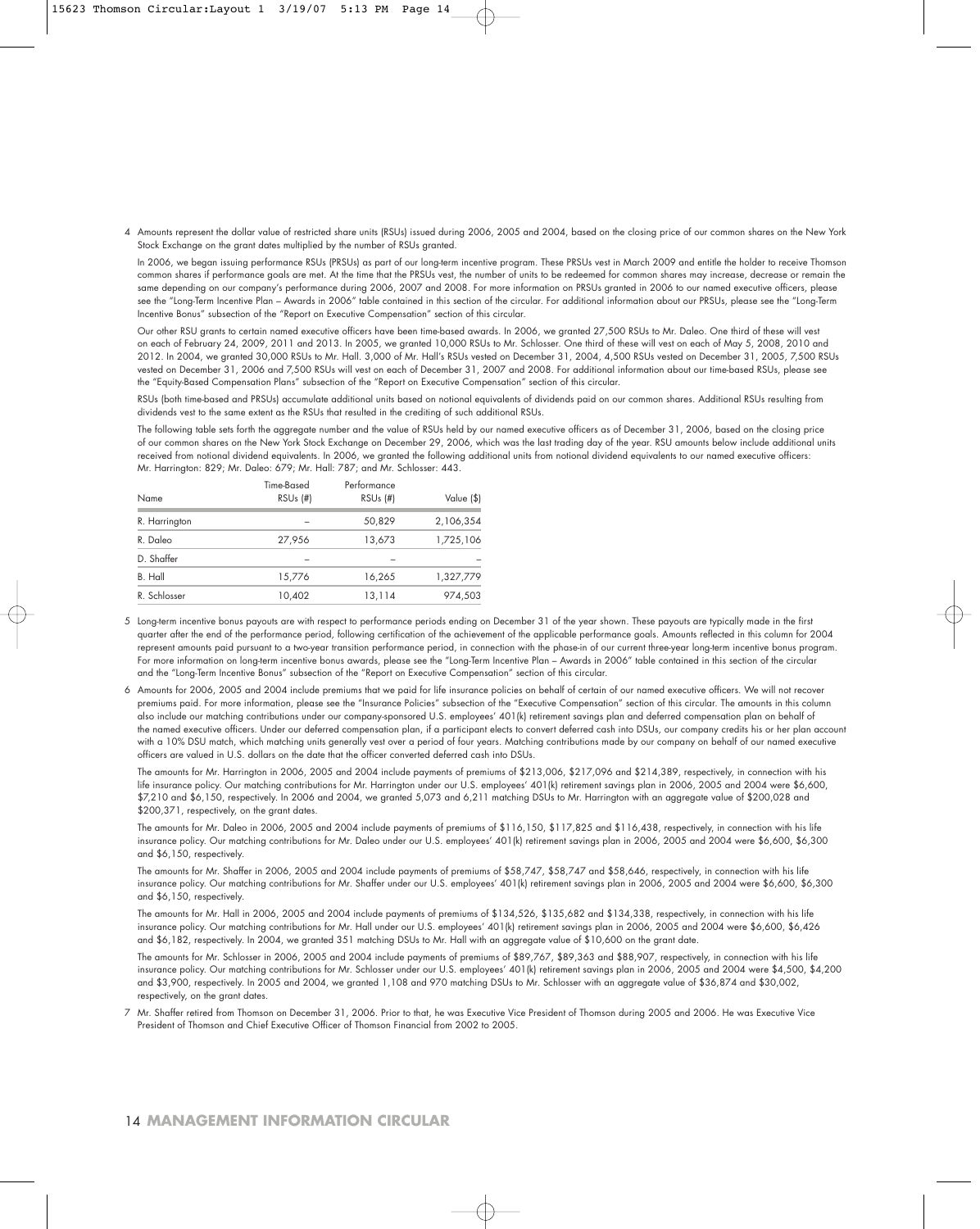- 8 In 2006, Mr. Shaffer earned a special bonus of \$351,300 and a regular bonus of \$1,627,690. In 2005, Mr. Shaffer earned a special bonus of \$618,000 and a regular bonus of \$1,390,500. Mr. Shaffer's 2006 and 2005 special bonuses were in consideration of him receiving a reduced amount of stock options in 2005 and 2004, respectively. The special bonus earned in 2005 was payable in two installments. For more information on these bonus arrangements, please see the "Annual Cash Incentive Bonus" subsection of the "Report on Executive Compensation" section of this circular.
- 9 Mr. Hall became Vice Chairman of Thomson in January 2007. Prior to that, he was Executive Vice President of Thomson and President and Chief Executive Officer of Thomson Legal & Regulatory.
- 10 Mr. Schlosser has been President and Chief Executive Officer of Thomson Learning since 2002. Prior to that, he was President and Chief Executive Officer of Thomson Scientific & Healthcare. He was an Executive Vice President of Thomson through December 31, 2006.
- 11 In 2006, in connection with our announcement to sell Thomson Learning, we provided Mr. Schlosser with a special annual cash incentive bonus award in addition to his regular annual cash incentive bonus award. Mr. Schlosser earned a special bonus of \$844,445 and a regular bonus of \$668,955. For more information on these bonus arrangements, please see the "Annual Cash Incentive Bonus" subsection of the "Report on Executive Compensation" section of this circular.

### **Long-Term Incentive Plan – Awards in 2006**

In 2006, we granted long-term incentive awards to our named executive officers. The table below sets forth information regarding PRSU awards granted in 2006 to all of our named executive officers except for Mr. Shaffer. While PRSU awards are granted in terms of number of units, we have also provided the dollar value of the threshold, target and maximum amounts for each award based on the closing price of our common shares on December 29, 2006, which was the last trading day of the year.

|                       | Securities,<br>until maturation<br>units or other<br>rights (#) | Performance<br>or other period | Estimated future payouts under<br>non-securities price-based plans |                  |                |
|-----------------------|-----------------------------------------------------------------|--------------------------------|--------------------------------------------------------------------|------------------|----------------|
| Name                  |                                                                 | or payout                      | Threshold $(\#/\$)$                                                | Target $(\#/\$)$ | Maximum (#/\$) |
| Richard J. Harrington | 50,000                                                          | 2006-2008                      | 12,500                                                             | 50,000           | 100,000        |
|                       |                                                                 |                                | \$518,000                                                          | \$2,072,000      | \$4,144,000    |
| Robert D. Daleo       | 13,450                                                          | 2006-2008                      | 3,363                                                              | 13,450           | 26,900         |
|                       |                                                                 |                                | \$139,362                                                          | \$557,368        | \$1,114,736    |
| Brian H. Hall         | 16,000                                                          | 2006-2008                      | 4,000                                                              | 16,000           | 32,000         |
|                       |                                                                 |                                | \$165,760                                                          | \$663,040        | \$1,326,080    |
| Ronald H. Schlosser   | 12,900                                                          | 2006-2008                      | 3,225                                                              | 12,900           | 25,800         |
|                       |                                                                 |                                | \$133,644                                                          | \$534,576        | \$1,069,152    |
|                       |                                                                 |                                |                                                                    |                  |                |

The final number of PRSUs that vest will vary from 0% to 200% of the initial number awarded, based 50% on our company's adjusted earnings per share (EPS) growth and 50% on our company's return on invested capital (ROIC) performance over the three-year performance period. PRSUs granted in 2006 will vest on March 1, 2009. For our named executive officers other than Mr. Harrington, the target award for this performance period was initially set based upon 60% of average expected earned base salary. PRSUs will also accumulate additional units based on notional equivalents of dividends paid on our common shares. In February 2007, we granted the following number of PRSUs to our named executive officers: Mr. Harrington – 35,500; Mr. Daleo – 20,930; and Mr. Hall – 25,020. No PRSU awards were granted to Mr. Shaffer in February 2007, as he retired on December 31, 2006. No PRSU awards were granted to Mr. Schlosser, due to our plans to sell Thomson Learning. PRSUs granted in February 2007 have similar terms and conditions to those granted in February 2006, and vest on March 1, 2010.

For more information on these awards, please see the "Long-Term Incentive Bonus" subsection of the "Report on Executive Compensation" section of this circular.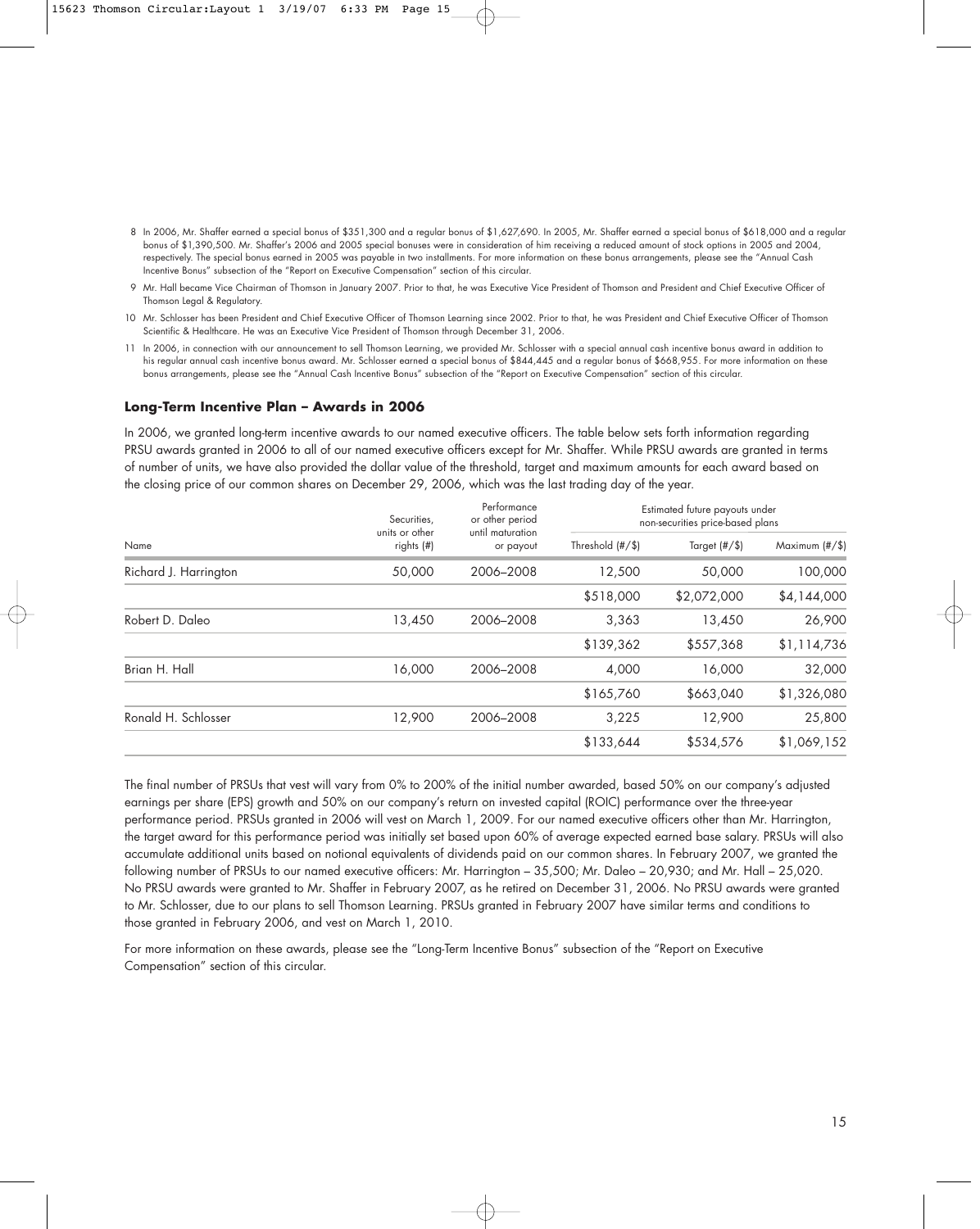In 2006, in lieu of a PRSU award, we issued a cash-based long-term incentive bonus to Mr. Shaffer due to his retirement plans. This award is based on the same performance criteria mentioned in the paragraph immediately above. Mr. Shaffer's target award below is a pro-rated amount based on the fact that he was only employed by our company for the first year of the performance period. Any amounts earned will be paid to Mr. Shaffer in March 2009. The following table sets forth information regarding this award.

| Name             | Securities,<br>units or other | Performance<br>or other period<br>until maturation |                | Estimated future payouts under<br>non-securities price-based plans |              |  |
|------------------|-------------------------------|----------------------------------------------------|----------------|--------------------------------------------------------------------|--------------|--|
|                  | rights $(H)$                  | or payout                                          | Threshold (\$) | Target (\$)                                                        | Maximum (\$) |  |
| David H. Shaffer |                               | 2006-2008                                          | 55,600         | 222,400                                                            | 444,800      |  |

### **Option/SAR Grants in 2006**

In 2006, Mr. Harrington was the only named executive officer who received a grant of stock options. We did not grant phantom stock units to any of our named executive officers in 2006. Mr. Harrington ordinarily would have received his 2006 options in December 2005 as part of our annual grant, but the Human Resources Committee required additional time to determine his award. As a result, Mr. Harrington received his options in February 2006. In 2006, the Human Resources Committee also decided to change the timing for our annual option and phantom stock unit grants from December 2006 to February 2007. As a result, no new options were granted in 2006 to any of our named executive officers, except for the award to Mr. Harrington described above. For more information about our stock incentive plan, please see the "Equity-Based Compensation Plans" subsection of the "Report on Executive Compensation" section of this circular.

| Name                               | Securities<br>under<br>options/SARs<br>granted (#) | % of total<br>options/SARs<br>granted<br>to employees<br>in 2006 | Exercise or<br>base price<br>$(\frac{1}{2})$ security | Market value of<br>securities underlying<br>options/SARs on<br>the date of grant<br>$(\sqrt[6]{ security)$ | <b>Expiration</b> date |
|------------------------------------|----------------------------------------------------|------------------------------------------------------------------|-------------------------------------------------------|------------------------------------------------------------------------------------------------------------|------------------------|
| Richard J. Harrington <sup>1</sup> | 265,000                                            | 69.7%                                                            | \$37.73                                               | \$37.73                                                                                                    | February 9, 2016       |
| Robert D. Daleo                    |                                                    |                                                                  |                                                       |                                                                                                            |                        |
| David H. Shaffer                   |                                                    |                                                                  |                                                       |                                                                                                            |                        |
| Brian H. Hall                      |                                                    |                                                                  |                                                       |                                                                                                            |                        |
| Ronald H. Schlosser                |                                                    |                                                                  |                                                       |                                                                                                            |                        |

1 If Mr. Harrington's 265,000 options had been awarded as part of our annual grant in December 2005 instead of in February 2006, the relevant percentages of all options/SARs granted to employees in 2005 would have been as follows for each named executive officer: Mr. Harrington – 7.3%; Messrs. Daleo, Hall and Schlosser – 3.4%; and Mr. Shaffer – 1.4%.

In February 2007, we granted the following number of stock options to our named executive officers: Mr. Harrington – 221,700; Mr. Daleo – 130,830; and Mr. Hall – 156,400. These options have an exercise price of \$42.96 and have an expiration date of February 21, 2017.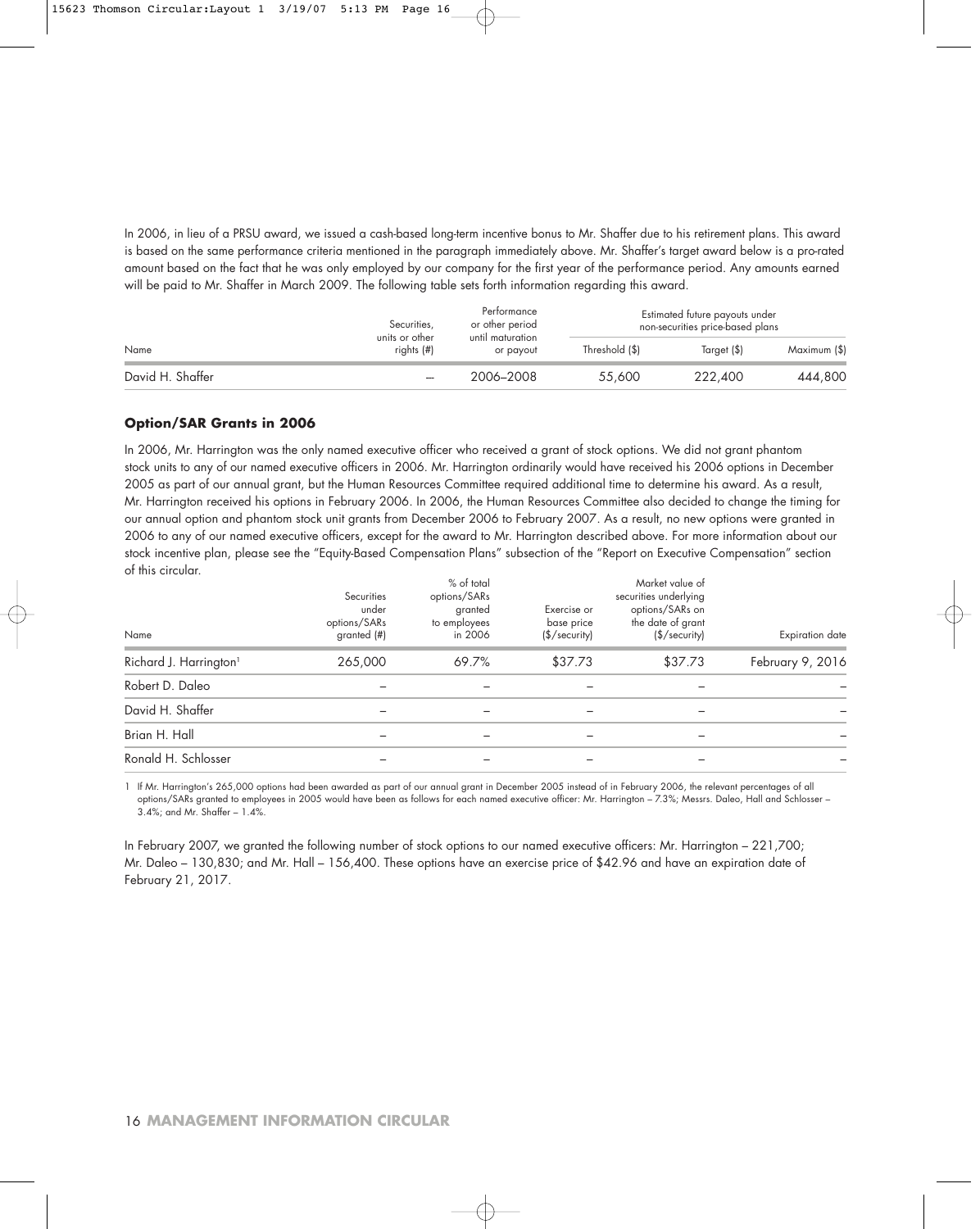# **Aggregated Option/SAR Exercises in 2006 and Financial Year-End Option/SAR Values**

The following table provides information on stock option and phantom stock unit exercises in 2006 by each of our named executive officers, and the value of each officer's unexercised options and phantom stock units as of December 31, 2006. During 2006, Messrs. Harrington and Daleo exercised phantom stock units that were about to expire. None of our named executive officers exercised options in 2006. We have not repriced any options granted under our stock incentive plan or units allocated under our phantom stock plan. The value of unexercised in-the-money options and units is the difference between the exercise price of the options and units and the closing price of our common shares on December 29, 2006, which was the last trading day of the year.

| Name                  | Securities acquired<br>on exercise (#) | Aggregate<br>value<br>realized (\$) | Unexercised<br>options/SARs at<br>December 31, 2006 (#)<br>exercisable/unexercisable | Value of unexercised<br>in-the-money options/SARs<br>at December 31, 2006 (\$)<br>exercisable/unexercisable |
|-----------------------|----------------------------------------|-------------------------------------|--------------------------------------------------------------------------------------|-------------------------------------------------------------------------------------------------------------|
| Richard J. Harrington | 288,750                                | 3,020,575                           | 1,971,250/508,750                                                                    | 11,941,462/2,877,088                                                                                        |
| Robert D. Daleo       | 50,000                                 | 424,828                             | 565,500/177,500                                                                      | 3, 196, 108/1, 241, 850                                                                                     |
| David H. Shaffer      |                                        |                                     | 1,055,500/97,500                                                                     | 5,505,365/706,875                                                                                           |
| Brian H. Hall         | $\qquad \qquad$                        |                                     | 690,000/185,000                                                                      | 4,039,227/1,300,125                                                                                         |
| Ronald H. Schlosser   |                                        |                                     | 540,500/176,250                                                                      | 3,536,341/1,231,913                                                                                         |
|                       |                                        |                                     |                                                                                      |                                                                                                             |

# **Equity Compensation Plan Information**

The following table provides information as of December 31, 2006 regarding common shares of our company that may be issued under our existing equity compensation plans. Our stock incentive plan is currently the only compensation plan under which common shares of our company have been authorized for issuance. For more information about this plan, please see the "Equity-Based Compensation Plan" subsection of the "Report on Executive Compensation" section of this circular.

| Plan category                                                        | $(\alpha)$<br>Number of securities to be<br>issued upon exercise of<br>outstanding options,<br>warrants and rights | (b)<br>Weighted average<br>exercise price of<br>outstanding options,<br>warrants and rights | $\sim$<br>Number of securities<br>remaining available for<br>future issuance under<br>equity compensation<br>plans (excluding<br>securities reflected<br>in column (a)) |
|----------------------------------------------------------------------|--------------------------------------------------------------------------------------------------------------------|---------------------------------------------------------------------------------------------|-------------------------------------------------------------------------------------------------------------------------------------------------------------------------|
| Equity compensation plans approved by security holders: <sup>1</sup> |                                                                                                                    |                                                                                             |                                                                                                                                                                         |
| Cdn\$ stock options                                                  | 5,099,392                                                                                                          | Cdn\$49.79                                                                                  |                                                                                                                                                                         |
| US\$ stock options                                                   | 9,627,964                                                                                                          | US\$32.98                                                                                   |                                                                                                                                                                         |
| US\$ time-based restricted share units                               | 407,925                                                                                                            | N/A <sup>2</sup>                                                                            |                                                                                                                                                                         |
| Total                                                                | 15,135,281                                                                                                         |                                                                                             | 22,384,901                                                                                                                                                              |
| Equity compensation plans not approved by security holders           |                                                                                                                    |                                                                                             |                                                                                                                                                                         |
| Total                                                                | 15,135,281                                                                                                         |                                                                                             | 22,384,901                                                                                                                                                              |

1 Due to the contingent nature of performance restricted share units (PRSUs) issued under the stock incentive plan, we have excluded PRSUs from this table. As of December 31, 2006, there were 705,109 PRSUs outstanding. If PRSUs were included in the table, the totals in column (a) and (c) of the table would be 15,840,390 and 21,679,792, respectively.

2 Unlike stock options, restricted share units do not have an applicable exercise price.

 $\mathcal{L}_{\alpha}$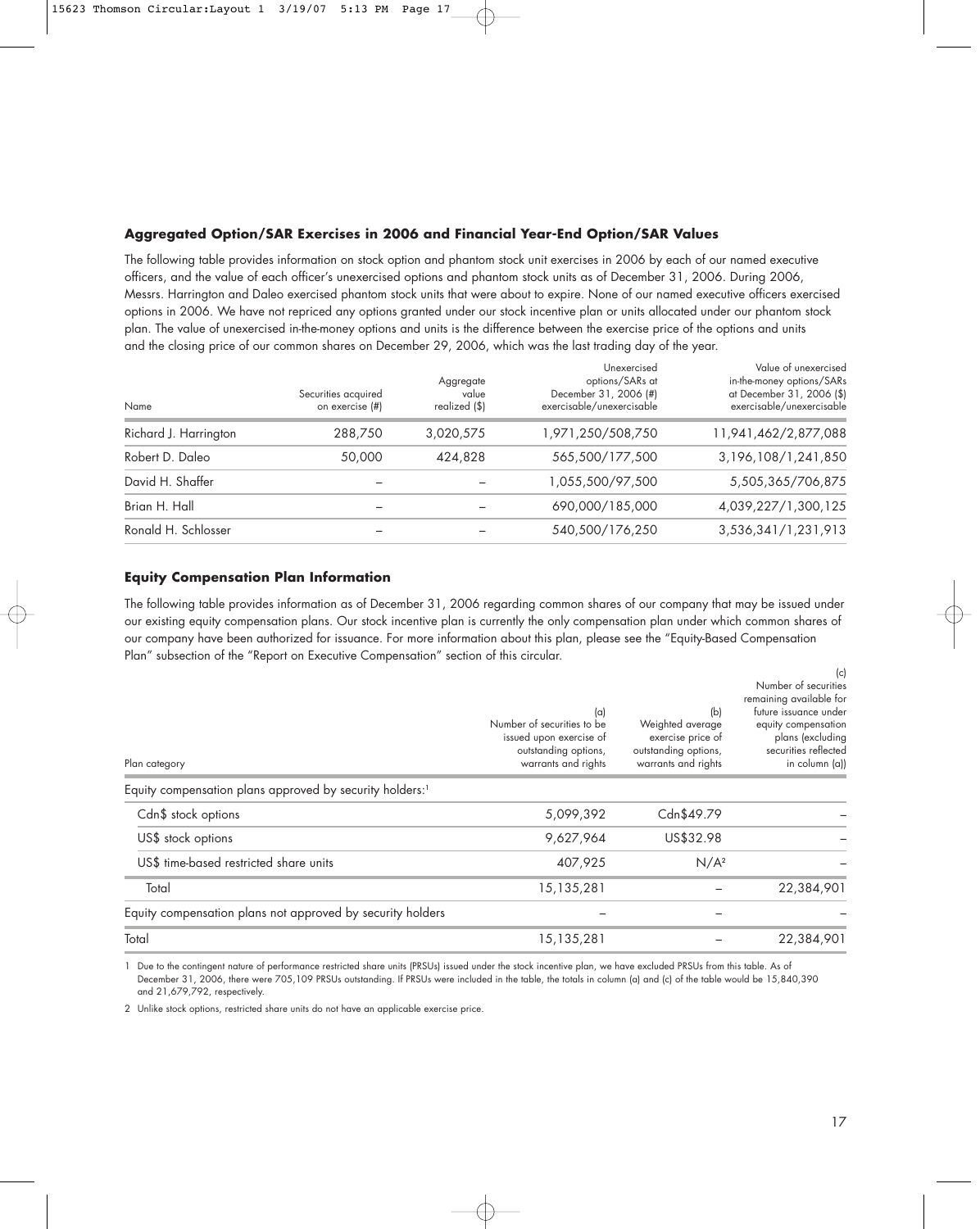### **Pension and Other Retirement Benefits**

We provide pension and other retirement benefits to our named executive officers, primarily under a pension plan, a "retirement plus" plan and supplemental executive retirement plans, or SERPs.

**Pension Plan.** The pension plan in which the named executive officers participate is a defined benefit plan funded by one of our wholly-owned U.S. subsidiaries that is qualified under U.S. federal income tax laws. Benefits under our U.S. qualified pension plan are subject to a maximum annual benefit based on eligible compensation limits set forth by the U.S. Internal Revenue Service. In 2006, the eligible compensation limit was \$220,000 and the maximum annual benefit that could be accrued under the pension plan was \$175,000.

**Retirement Plus Plan.** Our "retirement plus" plan is an unfunded, non-qualified defined benefit plan that provides a supplemental benefit above the limits imposed by the U.S. Internal Revenue Service, with a maximum annual benefit based on an eligible compensation limit of \$300,000. Amounts under the retirement plus plan are paid from our company's general assets.

**SERPs.** The SERPs are also unfunded, non-qualified defined benefit pension plans under which benefits are paid from our company's general assets. SERP benefits supplement amounts received by the named executive officers under our other defined benefit plans (i.e., the pension plan and retirement plus plan) and our defined contribution plans, which are funded by company contributions and earnings attributable to such contributions. All of our named executive officers are currently eligible to receive SERP benefits as each of them is at least 55 years old and has at least 10 years of credited service.

The combined annual benefit for each named executive officer is a pension equal to a percentage of his final base salary, commencing on the later of the named executive officer reaching age 62 or his retirement or termination of employment. This percentage of final base salary is 60% for Messrs. Harrington, Daleo and Shaffer and 50% for Messrs. Hall and Schlosser. The benefit amount will be reduced by 5% for each year by which retirement precedes age 62. Given their ages and years of credited service with our company, if a named executive officer is terminated without cause, there would be no reduction to the benefit amount. In certain circumstances, a named executive officer will be entitled to his pension upon disability. The annual benefit is payable for life, with a spousal survivor pension of 50% of the named executive officer's pension. Annual benefit amounts are not subject to reductions for social security benefits.

The table below sets forth the annual service cost and total accrued pension obligation, respectively, for each named executive officer as of September 30, 2006 (our plan's measurement date).

| Name                  | Annual service cost (\$) | Accrued pension obligation (\$) |  |
|-----------------------|--------------------------|---------------------------------|--|
| Richard J. Harrington | 589,000                  | 14,354,000                      |  |
| Robert D. Daleo       | 413,000                  | 6,556,000                       |  |
| David H. Shaffer      | 853,000                  | 8,510,000                       |  |
| Brian H. Hall         | 267,000                  | 5,847,000                       |  |
| Ronald H. Schlosser   | 353,000                  | 3,929,000                       |  |

The annual service cost of these future benefits represents the actuarial value of the projected pension benefit earned throughout the plan year. The total accrued pension obligation represents the actuarial value of the projected pension benefit as of September 30, 2006, earned for all credited service to date. We determined these values using the same actuarial assumptions as those used to determine the 2006 service cost (which is a component of net periodic pension cost) and year-end pension plan obligations, respectively, in note 17 to our audited consolidated financial statements for the year ended December 31, 2006.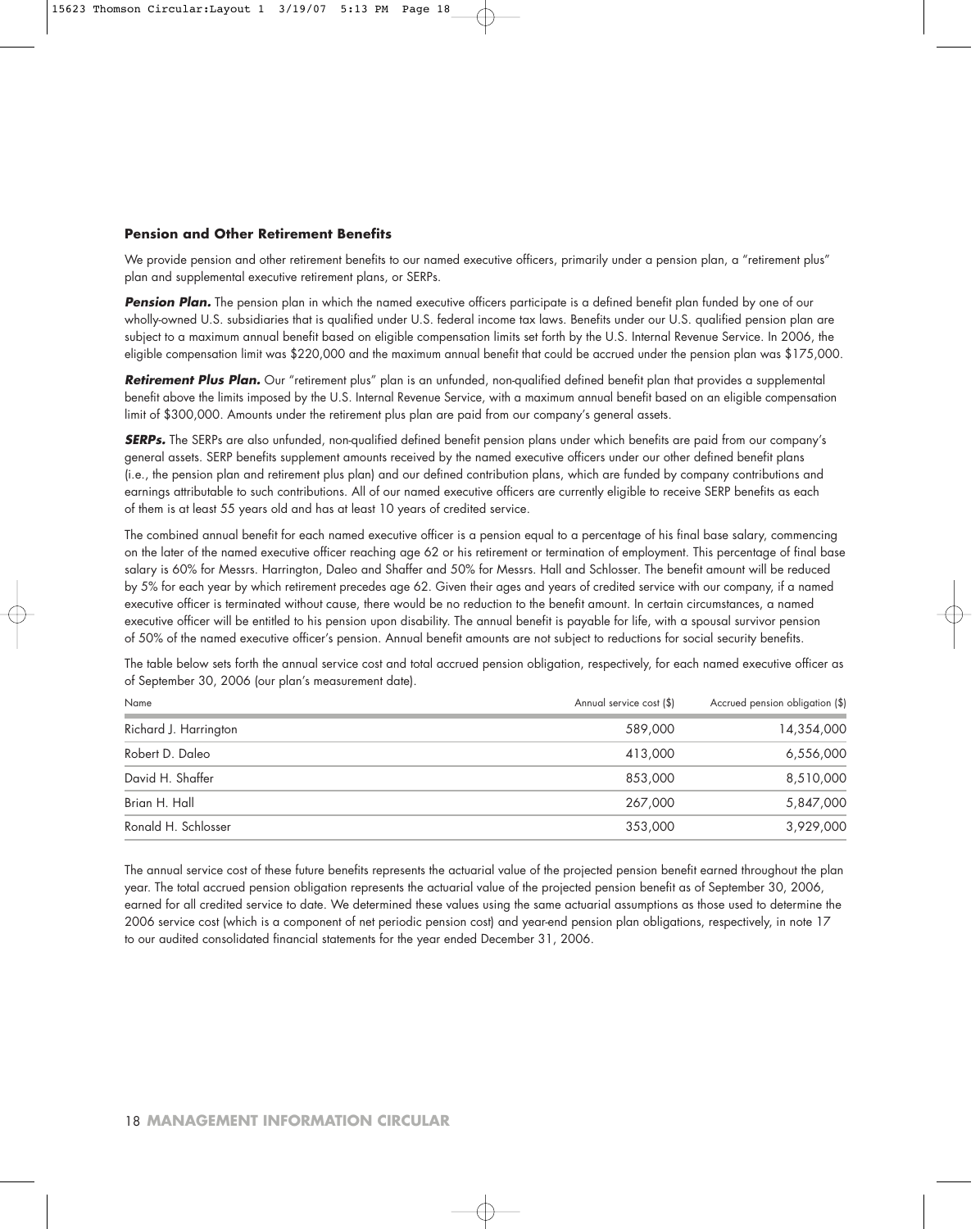The following table shows the estimated annual retirement benefits that would be payable to our named executive officers under the SERPs on a single life annuity basis, based on normal retirement at age 62 with 10 or more years of credited service. This table assumes no reduction under the SERPs for other company-funded retirement benefits (including the pension plan and the retirement plus plan). As of March 9, 2007, all of our named executive officers had at least 10 years of credited service.

| Base salary |           | Annual benefit   |  |  |
|-------------|-----------|------------------|--|--|
|             | 50%       | 60% <sup>2</sup> |  |  |
| \$700,000   | \$350,000 | \$420,000        |  |  |
| \$800,000   | \$400,000 | \$480,000        |  |  |
| \$900,000   | \$450,000 | \$540,000        |  |  |
| \$1,000,000 | \$500,000 | \$600,000        |  |  |
| \$1,100,000 | \$550,000 | \$660,000        |  |  |
| \$1,200,000 | \$600,000 | \$720,000        |  |  |
| \$1,300,000 | \$650,000 | \$780,000        |  |  |
| \$1,400,000 | \$700,000 | \$840,000        |  |  |
| \$1,500,000 | \$750,000 | \$900,000        |  |  |
|             |           |                  |  |  |

1 Percentage of base salary applicable for Messrs. Hall and Schlosser.

2 Percentage of base salary applicable for Messrs. Harrington, Daleo and Shaffer.

### **Insurance Policies**

We have acquired life insurance policies for Messrs. Harrington, Daleo, Hall and Schlosser. Each policy has a death benefit of approximately five times the highest annual base salary payable to the named executive officer during the last five years of employment with our company. All premiums that we paid prior to the enactment of the Sarbanes-Oxley Act for the non-term life portion of the policies will be repaid to us following the retirement or death of the named executive officer. Due to provisions in the Sarbanes-Oxley Act prohibiting certain loans to executive officers, we modified our arrangements with our named executive officers. As a result, we will not recover premiums paid in 2003 and subsequent years. We have agreed to reimburse Messrs. Harrington, Daleo, Hall and Schlosser for imputed taxes on their policies. Prior to his retirement, Mr. Shaffer had a separate life insurance arrangement on which we also paid premiums and reimbursed him for related taxes.

We provide group life insurance to certain of our U.S. employees in the amount of their annual salary up to \$400,000. Messrs. Harrington, Daleo and Schlosser also participate in this plan. Mr. Shaffer participated in this plan prior to his retirement.

### **Agreements with Named Executive Officers**

We have entered into agreements with our named executive officers. Except as set forth below, if Mr. Harrington, Daleo or Hall is terminated without cause, he will receive a payment based on his final base salary. In the case of Mr. Harrington, the payment is the lesser of (i) three times his final base salary as of the effective date of termination and (ii) his final base salary as of the effective date of termination paid through age 62. For each of Messrs. Daleo and Hall, the payment is two times his final base salary. Prior to his retirement, Mr. Shaffer had an agreement that contemplated a payment of two and one-half times his final base salary if he were terminated without cause.

Notwithstanding any terms in our plans to the contrary, if either Mr. Harrington or Mr. Daleo is terminated without cause, 50% of all unvested awards granted to him under our stock incentive plan (such as stock options or RSUs) and units granted to him under the phantom stock plan would immediately vest and become exercisable and the balance would be forfeited. Mr. Harrington or Mr. Daleo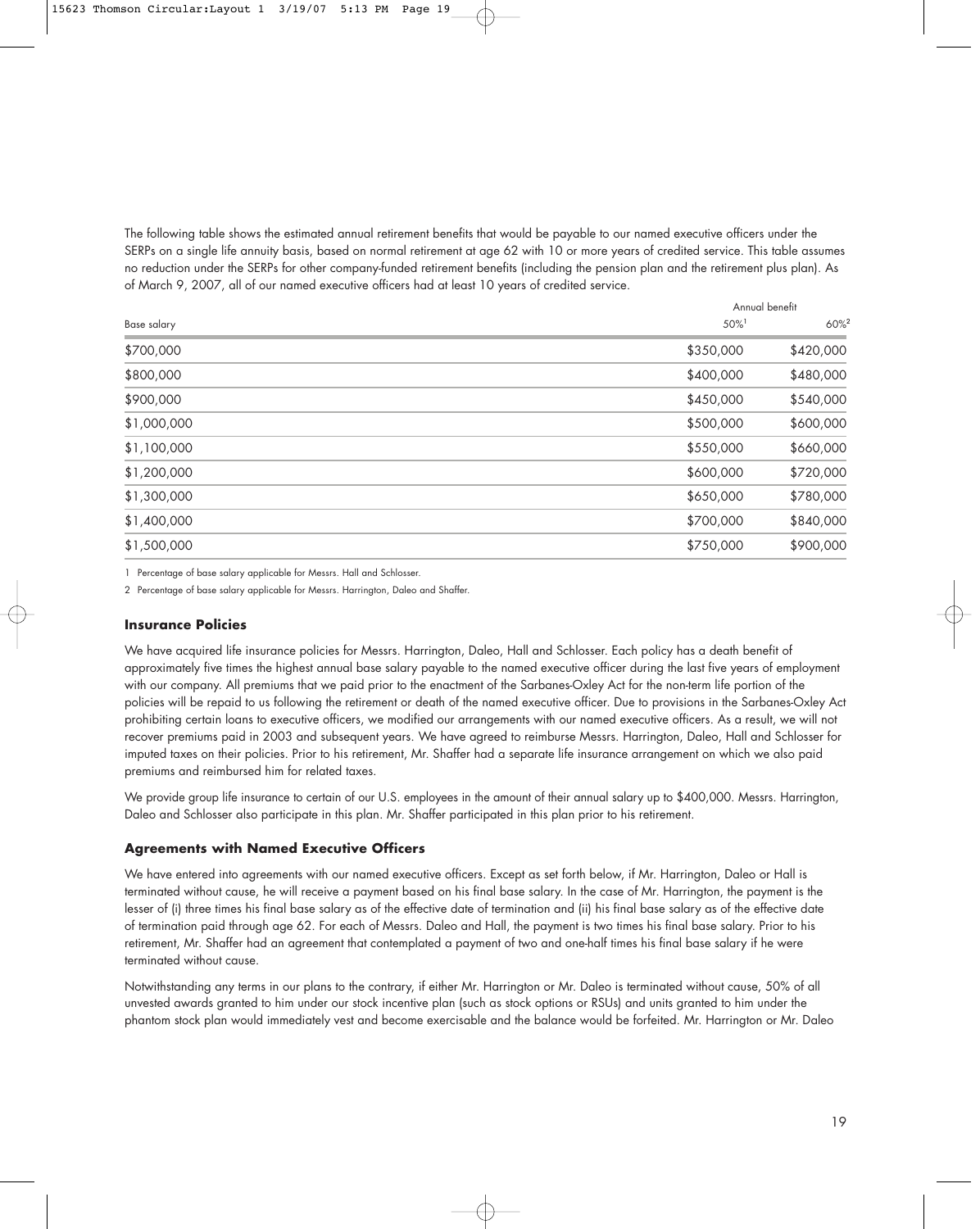would have six months following the effective date of termination to exercise all exercisable awards and units. Alternatively, our company may, at its discretion, determine that all such awards or units (whether or not vested) shall be deemed to have expired at the effective date of termination, in which case our company would pay him an amount equal to the value of all vested units and awards and 50% of all unvested units and awards as of the effective date of termination.

If Mr. Harrington, Mr. Daleo or Mr. Hall is terminated without cause, any management incentive to which he would otherwise be entitled pursuant to any bonus plan in which he participated prior to the effective date of termination would be pro-rated through the effective date, except that any bonuses due under long-term incentive plans would be payable in accordance with the terms of such plans.

If Mr. Harrington, Mr. Daleo or Mr. Hall is terminated without cause, certain medical and dental benefits and insurance, automobile allowances and eligibility in the deferred compensation plan will continue during any severance period in which he remains unemployed. Other employee benefits will end as of the effective date of termination. Please see the "Pension and Other Retirement Benefits" subsection of the "Executive Compensation" section of this circular for more information on treatment of our named executive officers' pension benefits in connection with a termination without cause. If Mr. Harrington, Mr. Daleo or Mr. Hall is terminated without cause, his SERP benefits would be payable following the completion of any severance payments owed under his agreement. Messrs. Harrington, Daleo and Hall have also agreed not to compete with our company or solicit employees to leave our company for a period of time following termination without cause.

Following our announcement in October 2006 to sell Thomson Learning, we entered into a new agreement with Mr. Schlosser. As President and Chief Executive Officer of Thomson Learning, Mr. Schlosser's presence and participation is important to the sale process for that business. As part of this new agreement, Mr. Schlosser is entitled to (i) receive a special annual cash incentive bonus based on Thomson Learning meeting certain financial performance conditions in 2006 (payable in March 2007); (ii) receive a performance bonus based on the gross sale proceeds of Thomson Learning (payable following the closing of the sale of Thomson Learning); and (iii) participate in our company's 2007 annual and long-term incentive bonus plans. If the sale occurs prior to December 31, 2007 and Mr. Schlosser remains employed for 90 days following the closing, he may also be entitled to receive pro-rata payments under our long-term incentive bonus plans for the 2005–2007 and 2006-2008 performance periods. In lieu of these pro-rated payments, Mr. Schlosser may elect to receive a retention bonus in an amount equal to 12 months' base salary.

If Mr. Schlosser's employment with our company is terminated other than for cause or voluntary resignation prior to the date that our company signs a definitive agreement to sell Thomson Learning, he will be entitled to receive from our company 24 months' base salary as severance, certain amounts under our annual and long-term incentive bonus plans and certain health and welfare benefits and insurance coverage. If Mr. Schlosser's employment is terminated other than for cause or voluntary resignation between the date that we sign a definitive agreement to sell Thomson Learning and the date that is 90 days after the closing, he will be entitled to receive similar amounts and benefits, along with acceleration of his equity-based compensation awards (or, at our company's option, the cash equivalent thereof). In order to receive these benefits, Mr. Schlosser will be obligated to enter into a severance agreement and release with our company, which, among other provisions, will include covenants regarding non-disparagement, non-competition, confidentiality and the return of company property.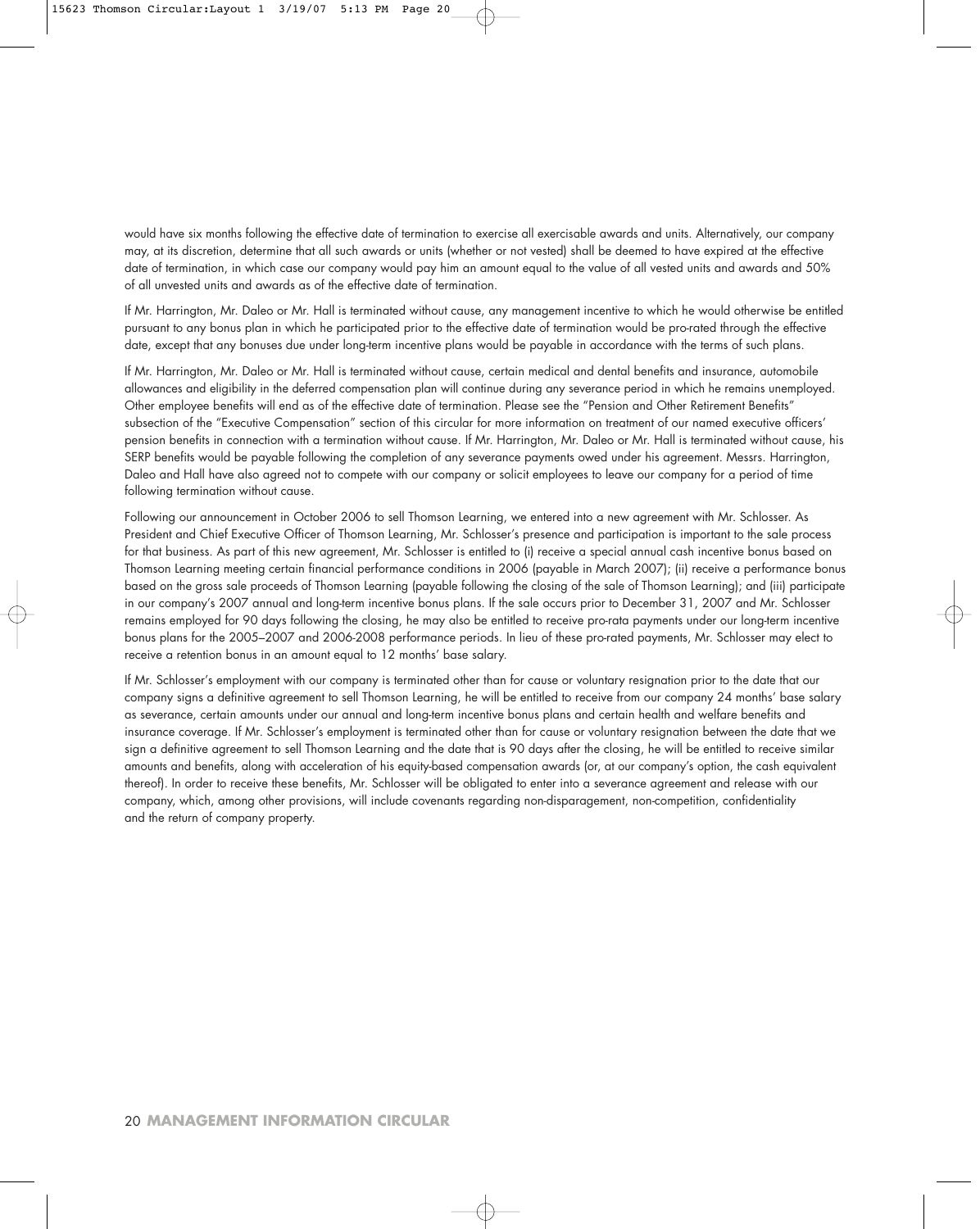# **REPORT ON EXECUTIVE COMPENSATION**

### **Overview**

The Human Resources Committee of the Board is responsible for establishing, implementing and overseeing our compensation policies and programs. The Committee ensures that the total compensation paid to our named executive officers is fair, reasonable and competitive. The Committee has furnished the following report on executive compensation for 2006.

### **Compensation Philosophy and Objectives**

The Committee's overall philosophy and objectives regarding executive compensation are to:

- Link compensation with our company's annual and long-term strategic and financial objectives;
- Align executives' interests with those of Thomson shareholders, with the ultimate goal of improving shareholder value;
- Encourage executives to achieve exceptional performance and provide an opportunity for our senior executives to be compensated in the top quartile of the compensation paid by our competitors when superior results are achieved;
- Attract, motivate and retain high quality, key employees needed to support our financial, operational and strategic growth and success;
- Provide flexibility to recognize and reward an individual executive's performance, responsibilities, experience, skills, value and contribution to our company; and
- Structure the compensation program to be regarded positively by Thomson shareholders, employees, the financial community and the public in general.

# **Executive Compensation Analysis**

The Human Resources Committee engages a compensation consulting firm, Frederic W. Cook & Co., Inc., to serve as an independent advisor on matters relating to executive compensation. Representatives of the Cook firm are available to Committee members on an ongoing basis and generally attend Committee meetings. The Committee has sole discretion over the terms and conditions of the Cook relationship. Cook maintains no other commercial relations with Thomson and does not provide any services to the company other than those provided directly to the Committee.

During 2006, the Cook firm conducted its annual analysis of our executive compensation structure and its form to ensure our company is competitive in this regard. The Cook firm reviewed our executive compensation program and provided guidance and analysis on plan design and market trends and practices. The Cook firm concluded that our program generally provides executives with competitive compensation opportunities, links compensation to performance and value creation, and is efficient from accounting, tax and cash flow perspectives. In 2006, utilizing guidance from the Cook firm, the Human Resources Committee made several changes to our company's ongoing incentive plans, most notably the adoption of a share unit-based long-term incentive bonus and the introduction of a multi-year return on invested capital (ROIC) metric in this program (which complemented the existing adjusted EPS metric). The introduction of ROIC, in particular, was intended to better align our compensation practices with a key area of shareholder focus. In 2006, the Cook firm provided additional recommendations to the Human Resources Committee regarding the development and evaluation of some of our executive compensation awards. Some of the Cook firm's recommendations include data and alternatives for the Committee to consider when making compensation-related decisions.

As most of our company's senior executives are based in the United States, the group of companies used for comparative purposes typically represents a mix of primarily U.S. media and general industry companies and includes other information companies with which we compete that are located in other countries. The businesses that we choose for comparison may differ from one senior executive to another, depending on the nature of the business for which the particular executive has oversight or responsibilities. In addition to the analysis of specific peer companies conducted by the Cook firm in 2006, the Human Resources Committee utilized and relied upon independent market survey data that Towers Perrin provided to our company regarding executive compensation for organizations of comparable size and scope with which our company is most likely to compete for executive talent. The Human Resources Committee then used this data as part of its due diligence in determining salary, target bonus and long-term incentive amounts.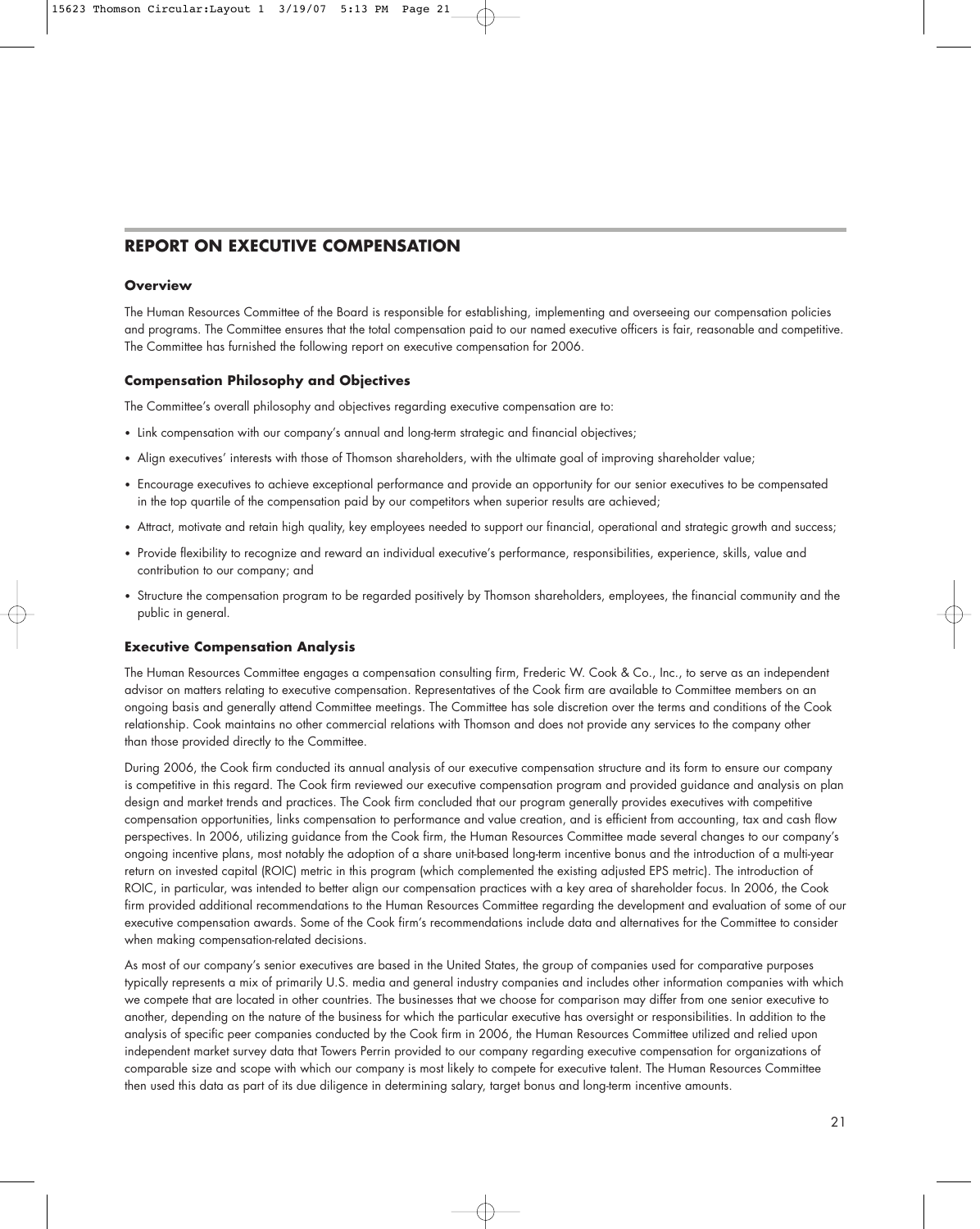# **Total Compensation**

A senior executive's target total compensation typically comprises:

- A base salary;
- A performance-based annual incentive bonus, which is usually paid in cash;
- Periodic grants (generally annual) of long-term incentives, such as stock options and/or restricted share units, which may be subject to performance-based and/or time-based vesting requirements;
- Retirement and health and welfare-related benefits; and
- In some instances, perquisites and other personal benefits.

In determining the mix and relative weighting of cash (base salary and bonus) versus equity-based incentives, we consider the appropriate proportion of compensation that should be at risk based on the executive's ability to affect and influence our short- and long-term results and advance the interests of shareholders as well as the compensation mix for similar positions at comparable companies. In general, the proportion of total pay delivered through "at risk" performance-based compensation increases directly with an executive's level of responsibility in the company. Similarly, the proportion of performance-based compensation that is tied to equity-based awards also increases directly with an executive's level within the company. The Committee believes that this ensures that the senior-most executives are held most accountable for achievement of critical strategic and operating performance goals and for changes in shareholder value. As senior executives approach retirement age, there is generally less emphasis placed on equity-based long-term incentives, which decreases pressure executives feel to diversify their total net worth. The Committee believes this mix and weighting aligns the interests of executives with those of shareholders, provides significant cash incentives and assists in keeping our company competitive in the market for high-quality executives.

The table below shows the typical target weightings that we are currently seeking to assign to the different types of compensation for our named executive officers.

|                         | Percentage of target total direct compensation |                                |                                         |                                       |       |
|-------------------------|------------------------------------------------|--------------------------------|-----------------------------------------|---------------------------------------|-------|
|                         | Base salary                                    | Annual cash<br>incentive bonus | Long-term equity<br>incentive – options | Long-term equity<br>incentive – PRSUs | Total |
| Named executive officer | 25%                                            | 25%                            | 25%                                     | 25%                                   | 100%  |

The specific practices regarding each component of our executive compensation program are described below.

# **Base Salary**

Base salary is typically determined annually by reference to an executive's performance, an executive's experience and competitive considerations, such as salaries prevailing in the relevant market. Base salaries are also evaluated in connection with certain promotions and other changes in job responsibilities. Generally, as in the past, increases in 2006 base salaries were determined primarily by the performance of our company, of the part of our business in which the executive works, and of the individual executive. For an executive in one of our company's segments, the most heavily weighted factors are the performance of that executive and that group. For an executive with corporate-wide responsibilities, the most heavily weighted factors are the performance of that executive and the performance of our company as a whole. In the past few years, most of our executives have had annual salary increases in the 3 to 5% range, consistent with salary increase guidelines for other employees.

The Human Resources Committee annually approves changes in base salary for senior executive officers, including the named executive officers. Salaries for our named executive officers (other than Mr. Harrington) are established in part on the basis of recommendations by Mr. Harrington and on the basis of the Board's and Human Resources Committee's assessments of the executives' respective performance. Mr. Harrington's salary is based on the Board's and Human Resources Committee's assessment of Mr. Harrington's performance. The most recent salary reviews took place in December 2006.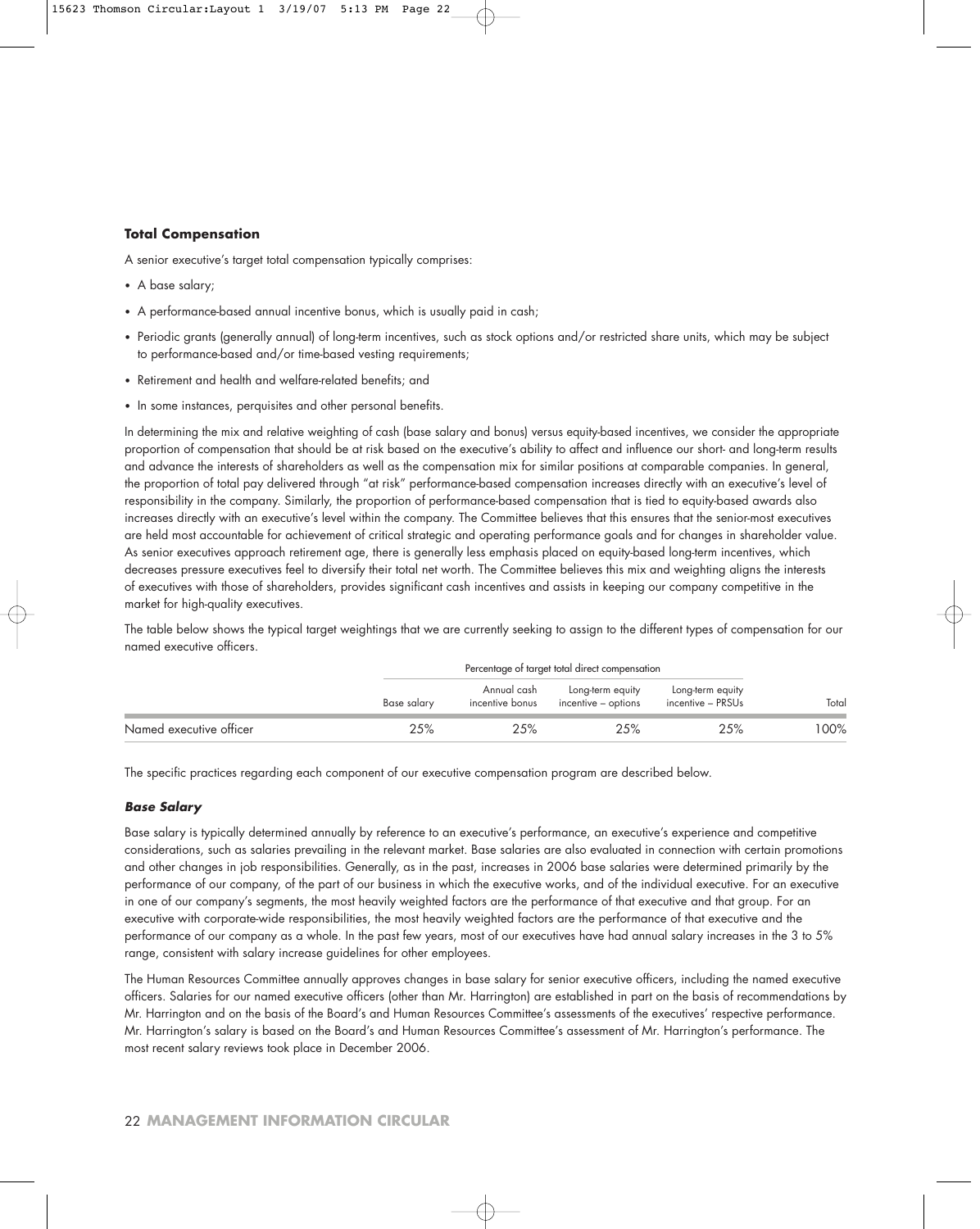### **Annual Cash Incentive Bonus**

We use annual cash incentive bonus awards to motivate and reward senior executives for achievement of specified levels of financial and/or individual performance. Different types of bonus awards are often granted to compensate individual executives, but all focus on superior performance. Each Thomson business segment establishes awards within parameters we set that take into account the market conditions of the particular business. The awards are typically designed to reward the individual executive for the direct contribution that he or she can make to our company or his or her business.

Target annual cash incentive bonus awards are expressed as a percentage of each of the named executive officer's base salary. For 2006, Mr. Harrington's target bonus opportunity was 100% of his base salary, and the other named executive officers' target bonus opportunities ranged from 100% (for Messrs. Daleo and Schlosser) to 125% (for Messrs. Shaffer and Hall) of their base salary. The Committee sets minimum (threshold), target and maximum levels for each component of the financial objective portion of the award. In 2006, the maximum level for named executive officers' annual cash incentive bonuses was 200% of the target award. After the end of the year, the company measures its actual performance against the predetermined performance goals to determine the appropriate bonus amount earned, and the Committee determines the actual cash incentive bonus awards for our named executive officers in February following the close of our fiscal year.

In making determinations of the minimum, target and maximum levels, the Committee considers the company's specific circumstances for the year. Targets are typically aligned with the company's strategic operating plan and financial expectations. In general, the Committee sets targets so that the relative difficulty of achieving them is consistent from year to year.

For 2006, in order to increase our focus on the importance of free cash flow, which is an important metric of our performance, we added free cash flow growth to the annual bonus plan and assigned the following weightings to the financial performance objectives:

- 45% based on revenue growth;
- 45% based on adjusted operating profit growth; and
- 10% based on free cash flow growth.

For definitions of adjusted operating profit and free cash flow as used by our company, please see our MD&A for the year ended December 31, 2006.

In February 2007, the Committee determined that the annual cash incentive bonus payouts for the year ended December 31, 2006 as a percentage of the target award opportunity were as follows for our named executive officers: Mr. Harrington – 117.1%; Mr. Daleo – 117.1%, Mr. Shaffer – 117.1%; Mr. Hall – 133.5%; and Mr. Schlosser – 83.1%. Also in February 2007, the Committee approved the annual cash incentive bonus plan for 2007. No changes were made to the performance criteria, bonus targets or other design elements.

In December 2004, in lieu of receiving a greater amount of stock options as part of our annual grant, Mr. Shaffer was granted a special annual cash incentive bonus award in addition to his regular annual cash incentive bonus award. Under the special award, Mr. Shaffer's target bonus was \$600,000 (payable in two installments) based on our revenue and adjusted operating profit growth for 2005. The threshold amount for 2005 was met and Mr. Shaffer earned a bonus of \$618,000. The first payout of \$309,000 occurred in March 2006. The second payout of the same amount will be made to Mr. Shaffer in March 2007. Mr. Shaffer was granted a similar award in December 2005 in lieu of receiving a greater amount of stock options that month. Under the new award grant, Mr. Shaffer's target bonus was \$300,000 (payable in one installment) based on our revenue, adjusted operating profit and free cash flow growth for 2006. In March 2007, we will make a payout of \$351,300 to Mr. Shaffer for this award.

In 2006, in connection with our announcement to sell Thomson Learning, we also provided Mr. Schlosser with a special annual cash incentive bonus award in addition to his regular annual cash incentive bonus award. Under the special award, Mr. Schlosser's target bonus was \$805,000 based on Thomson Learning meeting certain financial performance conditions in 2006. Mr. Schlosser earned a special bonus of \$844,445, and the payout will occur in March 2007.

The Human Resources Committee approves awards for senior executive officers. Mr. Harrington or the chief executive officer of the relevant Thomson business segment generally approves awards for other executives, subject to the guidelines imposed by the Human Resources Committee.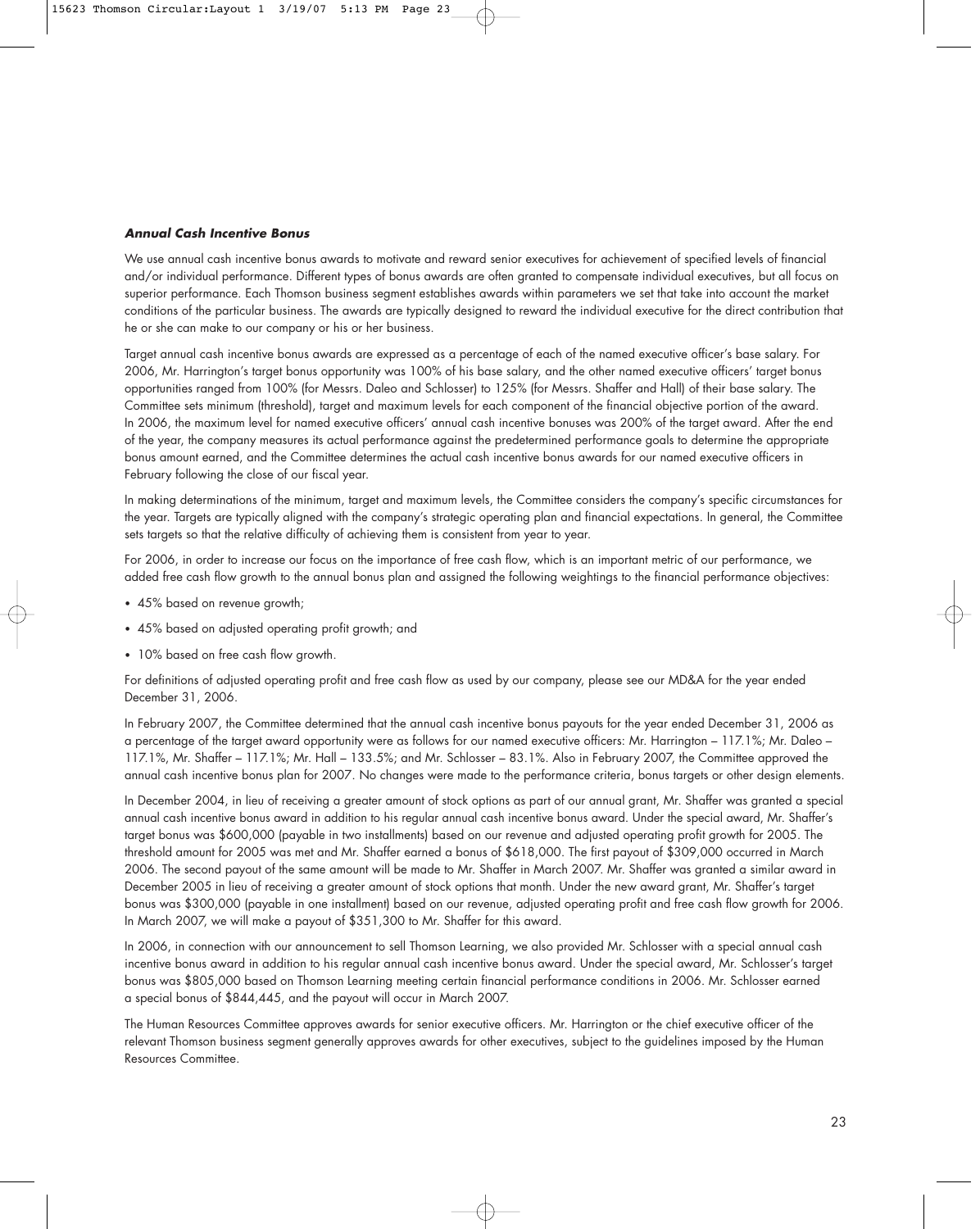#### **Long-Term Incentive Bonus**

We have granted a number of cash-based long-term incentive bonus awards to our key senior executives. The performance periods for the awards are typically three years, coinciding with our company's operating planning cycles. Payments of long-term incentive awards are not made unless predetermined targets are met.

In February 2006, we modified the structure of our long-term incentive bonus awards to better align these awards with key drivers of total shareholder return. For new awards, we began issuing performance restricted share units (PRSUs) to certain senior executives who receive long-term incentives in lieu of long-term cash incentive bonuses. A description of the PRSUs is presented below.

Prior to 2006, our long-term incentive bonus awards were cash-based and were measured by different financial metrics over a three-year performance period. Similar to our current practice, total long-term cash bonuses cannot exceed 200% of the target award. In February 2007, the Committee determined that the payout percentage for our named executive officers for long-term incentive bonuses earned for the three-year performance period that ended December 31, 2006 was approximately 188.4% of the target award opportunity. The only outstanding cash-based long-term incentive bonus award opportunity is for the three-year performance period ending on December 31, 2007, which is payable in 2008.

#### **Equity-Based Compensation Plans**

Our equity-based compensation plans consist of a stock incentive plan and a phantom stock plan.

**Stock Incentive Plan.** Our stock incentive plan provides for the grant of non-qualified stock options, incentive stock options (ISOs), stock appreciation rights (SARs) and awards of RSUs, common shares and other awards that are valued in whole or in part by reference to, or are otherwise based on, the fair market value of the common shares of our company at the date of the grant. To date, we have issued only stock options and RSUs (which include PRSUs) under the plan. Any employee or officer of our company (as may be determined by the Human Resources Committee) may be a participant in the plan. Non-employee directors are not eligible to participate in the plan.

Stock options, which have value only if our stock price increases, are used to align executive interests with those of our long-term shareholders. PRSUs are used to link a portion of compensation to the achievement of longer-term financial goals. Additionally, time-based RSUs are granted on a highly selective basis to high-performing, critical-to-retain executives. Equity-based awards utilize multi-year vesting schedules to encourage executive retention and provide strong incentives for superior long-term future performance.

We look to divide our named executive officers' long-term equity awards between 50% stock options and 50% PRSUs. The blend of stock options and PRSUs is intended to create balance in the overall long-term incentive program by ensuring that the program is financially efficient to the company and strongly supportive of important strategic and human resource objectives over the long-term. Stock options reward executives for increases in shareholder value and thereby foster strong alignment between management and investors. Options also support important management retention objectives as a result of the vesting requirements. However, the retention power and cost efficiency may be diminished during periods in which stock price is flat or temporarily depressed because expense associated with options is fixed at the time of grant and based on a theoretical value. Costs associated with the PRSUs are variable and incurred only to the extent that the underlying performance goals are achieved. PRSUs thereby ensure a financially efficient outcome to the company by tying expense recognition to the achievement of specific financial goals. Because the payout is tied to operational results, we believe that the PRSUs also create strong "line of sight" between controllable performance and realized compensation, reinforce the importance of achieving specific multi-year financial results, and mitigate the impact of stock price volatility on the retention power of the overall program.

All options granted in 2006 vest 25% per year over four years. The exercise prices for options granted in 2006 were based on the fair market value of our common shares on the grant date, which is the closing price of our common shares on the day before the grant. Since we amended the stock incentive plan in May 2005, we have been using the closing price of our shares on the New York Stock Exchange (NYSE). Options currently expire no later than 10 years from the grant date.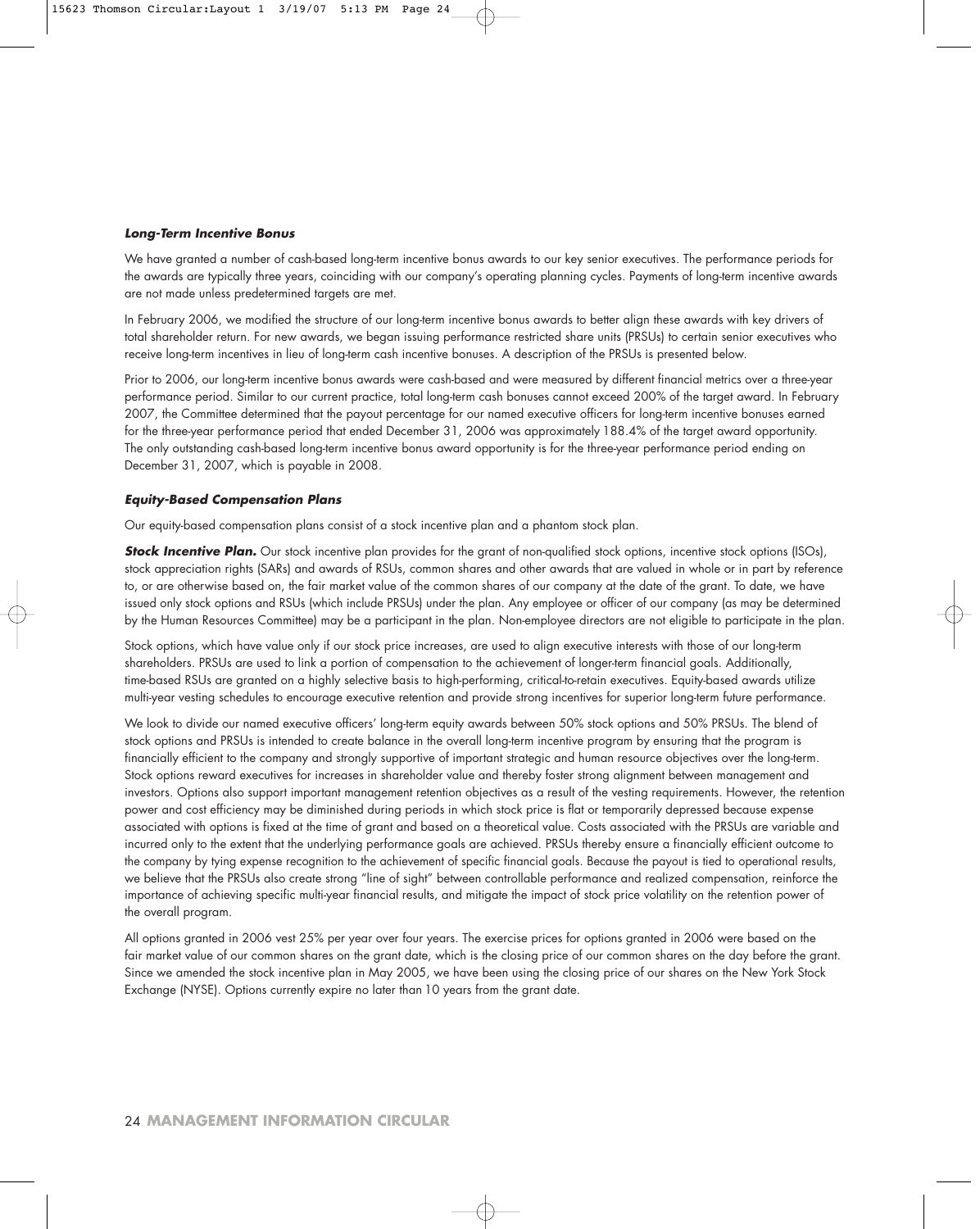PRSUs vest upon completion of a three-year performance cycle and entitle the holder to receive Thomson common shares if threshold performance goals are met. At the time that the PRSUs vest, the number of units to be redeemed for common shares may increase, decrease or remain the same depending on our company's performance over the three-year period. For awards granted in 2006, the final number of PRSUs that vest will vary from 0% to 200% of the initial number awarded, based 50% on our company's adjusted EPS growth and 50% on our company's ROIC performance over the three-year performance period (January 1, 2006 – December 31, 2008). PRSUs also accumulate additional units based on notional equivalents of dividends paid on our common shares.

RSUs accumulate additional units based on notional equivalents of dividends paid on our common shares. Vesting dates for RSUs granted in 2006 ranged from three to seven years. RSUs entitle executives to receive common shares of our company at a future date or dates upon satisfaction of certain terms and conditions, including, for example, continued full-time employment with our company or one of our subsidiaries on the vesting dates.

In 2006, we granted 380,000 options, 192,098 time-based RSUs and 705,109 PRSUs. This represented approximately 0.2% of our common shares outstanding as of December 31, 2006. In comparison, in 2005, we granted 3,112,846 options, 201,194 time-based RSUs and no PRSUs. RSUs and PRSUs issued in 2006 and 2005 include additional units credited for dividend equivalents. As of December 31, 2006, total options, RSUs and PRSUs outstanding represented approximately 2.5% of our common shares outstanding. No annual option awards were granted in 2006, as the Human Resources Committee decided to move the timing of our annual grants from December 2006 to February 2007 to correspond with the compensation planning cycle for other direct compensation elements, including base salary increases and annual bonus decisions.

From time to time, we also grant off-cycle options to new executives, in connection with promotions and to reward exceptional performance. In 2006, as part of an emerging best practice for public companies, the Human Resources Committee adopted a new equity grant policy which sets forth approval requirements for off-cycle awards. Mr. Harrington is authorized to approve certain off-cycle awards, depending on the size of the grant and the identity of the particular grantee. Awards that exceed Mr. Harrington's approval authority are submitted to the Human Resources Committee. In addition, under the new policy, unless Thomson is in a designated blackout period or is in possession of material nonpublic information, off-cycle awards are granted on the last business day of each month. New hire awards are made on the last business day of the month during which the grantee commenced employment with Thomson or one of its subsidiaries. Promotion-related awards are made on the last business day of the month during which the grantee's promotion was made effective by Thomson or one of its subsidiaries. If Thomson is in a designated blackout period or otherwise is in possession of material nonpublic information on the date that a grant would typically be made, then the grant is not made until the last business day of the month after the blackout period has ended, or when Thomson is no longer in possession of material nonpublic information.

Options, RSUs and PRSUs are subject to early expiration or vesting in certain circumstances, including death, disability, retirement and termination.

- Options granted prior to February 2007 cease to be exercisable in the event that a participant ceases to be an employee or officer of our company or a subsidiary for any reason other than death, retirement, disability or the employer of the participant ceasing to be a subsidiary of our company. For these options, if the participant ceases to be an employee or officer of our company or a subsidiary for any of the reasons listed as exceptions immediately above, the options held by such participant become exercisable and remain exercisable for a period of between three months and one year after such date depending upon the circumstances and, in the case of early retirement, subject to a specified reduction in the number of common shares for which such option is exercisable. In the fourth quarter of 2006, the Human Resources Committee approved certain changes to the post-termination treatment of stock options beginning with our annual option grants made in February 2007. The changes are not applicable to grants made prior to February 2007. In particular, the Committee exercised its discretion under the stock incentive plan to extend the exercise period for vested stock options, beginning with new awards granted in February 2007:
	- ° Following termination due to "normal retirement" and "early retirement" to three years (from one year and six months, respectively), and
	- ° Following termination due to disability to one year (from six months).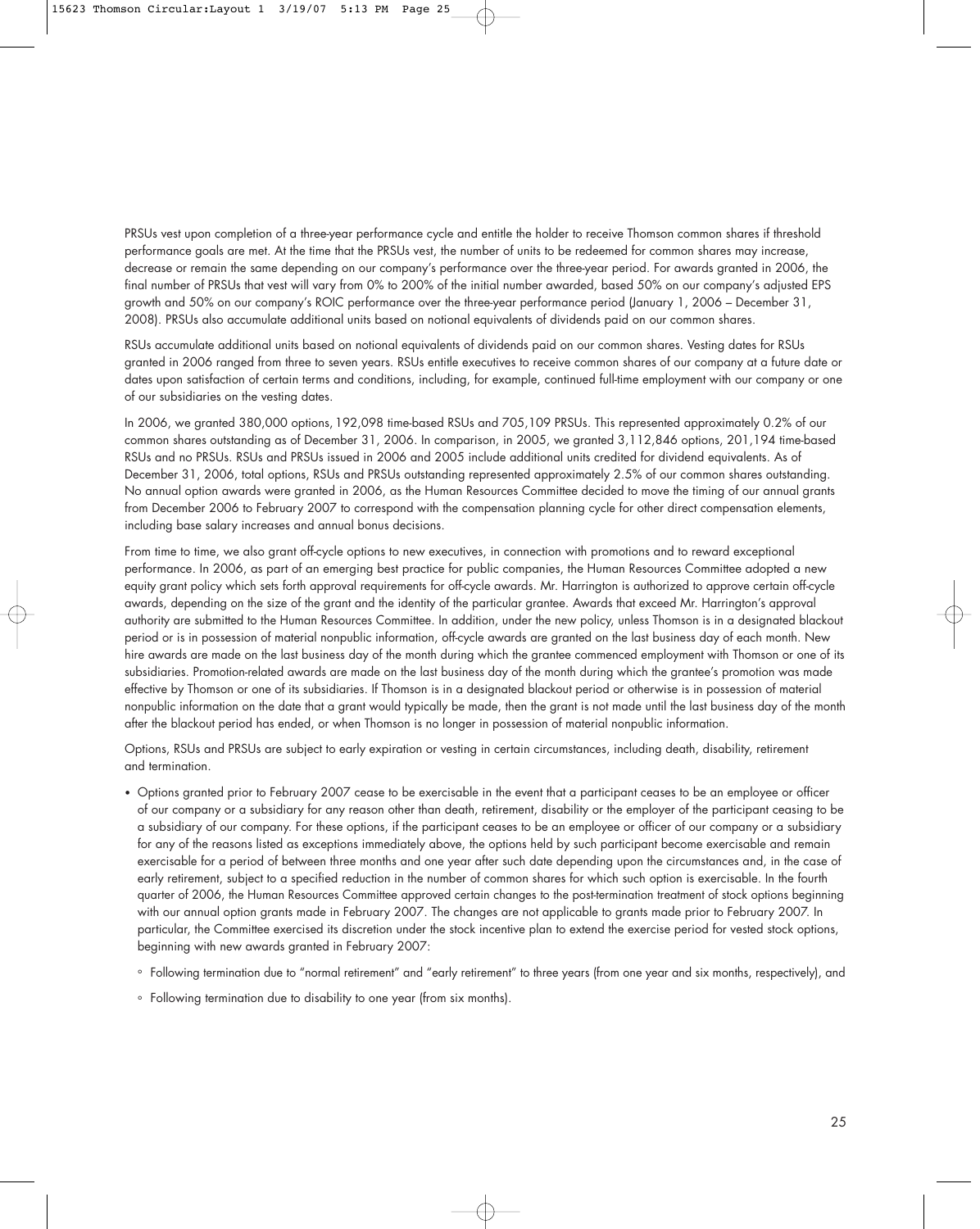The Committee also exercised its discretion to prescribe new definitions of "normal retirement" and "early retirement" for purposes of awards under the stock incentive plan, beginning with our annual option grants made in February 2007. No changes were made to the one-year exercise period post-termination for death, an employer ceasing to be a subsidiary of Thomson or involuntary termination for cause. If a grantee was eligible for normal retirement at the time of termination due to disability or death, his or her vested options will remain exercisable for three years after termination.

Under the new option awards granted in February 2007, if a grantee voluntarily terminates employment, then all options that are vested as of the date that the grantee ceases to be an employee remain exercisable for three months after termination. All options that are unvested as of the date that the grantee ceases to be an employee are forfeited. Involuntary termination without cause is treated in a similar manner.

- For time-based RSUs, in the event that a participant ceases to be an employee or officer as a result of early retirement or for any reason other than death, normal retirement, disability or the employer of the participant ceasing to be a subsidiary of our company, all unvested time-based RSUs are forfeited effective immediately upon the occurrence of such event. If a participant ceases to be an employee or officer as a result of death, normal retirement, disability or by reason of the employer of the participant ceasing to be a subsidiary of our company, all unvested RSUs vest in full effective immediately upon the occurrence of such event.
- For PRSUs, in the event that a participant ceases to be an employee or officer for any reason other than death, retirement, disability or the employer of the participant ceasing to be a subsidiary of our company, all PRSUs are forfeited immediately upon the occurrence of such event. If a participant ceases to be an employee or officer as a result of death, retirement, disability or the employer of the participant ceasing to be a subsidiary of our company, PRSUs vest in proportion to the participant's active service as an employee (measured in calendar days) during the period commencing on the grant date and ending on the vesting date. For PRSUs awarded in 2006 as part of our annual grant, the vesting date is approximately three years from the grant date.

The stock incentive plan contains the following limitations:

- The maximum number of common shares that may be issued under the plan is 40,000,000 (provided that not more than 4,000,000 common shares may be issued under grants other than stock options, SARs or RSUs). As of March 1, 2007, we had issued 1,979,350 common shares under the plan.
- The maximum number of common shares that may be issued under plan awards held by any one person under the plan cannot exceed 5% of our outstanding common shares determined on a non-diluted basis. The maximum number of common shares for which plan awards may be granted and which may be otherwise awarded under the stock incentive plan to any individual during any one-year period is 2,000,000.
- The maximum number of common shares that may be issued under plan awards held by a participant granted under the plan and under any other share compensation arrangement of our company (i) to all "insiders" may not exceed 10% of the number of outstanding common shares at such time determined on a non-diluted basis, and (ii) to an "insider" and such insider's "associates" during any one-year period may not exceed 5% of the number of outstanding common shares at such time determined on a nondiluted basis.
- The maximum number of common shares that may be issued through ISOs under the stock incentive plan may not exceed 4,000,000.

Information about grants under the stock incentive plan to our named executive officers is provided in the "Option/SAR Grants in 2006" table contained in this circular.

**Phantom Stock Plan.** If tax or securities regulations make it impracticable or inefficient to make grants under the stock incentive plan, we may allocate units under our phantom stock plan to executive officers and senior employees of our company and our subsidiaries. After being employed with our company for a prescribed length of time, a holder of units is entitled to a cash payment based on the number of units and the increase, if any, in the market price of our common shares from the date of grant. We did not grant any phantom stock units in 2006.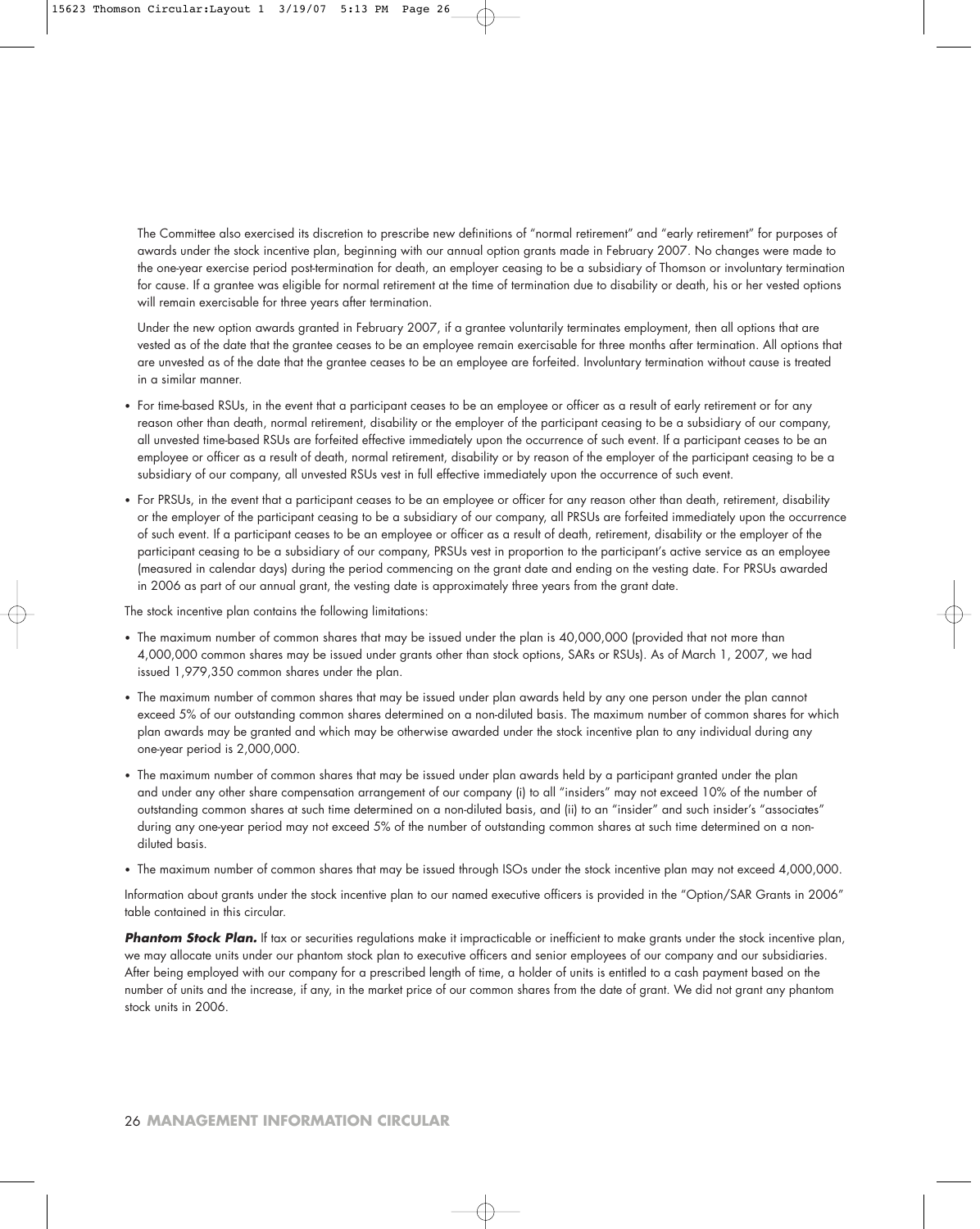Generally, in determining whether and how many grants to make under the stock incentive plan and allocations under the phantom stock plan, the Human Resources Committee does not take into account the amount of previous allocations under the plans. Rather, the Human Resources Committee makes grants with a view to providing competitive total target compensation packages, in which long-term equity should be balanced against short-term compensation opportunities. The Human Resources Committee does not consider it relevant whether an executive has exercised options or units previously granted.

### **Deferred Compensation Plan**

A group of key executives, including our named executive officers, is eligible to participate in our deferred compensation plan, which allows participants to voluntarily defer a percentage of annual base salary and annual and long-term cash incentive bonuses. Irrevocable elections to participate in this plan must be made before the beginning of the fiscal year. Certain participants in the plan are eligible to convert deferred cash into deferred share units (DSUs). Deferred cash may be converted into DSUs on the basis of the closing price of our common shares on the NYSE on the day before the deferral or conversion. If a participant elects to hold DSUs, our company credits his or her plan account with a 10% DSU match, which matching units generally vest over a period of four years. DSUs also accumulate additional units based on notional equivalents of dividends paid on our common shares. We issue new common shares to satisfy our DSU obligations to participants. The maximum number of common shares which may be issued under our deferred compensation plan is 6,000,000. As of March 1, 2007, we had issued 14,508 common shares under this plan.

### **Employee Stock Purchase Plan**

In the fourth quarter of 2005, we launched a new U.S. employee stock purchase plan, under which eligible employees, including our named executive officers, may purchase common shares of our company at a 15% discount. Employees who participate may contribute 1% to 10% of their eligible compensation through after-tax payroll deductions, up to a maximum of \$21,250 (or the equivalent in other currencies) in a calendar year. On the last business day of each quarter, we use employees' accumulated payroll deductions to purchase common shares for them. In 2006, we launched a similar employee stock purchase plan for our eligible Canadian and U.K. employees. In early 2006, we made certain administrative amendments to these plans. These amendments were within the discretionary authority of the Board of Directors under the terms of the plans and did not require shareholder approval. The maximum number of our common shares which may be issued under our employee stock purchase plans is 8,000,000. As of March 1, 2007, we had issued 948,342 common shares under these plans.

### **Retirement Benefits**

Our company's retirement benefits are designed to provide a competitive level of post-retirement income and a strong incentive for executives to remain with Thomson throughout their careers.

Pension and retirement plans. For information about the pension plans and other retirement benefits applicable to our named executive officers, see the "Pension and Other Retirement Benefits" subsection of the "Executive Compensation" section of this circular.

**U.S. employees' 401(k) retirement savings plan.** We maintain a 401(k) retirement savings plan that covers substantially all of our U.S. employees, including most of our senior executives and all of our named executive officers. This plan is a tax-qualified companysponsored retirement savings plan under which participating employees may contribute up to 25% of their compensation on a before-tax basis (16% for employees who are considered to be highly compensated). We also make a company matching contribution to amounts contributed by participating employees. During 2006, the maximum before-tax contribution that could be made by a participating employee was \$15,000 per year (or \$20,000 per year for certain participants age 50 and over). As of March 9, 2007, the plan had 17 different investment options, one of which was a company stock fund. Employees only contribute to the company stock fund if they have elected to do so. For more information on company matching contributions made to our named executive officers, please see the "Summary Compensation Table" contained in this circular. In 2006, we made certain administrative amendments to the plan. These amendments were within the discretionary authority of the board of directors of the wholly-owned subsidiary that administers the plan and did not require shareholder approval. The maximum number of our common shares that may be issued under the plan is 9,000,000. As of March 1, 2007, we had issued 495,665 common shares under this plan.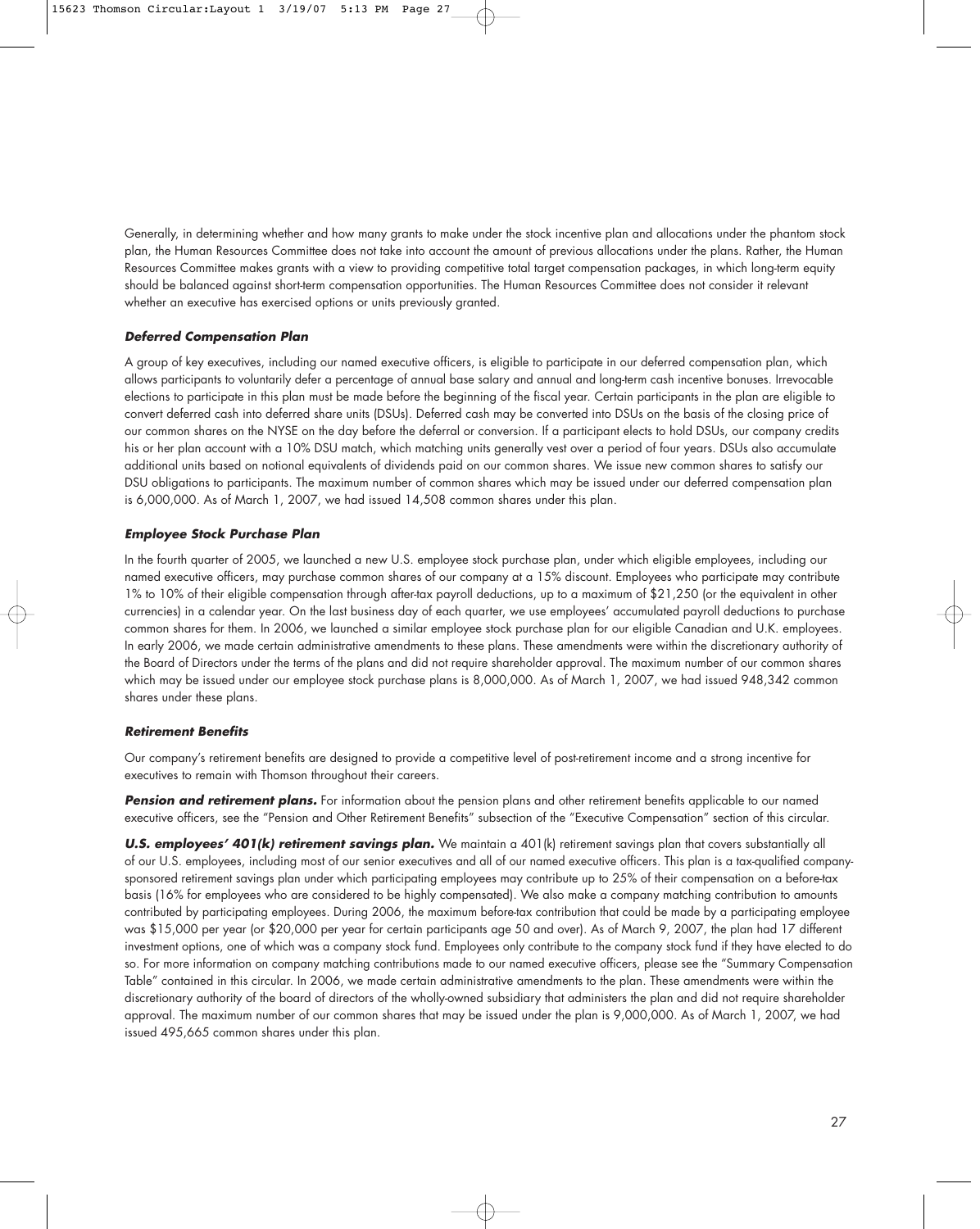### **Perquisites and Other Personal Benefits**

Thomson provides its named executive officers with perquisites and other personal benefits that the company and the Committee believe are reasonable and consistent with its overall compensation program to better enable the company to attract and retain superior employees for key positions. For our named executive officers, these perquisites and benefits include executive medical coverage, use of company automobiles and corporate aircraft, tax preparation and financial planning assistance and payment of club dues. The Committee periodically reviews the levels of perquisites and other personal benefits provided to the named executive officers.

# **Share Ownership**

We believe that the use of long-term equity-based incentive compensation programs further aligns the interests of our senior executives with those of our shareholders and enables them to share in the long-term growth and success of our company. In 2002, we approved share ownership guidelines for some of our senior executives that require them to maintain an equity interest in our company with a value equal to a multiple of their salary. In 2006, we increased the salary multiples in our guidelines. The highest current multiple is five times salary and the lowest is one times salary. The values of DSUs and common shares acquired pursuant to our deferred compensation plan, U.S. employees' 401(k) retirement savings plan and employee stock purchase plans count toward meeting the share ownership requirement. Unvested RSUs and PRSUs and all stock options do not count toward the guidelines. There is no longer a deadline for complying with the share ownership requirements. Senior executives subject to our current share ownership guidelines must retain a specified percentage of the shares that they acquire (after applicable tax withholdings) through option exercises and the vesting of RSUs and PRSUs until they have attained the share ownership requirements. Mr. Harrington currently exceeds his share ownership requirements. Mr. Daleo and Mr. Hall are currently required to retain 50% of the common shares that they acquire until they attain their share ownership requirements.

The following table sets forth the applicable share ownership requirement and actual share ownership (each as a multiple of base salary) for Messrs. Harrington, Daleo and Hall. Mr. Shaffer is no longer subject to these guidelines as a result of his retirement as of December 31, 2006. In addition, Mr. Schlosser is no longer subject to these guidelines as a result of the pending sale of Thomson Learning.

| Name                  | Required share ownership –<br>base salary multiple | Actual share ownership -<br>base salary multiple |
|-----------------------|----------------------------------------------------|--------------------------------------------------|
| Richard J. Harrington | Эx                                                 | 12.3x                                            |
| Robert D. Daleo       | Зх                                                 | 2.6x                                             |
| Brian H. Hall         | Зx                                                 | 2.0x                                             |

# **Chief Executive Officer's Compensation**

The structure of Mr. Harrington's compensation is similar to that of other senior executives of our company. In setting Mr. Harrington's compensation, the Human Resources Committee uses the same philosophy and guiding principles described above and refers to publicly disclosed executive compensation information to ascertain that the amount is competitive with amounts paid to chief executive officers of businesses of comparable size and in comparable markets. As Mr. Harrington is based in the United States, the group of companies used for comparative purposes represents a mix of primarily U.S. media and general industry companies including other information companies with which we compete. For 2006, Mr. Harrington received an increase in his annual salary, based on merit, of 3.5%. His resulting annual salary in 2006 was \$1,420,000. Mr. Harrington's base salary for 2007 is \$1,474,000, representing a 3.8% increase from 2006.

Mr. Harrington's compensation also includes equity-based compensation awards under our stock incentive plan and annual and longterm incentive bonus awards. Similar to those of our other named executive officers, Mr. Harrington's annual incentive bonus earned for 2006 was weighted 45% based on revenue growth, 45% based on adjusted operating profit growth and 10% based on free cash flow growth. Mr. Harrington's long-term cash incentive bonus earned for the three-year performance period which ended on December 31, 2006 was based on certain adjusted EPS targets. Based on our company's performance, Mr. Harrington earned a 2006 annual cash incentive bonus of \$1,662,820 and a long-term cash incentive bonus of \$1,551,286.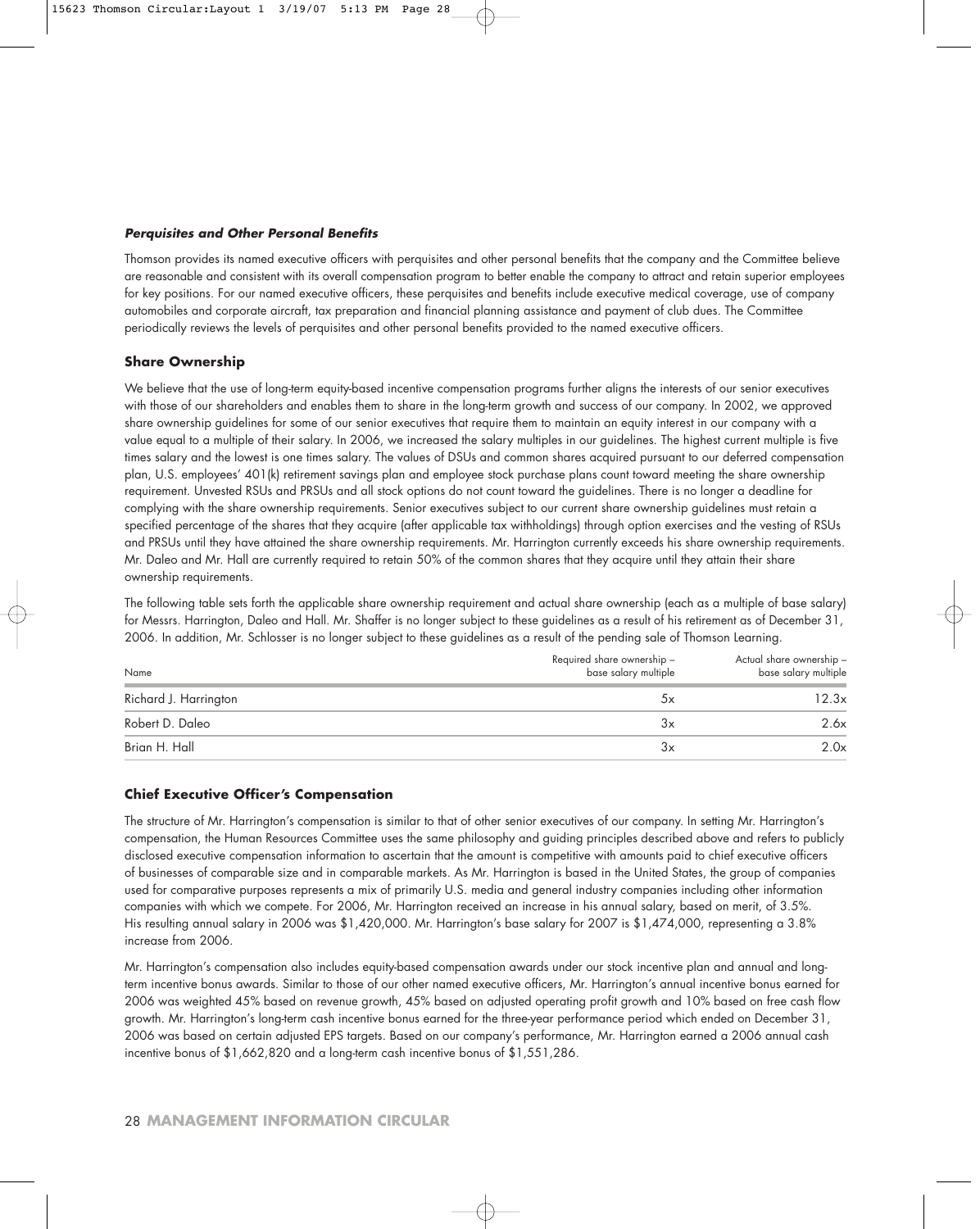Mr. Harrington ordinarily would have received options as part of our annual grant in December 2005, but the Human Resources Committee needed additional time to formulate his long-term equity-based incentive award. In February 2006, Mr. Harrington was granted 265,000 options and 50,000 PRSUs. In February 2007, Mr. Harrington was granted 221,700 options and 35,500 PRSUs. As a result, Mr. Harrington's long-term incentive opportunity is now split approximately 50% between options and PRSUs.

Mr. Harrington's options vest 25% per year over a four-year period. Mr. Harrington's PRSUs vest after approximately three years, and entitle him to receive Thomson common shares if performance goals are achieved. At the time that Mr. Harrington's PRSUs vest, the number of units to be redeemed for common shares may increase, decrease or remain the same depending on our company's performance over the three-year period. The final number of PRSUs that vest will vary from 0% to 200% of the initial number awarded, based 50% on our company's adjusted EPS growth and 50% on our company's ROIC performance over the three-year performance period. Mr. Harrington's PRSUs will also accumulate additional units based on notional equivalents of dividends paid on our common shares.

In February 2007, the Human Resources Committee also made a special grant of 24,100 time-based RSUs to Mr. Harrington. All of these RSUs will vest in February 2009.

The Human Resources Committee reviewed Mr. Harrington's performance in 2006, considering strategic, financial and operational components. Under Mr. Harrington's leadership in 2006:

- Thomson delivered another year of solid financial performance. In particular, our company achieved an 8% increase in revenues, full year EPS was up 22% and free cash flow grew 21%. In 2006, the company had 6% revenue growth from existing businesses. Thomson's electronic solutions, software and services achieved strong revenue growth in 2006, and comprised approximately 80% of our company's 2006 revenues.
- The company launched the THOMSONplus initiative in mid-2006, which is already driving efficiencies. THOMSONplus is a coordinated series of initiatives that are designed to increase our company's organizational efficiency and effectiveness by leveraging technology and scale and adopting industry best practices. The result is a common, robust infrastructure that can be leveraged across our company.
- As part of the company's efforts to optimize the business portfolio to improve growth and returns, the company announced a decision in 2006 to sell Thomson Learning and also refined its internal investment process.
- Thomson was successful in further developing and deploying innovative workflow solutions that meet our customers' needs.
- Mr. Harrington also was instrumental in initiating our company's organizational realignment which became effective on January 1, 2007, as well as other important senior management changes and succession planning. The Human Resources Committee believes that these and other changes have strengthened our company's senior management structure and succession planning and have established the right team to ensure our continued success.

The Human Resources Committee believes that Mr. Harrington's compensation structure is consistent with compensation programs offered by the company's significant competitors, aligns Mr. Harrington's interests with those of our shareholders and appropriately compensates Mr. Harrington for the long-term success of the company.

### **Composition of the Human Resources Committee**

This report on executive compensation has been approved by the Human Resources Committee, the members of which are set out below.

| Steven A. Denning (Chair)  | Michael J. Sabia   |
|----------------------------|--------------------|
| W. Geoffrey Beattie        | Richard M. Thomson |
| V. Maureen Kempston Darkes | John A. Tory       |

Mr. Sabia became a member of the Committee in November 2006 in connection with his appointment to the Board. All of the Committee members except for Messrs. Beattie and Tory have been determined by the Board of Directors to be independent. Mr. Beattie is an executive officer of Woodbridge and certain companies affiliated with it, and he is also the Deputy Chairman of our Board. Mr. Tory is a director and former executive officer of Woodbridge and certain companies affiliated with it (other than our company), a former Deputy Chairman of our Board and a former officer of some of our subsidiaries.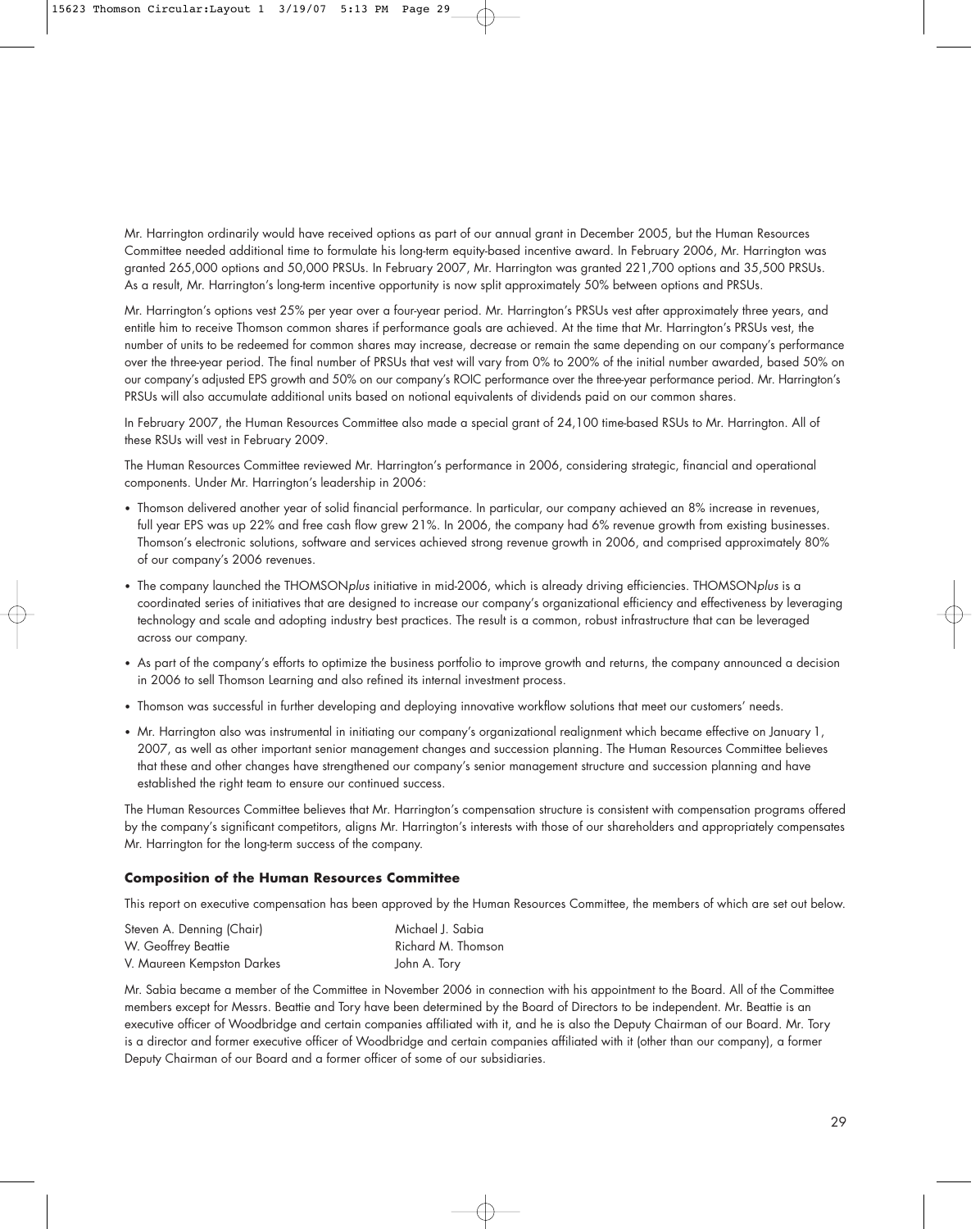# **REPORT OF THE AUDIT COMMITTEE**

The Audit Committee is responsible for assisting the Board in fulfilling its oversight responsibilities in relation to the integrity of our financial statements, our compliance with legal and regulatory requirements, the qualifications and independence of our auditors, the performance of our internal audit function and independent auditors, and any additional matters delegated to the Audit Committee by the Board. More information about the Audit Committee is contained in the "Statement of Corporate Governance Practices" section of this circular.

In 2006, the Audit Committee met with various members of Thomson's senior management and internal audit team and PricewaterhouseCoopers LLP. In addition, the Committee met regularly in separate sessions with representatives of PricewaterhouseCoopers LLP. In 2006, in the course of fulfilling its mandate, the Audit Committee focused on several topics, which included:

- Reviewing and discussing the company's annual and quarterly consolidated financial statements and related management's discussion and analysis. The Committee also reviewed other disclosures, including Thomson's earnings press releases and annual information form and annual report on Form 40-F;
- Reviewing the scope and plans for the audit of the company's financial statements;
- Reviewing and approving fees to be paid to PricewaterhouseCoopers LLP for its services, as further described in the "Appointment of Auditors" subsection of the "Business of the Meeting" section of this circular;
- Discussing with PricewaterhouseCoopers LLP:
	- ° Its independence from Thomson (and receiving disclosures from PricewaterhouseCoopers LLP in this regard),
	- ° All critical accounting policies and practices used or to be used by Thomson,
	- ° All alternative treatments of financial information within generally accepted accounting principles that have been discussed with management, ramifications of the use of such alternative treatments and the treatment preferred by the auditors, and
	- ° All other matters required to be communicated under generally accepted auditing standards;
- Receiving periodic updates on Thomson's guidelines and policies with respect to risk assessment and risk management, including the steps and processes taken to monitor and control risks; and
- Receiving periodic updates from Thomson's Corporate Compliance and Audit Department on internal control over financial reporting and fraud-related matters.

The Audit Committee also played a role in Thomson management's first report on internal control over financial reporting. In February 2007, as part of its oversight role and in reliance upon its reviews and discussions as noted above, the Audit Committee reviewed and discussed with management its assessment and report on the effectiveness of the company's internal control over financial reporting as of December 31, 2006, which was made using the criteria set forth by the Committee of Sponsoring Organizations of the Treadway Commission. The Audit Committee also reviewed and discussed with PricewaterhouseCoopers LLP its attestation report on management's assessment of internal control over financial reporting and its review and report on Thomson's internal control over financial reporting. The Audit Committee also recommended that PricewaterhouseCoopers LLP be re-appointed as the company's independent auditors to serve until the next annual general meeting of shareholders in 2008, and that the Board submit this appointment to Thomson's shareholders for approval at the 2007 annual meeting.

Based upon the reports and discussions described in this report, and subject to the limitations on the role and responsibilities of the Audit Committee in its charter, the Audit Committee recommended that the Board approve the filing of the audited consolidated financial statements, management's discussion and analysis and annual information form for the year ended December 31, 2006 with the Canadian securities regulatory authorities, the filing of the Form 40-F for the year ended December 31, 2006 with the SEC, and the inclusion of the audited consolidated financial statements in the company's annual report to shareholders for the year ended December 31, 2006.

This report has been approved by the Audit Committee, the members of which are set out below.

Vance K. Opperman (Chair) Vance K. Opperman (Chair) Ron D. Barbaro **Richard M. Thomson** Roger L. Martin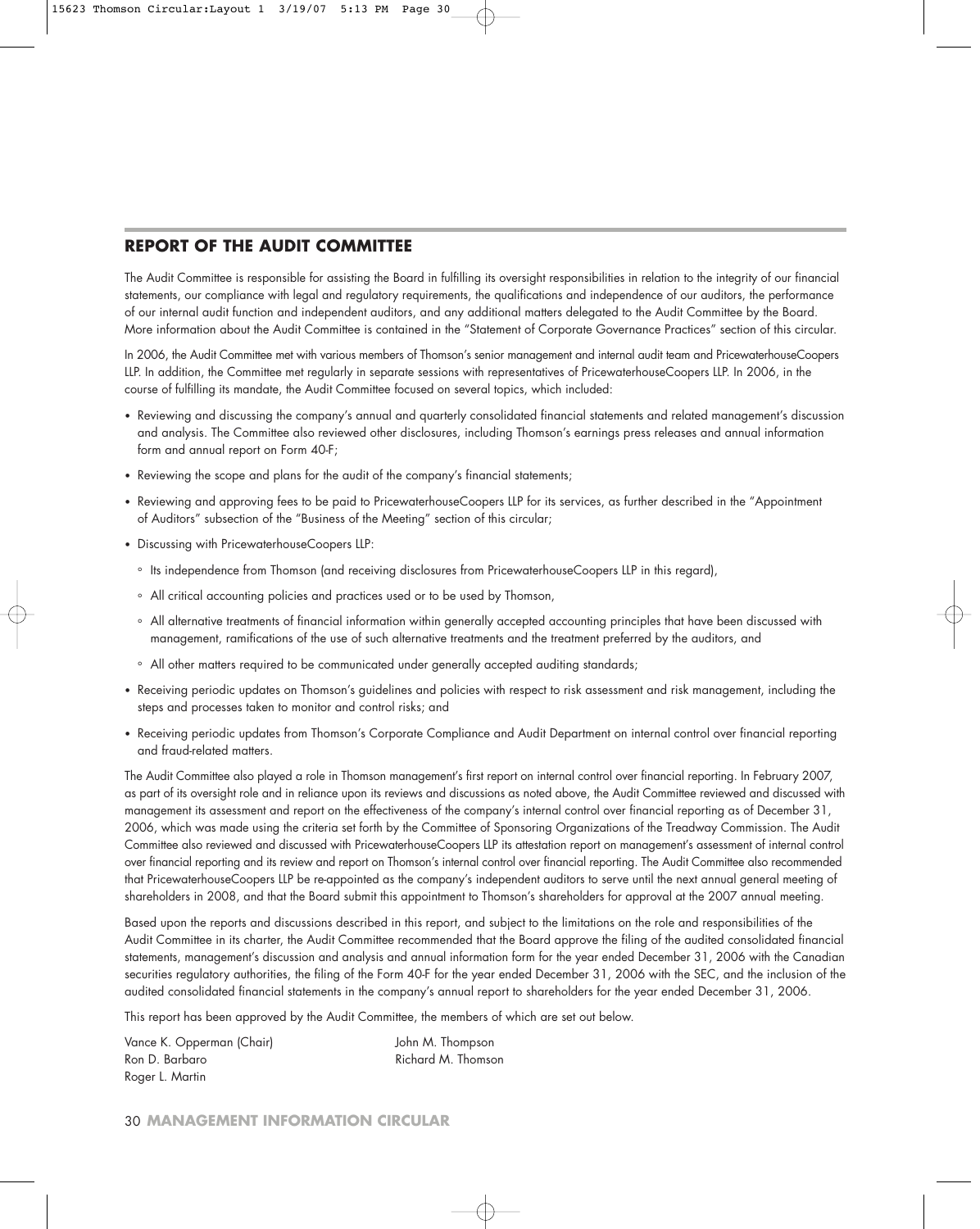# **PERFORMANCE GRAPHS**

The graph below compares the cumulative total shareholder return, assuming reinvestment of dividends, on Cdn\$100 invested in our shares on December 31, 2001 with the cumulative total return of the S&P/TSX Composite Index over the same period. A significant portion of our revenues are generated in U.S. dollars and our financial statements are expressed in U.S. dollars. As such, an appreciation of the Canadian dollar relative to the U.S. dollar can have an adverse effect on the value of our Canadian dollardenominated common shares. 2006 was the fourth consecutive year that the Canadian dollar strengthened against the U.S. dollar.

# **Cumulative Value of a Cdn\$100 Investment**



# **Cumulative Value of a US\$100 Investment**

The graph below compares the cumulative total shareholder return, assuming reinvestment of dividends, on US\$100 invested in our shares on June 11, 2002 with the cumulative total return of the S&P 500 Composite Index over the same period. Our common shares were listed on the NYSE on June 11, 2002.

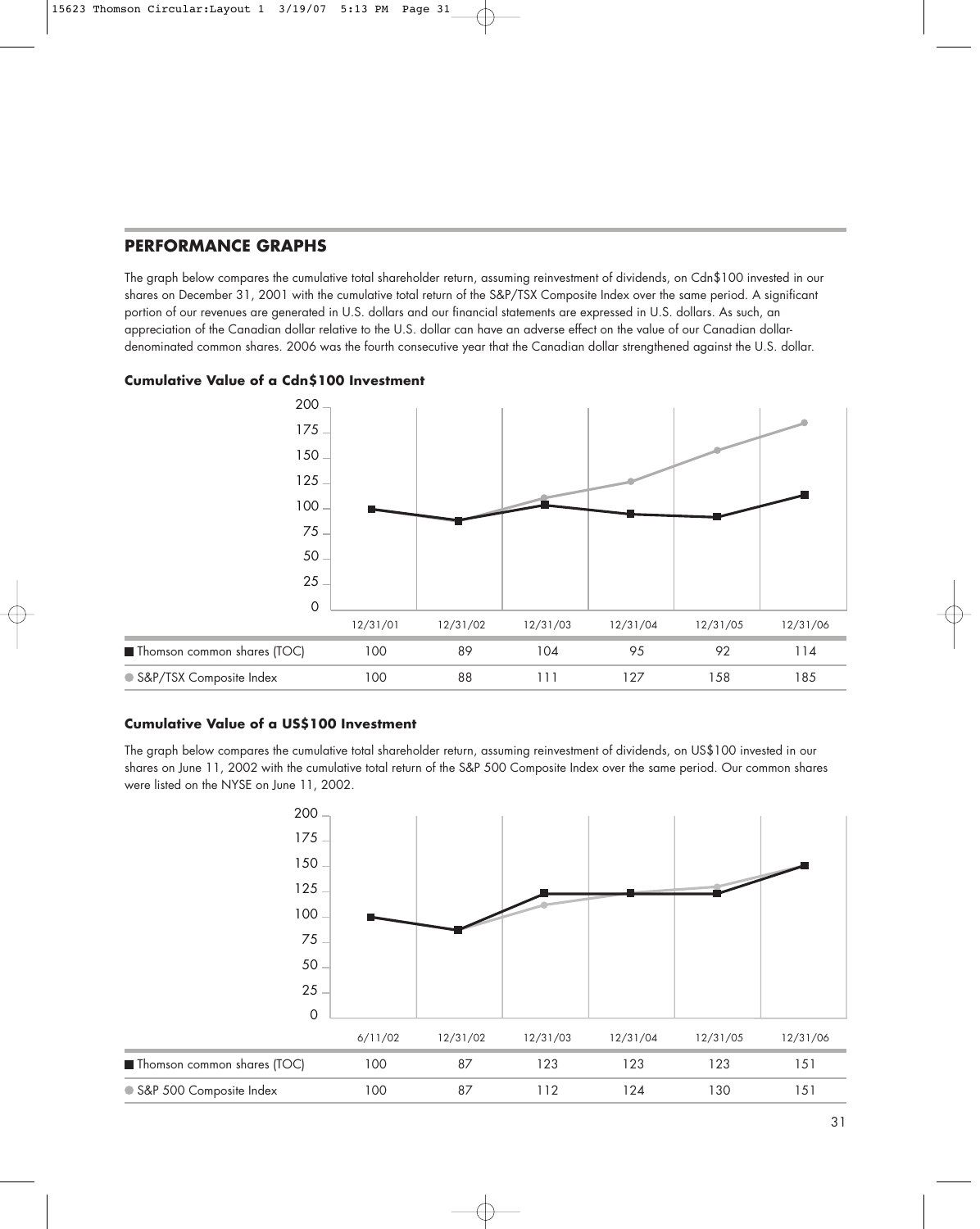# **COMPENSATION OF DIRECTORS**

The table below sets forth the annual retainers and attendance fees (in U.S. dollars) paid to our non-management directors in 2006.

| Annual retainer for directors                                                           | 80,000  |
|-----------------------------------------------------------------------------------------|---------|
| Annual retainer for Human Resources Committee and Corporate Governance Committee Chairs | 5,000   |
| Annual retainer for Audit Committee Chair                                               | 10,000  |
| Each Board or committee (excluding Audit Committee) meeting attended                    | 1,000   |
| Each Audit Committee meeting attended                                                   | 2,000   |
| Annual retainer for Chairman                                                            | 500,000 |
| Annual retainer for Deputy Chairman                                                     | 250,000 |

Effective in February 2007, the Chairs of the Human Resources Committee and Audit Committee will each be paid an annual retainer of \$10,000.

# **Director Compensation**

The following table reflects compensation earned by our non-management directors in 2006. The amounts are actual amounts earned in respect of 2006 in DSUs and cash, as further discussed below. Neither the Chairman (David K.R. Thomson) nor the Deputy Chairman (W. Geoffrey Beattie) receives an attendance fee. Management directors do not receive compensation for their services as directors.

| Name                            | Board<br>retainer (\$) | Committee<br>Chair<br>retainer (\$) | Board<br>attendance<br>fees $($ \$) | Committee<br>attendance<br>fees $($ \$) | Total fees (\$) |
|---------------------------------|------------------------|-------------------------------------|-------------------------------------|-----------------------------------------|-----------------|
| David K.R. Thomson              | 500,000                | $\overline{\phantom{m}}$            | $\overline{a}$                      |                                         | 500,000         |
| W. Geoffrey Beattie             | 250,000                | $\overline{\phantom{m}}$            | $\overline{\phantom{a}}$            |                                         | 250,000         |
| Ron D. Barbaro                  | 80,000                 |                                     | 11,000                              | 17,000                                  | 108,000         |
| Mary Cirillo                    | 80,000                 |                                     | 10,000                              | 3,000                                   | 93,000          |
| Steven A. Denning               | 80,000                 | 5,000                               | 12,000                              | 5,000                                   | 102,000         |
| V. Maureen Kempston Darkes      | 80,000                 | $\overline{\phantom{m}}$            | 12,000                              | 8,000                                   | 100,000         |
| Roger L. Martin                 | 80,000                 |                                     | 12,000                              | 14,000                                  | 106,000         |
| Vance K. Opperman               | 80,000                 | 10,000                              | 12,000                              | 14,000                                  | 116,000         |
| Michael J. Sabia <sup>1</sup>   | 20,000                 |                                     |                                     | 1,000                                   | 21,000          |
| John M. Thompson                | 80,000                 | 5,000                               | 11,000                              | 17,000                                  | 113,000         |
| Kenneth R. Thomson <sup>2</sup> | 40,000                 | $\overline{\phantom{m}}$            | 5,000                               |                                         | 45,000          |
| Peter J. Thomson                | 80,000                 |                                     | 12,000                              |                                         | 92,000          |
| Richard M. Thomson              | 80,000                 |                                     | 11,000                              | 19,000                                  | 110,000         |
| John A. Tory                    | 80,000                 |                                     | 12,000                              | 5,000                                   | 97,000          |
| Total                           | 1,610,000              | 20,000                              | 120,000                             | 103,000                                 | 1,853,000       |

1 Mr. Sabia was appointed to the Board in November 2006.

2 Mr. Thomson died in June 2006.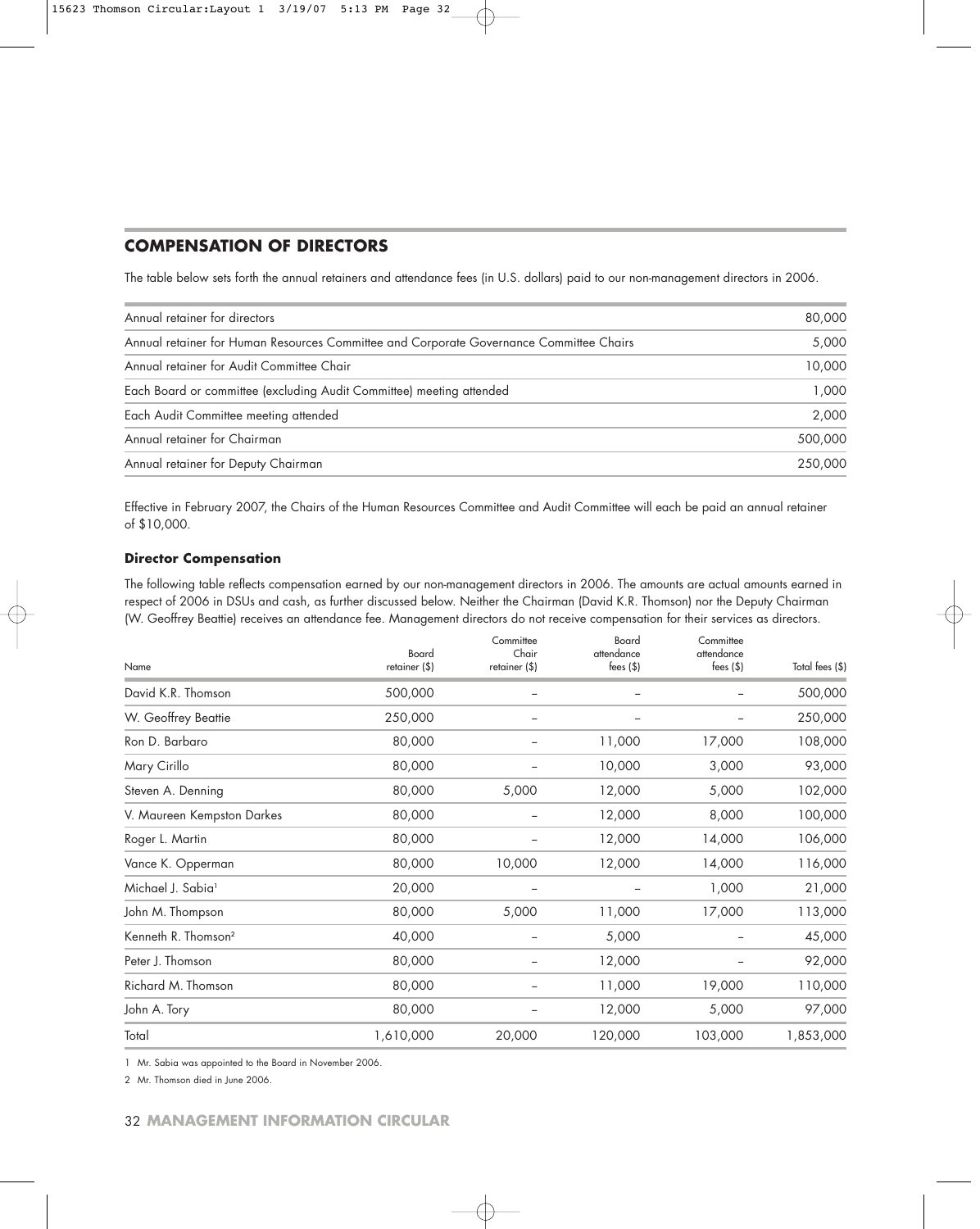**Deferred Share Units.** Under our non-management director share plan, non-management directors (except for the Chairman and Deputy Chairman) must receive at least one-third of their annual retainer in common shares or DSUs. In 2006, all but four of our directors who participate in the plan received 100% of their fees in DSUs. A DSU is a bookkeeping entry credited to an account maintained for each eligible director, and has the same value as one common share. If a director elects to receive shares, the amount (net of withholding taxes) is used to buy shares for the director in the open market. If a director elects to receive DSUs, units representing the value of our common shares are credited to the director's account based on the market value of a share. DSUs are paid to the director within one year following termination of Board service. Payment is made in shares or cash (net of withholding taxes), based on the market value of the shares on the date of payment. DSUs accumulate additional units based on notional equivalents of dividends paid on our common shares. We believe this plan further aligns the interests of our directors with those of our shareholders.

**Share Ownership Guidelines.** Pursuant to our corporate governance guidelines, our directors are required to hold common shares or DSUs having a value equal to five times their annual retainer. Directors have until the later of January 20, 2008 or five years from the date of their election or appointment to the Board to comply with this requirement.

Directors are also reimbursed by the company for reasonable travel and out-of-pocket expenses incurred in connection with their duties as directors.

# **INDEBTEDNESS OF OFFICERS, DIRECTORS AND EMPLOYEES**

As at March 9, 2007, there was no indebtedness (other than "routine indebtedness" under applicable Canadian securities laws) of the officers, directors, employees and former officers, directors and employees of our company and our subsidiaries owing to our company or any of our subsidiaries.

# **DIRECTORS' AND OFFICERS' INDEMNIFICATION AND INSURANCE**

Our by-laws indemnify directors and officers against any liability and costs arising out of any action or suit against them from the execution of their duties. The indemnities are subject to the limitations described in the by-laws. We have in the past maintained insurance for the benefit of our directors and officers against any liability incurred by them in their capacity as directors or officers, except where the liability relates to a failure to act honestly and in good faith with a view to the best interests of our company. We have entered into an agreement with Woodbridge under which Woodbridge has agreed to indemnify up to \$100 million of liabilities incurred either by our current and former directors and officers or by our company in providing indemnification to these individuals substantially on the same terms and conditions as would apply under our directors' and officers' insurance policy. A third party administrator will manage any claims under the indemnity. We will pay Woodbridge an annual fee of \$750,000, which is less than the premium that we would have paid for commercial insurance. This arrangement with Woodbridge was a related party transaction that was reviewed by our Corporate Governance Committee.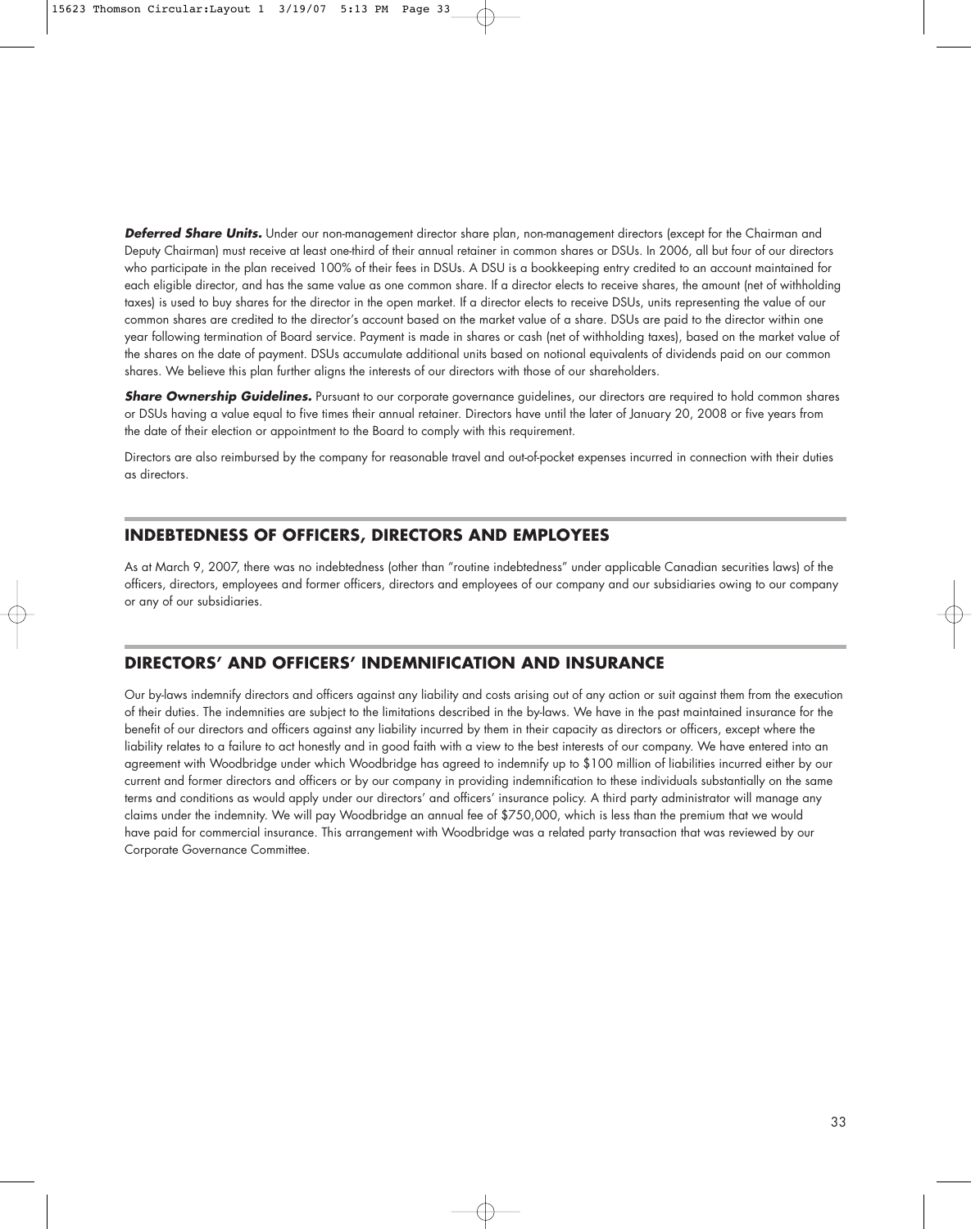# **STATEMENT OF CORPORATE GOVERNANCE PRACTICES**

### **Our Governance**

Our governance structure is designed to permit our Board to responsibly supervise the management of the business and affairs of our company. The Board's principal responsibilities are strategic planning, risk identification and financial and human resources oversight.

We believe that sustainable value creation for all shareholders, including, in particular, shareholders other than the Thomson family, will be fostered through a Board that is informed and engaged and that functions independently of management.

Responsibility for our governance structure lies, in the first instance, with the Corporate Governance Committee, and more generally with our Board. Our Board practices are set out in our corporate governance guidelines, which our Corporate Governance Committee reviews annually, together with our committee charters. Our corporate governance guidelines deal with issues such as Board duties and responsibilities, share ownership requirements and conflicts of interest, and are analogous to a Board mandate. The guidelines and committee charters are posted in the "Investor Relations" section of our website at www.thomson.com. In addition, a copy of the guidelines is attached to this circular as Annex A.

### **Board and Committee Composition**

The Board believes that its composition and procedures and those of its committees ensure that the Board functions independently of management. Position descriptions for the Chairman of the Board and for the chair of each committee have been approved by the Board and help ensure the independent operations of the Board and its committees.

In 2006, the Board held 12 meetings. In January of each year, the Board has a meeting focused principally on the operating plan for the current year. In addition to addressing key initiatives, the operating plan addresses opportunities, risks, competitive position, financial projections and other key performance indicators for our company. A separate meeting later in the year is devoted solely to broader strategic considerations for our businesses. These strategy sessions allow our directors to discuss and shape our company's priorities and objectives. Throughout the year, our directors are updated on our strategic progress as part of regular Board and committee meetings.

Our Board meetings are typically held in Toronto. The Board generally meets once a year at the offices of one of our company's businesses in order to meet operating management and develop a deeper understanding of a particular business or market group. In 2006, the Board met in London, England. Directors had an opportunity to meet with local management of various U.K.-based Thomson businesses. At the conclusion of all Board meetings, the non-management directors meet as a group. W. Geoffrey Beattie, the Deputy Chairman, chairs these sessions and informs management of the substance of the meetings to the extent that action is required by management.

Our independent directors meet at least once each year without management directors or directors affiliated with our controlling shareholder. These meetings, which follow a regularly scheduled Board meeting, are chaired by John M. Thompson, the Chair of the Corporate Governance Committee. Mr. Thompson develops the agenda, although the discussion need not be limited to it. The agenda generally addresses any issues that might be specific to a public corporation with a controlling shareholder. Mr. Thompson reports on the substance of these meetings to the Chairman and the Deputy Chairman. One such meeting took place in 2006.

To assist the Board in operating independently of management, we also have a Secretary to the Board who reports to the Chairman and who also acts as secretary to each of the committees of the Board.

The Board periodically considers the principal financial, accounting, legal, operational and other risks facing our company and the steps that our management is taking to monitor and mitigate these risks. The Board also periodically receives reports on our company's operating activities, as well as reports on certain non-operational matters, including corporate governance, taxation, pension and treasury matters. We have a secure intranet site for the Board that is used to distribute information and to foster communication among directors and between directors and senior management.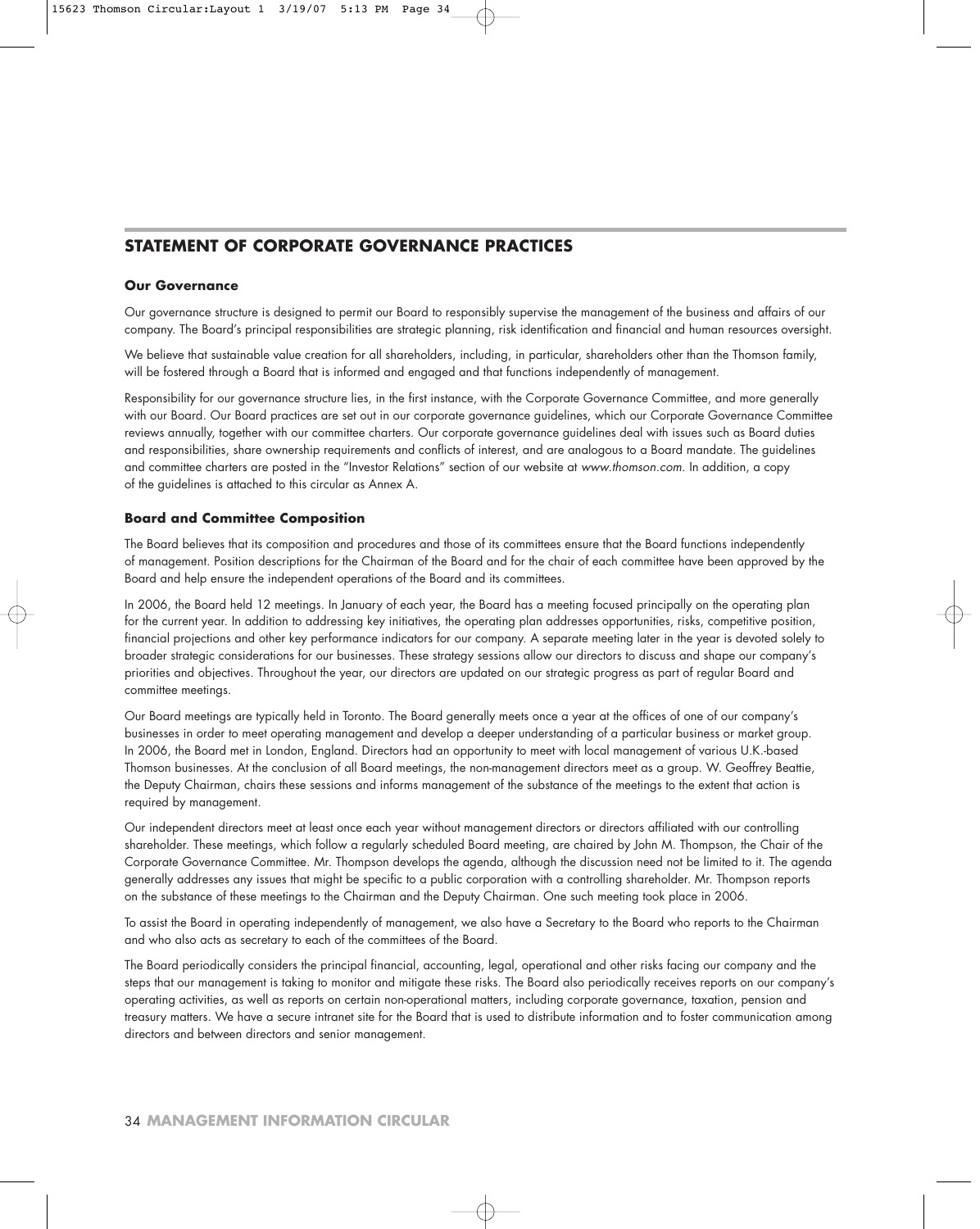A director can retain an outside advisor with the approval of the Corporate Governance Committee. In 2006, the Human Resources Committee retained an independent consulting firm, Frederic W. Cook & Co., Inc., to advise it on compensation matters relating to senior management. The Cook firm reviewed our executive compensation program and provided guidance and analysis on plan design and market trends and practices. All of the fees paid by our company to the Cook firm were for work requested by the Human Resources Committee. In 2006, the Human Resources Committee also utilized and relied upon independent market survey data that Towers Perrin provided to our company regarding executive compensation for organizations of comparable size and scope with which our company is most likely to compete for executive talent. Towers Perrin also provides consulting and advisory services to our Corporate Human Resources Department. In 2006, the Corporate Governance Committee retained an independent law firm to review the structure we use to insure and indemnify our directors and officers.

# **Independent Directors**

In February 2007, our Board conducted its annual assessment of the independence of each of its members. In determining independence, the Board examined and relied on the definition of "independent" in the NYSE listing standards and as referenced in National Instrument 58-101. The Board also reviewed the results of annual questionnaires completed by each director. After considering a wide variety of factors and information disclosed by each director, our Board has determined that of the 15 directors standing for election, nine are independent. At our meeting of shareholders in May 2006, 15 directors were elected, of whom eight are independent.

- Two of our directors (Messrs. Harrington and Daleo) are not independent because they are members of senior management of Thomson.
- Three of our directors (David K.R. Thomson, Peter J. Thomson and W. Geoffrey Beattie) are directors and executive officers of Woodbridge, our controlling shareholder, or its affiliates other than our company, and one of our directors (John A. Tory) is a director and former executive officer of Woodbridge and its affiliates other than our company. None of these individuals is a member of The Thomson Corporation's management team. While the Board considers these directors' interests to be fully aligned with the interests of minority shareholders, and although they do not act as part of our executive management, the NYSE listing standards and National Instrument 58-101 suggest that they be considered not independent. Kenneth R. Thomson, the former Chairman of Woodbridge, was a director until his death in June 2006.
- The independent directors are Mary Cirillo, V. Maureen Kempston Darkes and Messrs. Barbaro, Denning, Martin, Opperman, Sabia, Thompson and Richard M. Thomson. Richard M. Thomson is not related to David K.R. Thomson and Peter J. Thomson. In determining that all of these directors are independent, the Board considered all relevant facts and circumstances, including that in the normal course of business, The Thomson Corporation provides services to, and receives services from, companies that some of our directors are affiliated with. For example, various in-house legal departments of a number of these companies subscribe to Thomson Legal's Westlaw service. The Board determined that these types of relationships were immaterial. In particular, the Board acknowledged that Messrs. Denning and Thompson were also directors of companies that our company has a relationship with, but determined that these relationships were not material and did not preclude a finding of independence.
	- ° Mr. Denning, one of our independent directors, is also a director of Hewitt Associates Inc. In February 2005, we entered into a contract with Hewitt Associates Inc. to outsource certain human resources administrative functions in order to improve operating and cost efficiencies. When we initially signed the contract, we expected to pay Hewitt an aggregate of \$115 million over a fiveyear period. This contract was subsequently renegotiated and extended in September 2006. Under the new terms, we expect to pay Hewitt an aggregate of \$165 million over a 10-year period. In 2006 and 2005, we paid Hewitt \$16 million and \$5 million, respectively, for its services. Mr. Denning has not participated in negotiations related to the contract and has refrained from deliberating and voting on the matter by the Human Resources Committee and the Board of Directors.
	- ° Mr. Thompson, another of our independent directors, is the non-executive independent Chairman of the Board of The Toronto-Dominion Bank. In the normal course of business, our company has a banking relationship with The Toronto-Dominion Bank and one of the bank's affiliates has served as a dealer for our company's recent offerings of debt securities in Canada.

Pursuant to applicable rules, the Chairman cannot be considered independent because he is an executive officer of Woodbridge, which is our controlling shareholder. As Chairman, David Thomson directs the operations of the Board in such a way that it operates independently of management. The Chairman is responsible for establishing the agenda for meetings, ensuring that the Board has sufficient resources and information to carry out its functions, and facilitating a constructive relationship between the Board and senior management.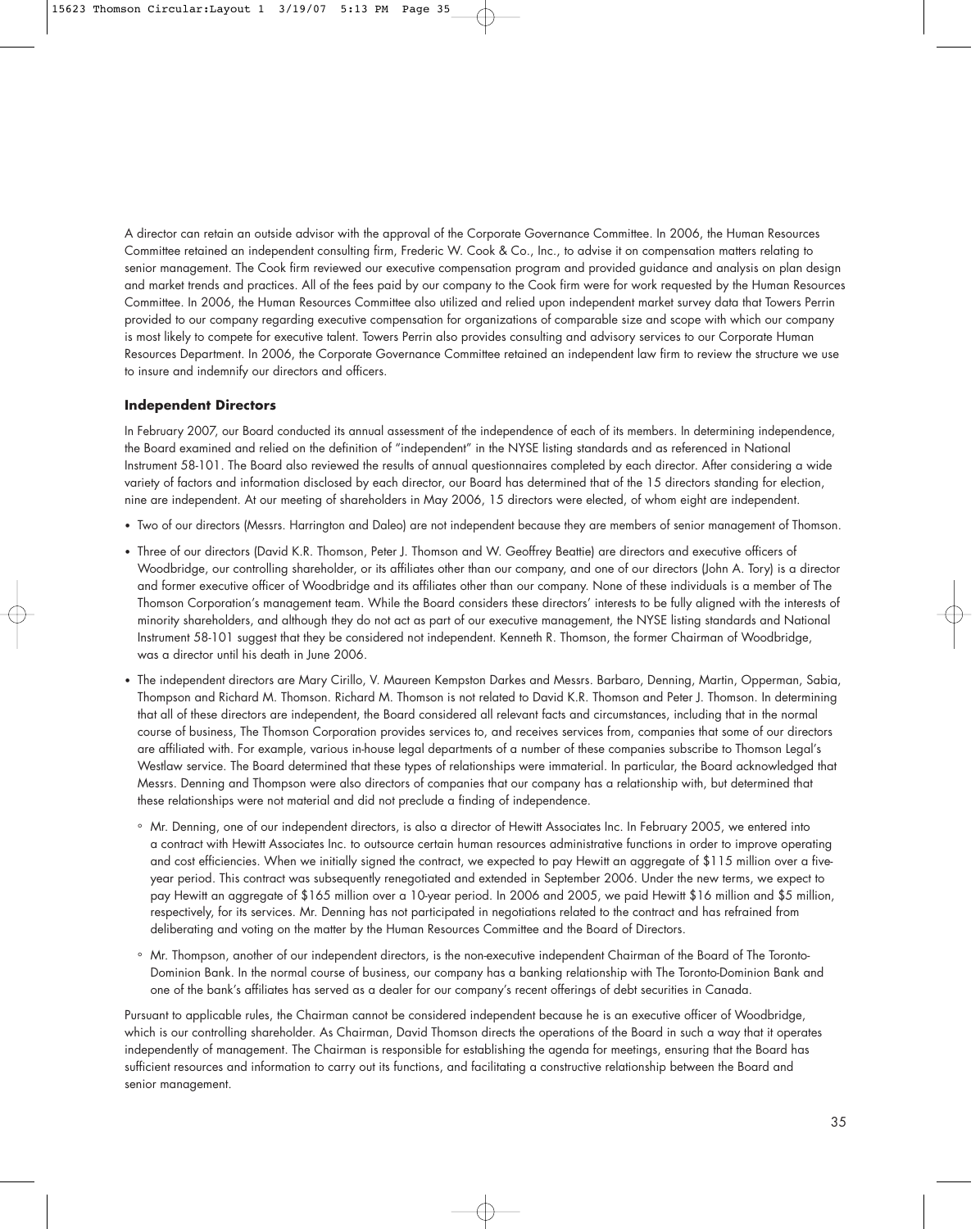# **Controlled Company**

The NYSE listing standards require a listed company to have, among other things, a majority of independent directors on its Board and solely independent directors on its compensation committee and corporate governance committee. The rules permit a "controlled company" to be exempt from these requirements. A "controlled company" is a company of which more than 50% of the voting power is held by an individual, group or another company. Controlled companies are not, however, exempt from the requirement that the audit committee must be comprised solely of independent directors.

Thomson is controlled by Woodbridge, which beneficially owned approximately 66% of our common shares as of March 9, 2007. As of that date, Woodbridge and other companies affiliated with it together beneficially owned approximately 70% of our common shares. The Board has determined that it is appropriate for directors affiliated with the controlling shareholder to serve on the Board committees apart from the Audit Committee. Accordingly, the Board has approved the company's reliance on the controlled company exemption. Nine of our current 15 directors are independent of both management and the controlling shareholder, with the result that a majority of the directors independently represent the 30% interest in our company held by shareholders other than Woodbridge and other companies affiliated with it.

# **Committees**

The Board operates with three committees. In September 2006, the Board approved a recommendation of the Corporate Governance Committee that the Finance Committee be disbanded. Changes in the authority of management to act in certain areas, as well as a more proactive Board agenda-building process, meant the Finance Committee no longer had a meaningful role to play. Members of the Finance Committee prior to its disbandment were David K.R. Thomson and Messrs. Beattie and Tory.

Each Board committee operates under a written charter. The charters are reviewed annually by the relevant committee and the Corporate Governance Committee, which may make recommendations to the Board for changes. The charters were last reviewed and approved in February 2007. All of these charters are available in the "Investor Relations" section of our website at www.thomson.com. Below is a brief description of the responsibilities of each committee.

**Audit Committee.** The Audit Committee is responsible for assisting the Board in fulfilling its oversight responsibilities in relation to the integrity of our financial statements, our compliance with legal and regulatory requirements, the qualifications and independence of our independent auditors, the performance of our internal audit function and independent auditors, and any additional matters delegated to the Audit Committee by the Board.

The Audit Committee is responsible for the hiring of the independent auditors, and communicates directly with the independent auditors and our internal audit department. The Audit Committee is also responsible for overseeing management reporting and internal control systems. The Audit Committee has adopted a policy regarding pre-approval of all audit and permissible non-audit services to be performed by the independent auditors. For more information, please see the "Appointment of Auditors" subsection of the "Business of the Meeting" section of this circular.

The Audit Committee has adopted procedures for the receipt, retention and treatment of any complaints received by our company regarding accounting, internal accounting controls, or auditing matters, as well as the confidential, anonymous submission by our employees of concerns regarding questionable accounting or auditing matters. These procedures are set forth in our Code of Business Conduct and Ethics, which is discussed below.

The Board has determined that all members of the Audit Committee are financially literate in accordance with applicable Canadian and U.S. securities rules and as this term is defined in our corporate governance guidelines. In addition, the Board has concluded that Richard M. Thomson is qualified as an "audit committee financial expert" (within the meaning of applicable SEC rules) and that he has "accounting or related financial management expertise" (within the meaning of the NYSE listing standards).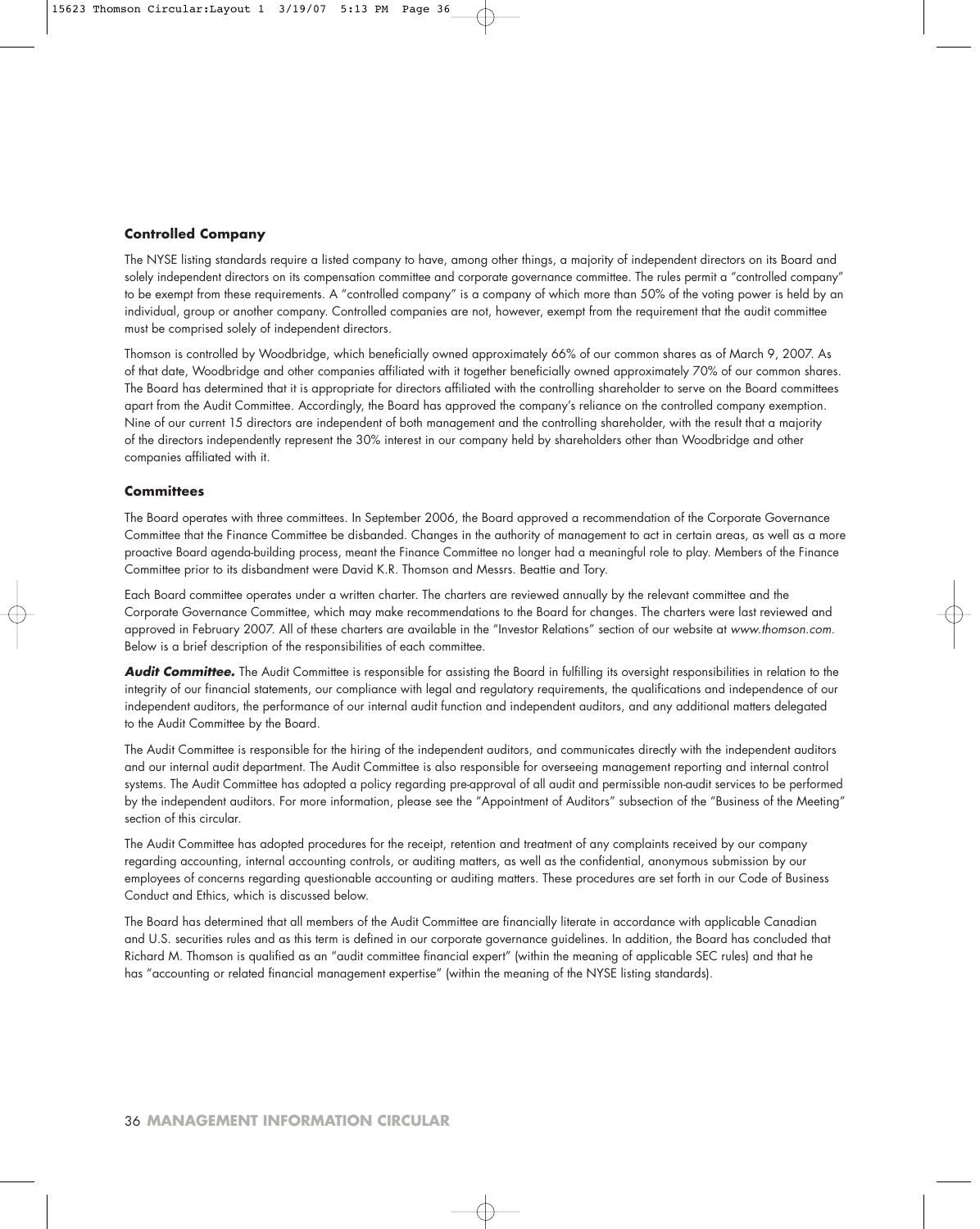A further description of matters relating to the Audit Committee, along with a copy of the written charter of the Audit Committee, is set forth in Section 8 ("Directors and Officers") and Schedule A, respectively, of our company's annual information form dated March 1, 2007.

The members of the Audit Committee are Vance K. Opperman (Chair), Ron D. Barbaro, Roger L. Martin, John M. Thompson and Richard M. Thomson. The Board has determined that all of the Audit Committee members are independent. The Audit Committee met seven times in 2006.

**Corporate Governance Committee.** The Corporate Governance Committee is responsible for assisting the Board in fulfilling its oversight responsibilities in relation to the size, composition and structure of the Board and its committees, including the nomination of directors, the company's overall approach to corporate governance, related party transactions and other matters involving conflicts of interest, orientation and continuing education for directors, and director compensation. The Corporate Governance Committee is also responsible for reviewing directors' compensation to ensure that it is competitive and consistent with the responsibilities and risks associated with being an effective director. To this end, the Corporate Governance Committee periodically reviews director compensation in the marketplace. The Corporate Governance Committee has developed position descriptions for the Chairman of the Board and the Chair of each Board committee, and is also responsible for any additional matters delegated to it by the Board.

The members of the Corporate Governance Committee are John M. Thompson (Chair), Ron D. Barbaro, W. Geoffrey Beattie, Mary Cirillo and V. Maureen Kempston Darkes. The Board has determined that all of the Corporate Governance Committee members, except for Mr. Beattie, are independent. The Corporate Governance Committee met three times in 2006.

**Human Resources Committee.** The Human Resources Committee is responsible for assisting the Board in fulfilling its oversight responsibilities in relation to the selection and retention of senior management, the compensation of senior management, professional development for senior management, the management of pension and benefit plans for employees, and any additional matters delegated to the Human Resources Committee by the Board. These responsibilities include considering policies and procedures for succession planning, including planning in the event of an emergency or retirement of our Chief Executive Officer and other key senior executives.

The Human Resources Committee sets objectives each year for the President and Chief Executive Officer. The Board is later advised of the objectives. The Human Resources Committee also evaluates the performance of the Chief Executive Officer against these objectives at year end. The Human Resources Committee reports to the full Board on the objectives for the forthcoming year and the performance against objectives in the preceding year. The Human Resources Committee has developed a written position description for the President and Chief Executive Officer.

The members of the Human Resources Committee are Steven A. Denning (Chair), W. Geoffrey Beattie, V. Maureen Kempston Darkes, Michael J. Sabia, Richard M. Thomson and John A. Tory. The Board has determined that all of the Human Resources Committee members, except for Messrs. Tory and Beattie, are independent. The Human Resources Committee met five times in 2006.

### **Board, Committee and Director Assessment Process**

The Corporate Governance Committee undertakes an annual structured review of the operations of the Board and its committees. Questionnaires addressing issues such as supervision of senior management, strategic planning, risk management, financial reporting, disclosure, governance and conduct of Board and committee meetings are developed annually and given to directors. Some years, the questionnaire is more focused on particular issues. The individual responses, which are confidential, are consolidated by the Secretary to the Board and reported to the Corporate Governance Committee and the Board. The process, most recently completed in February 2007, has resulted in changes in Board and committee practices and refinements of the annual agenda of matters the Board reviews.

The Board also follows a process for peer reviews of individual directors. The Chair of the Corporate Governance Committee interviews each director regarding his or her self assessment and peer assessment against a set of criteria. Feedback is provided in a second meeting held by the Chair of the Corporate Governance Committee with each director. The performance of the Chair of the Corporate Governance Committee is reviewed by the Deputy Chairman following a process similar to that used for the other peer reviews. This process was most recently completed in 2006.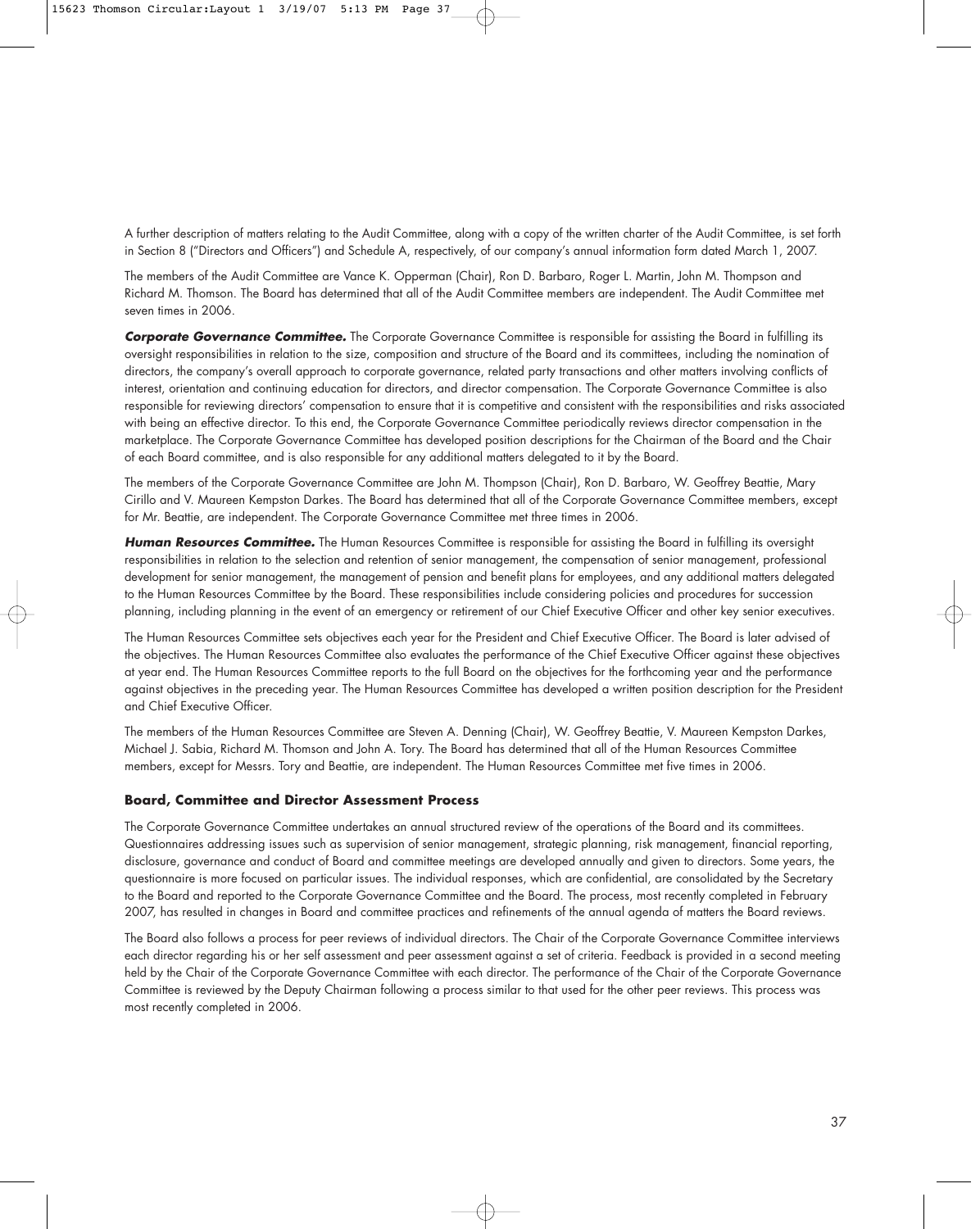### **Director Qualifications and Board Size**

The Corporate Governance Committee is responsible for assessing the skills and backgrounds of current directors and those areas that could complement the operations of the Board, the need for new directors and their preferred experience and qualifications. The Corporate Governance Committee is also responsible for maintaining an understanding of the anticipated tenure of current directors, and the experience, needs and areas of expertise of the Board as a whole. The Corporate Governance Committee recommends candidates for initial Board membership and Board members for renomination. Recommendations are based on character, integrity, judgment, business experience, record of achievement and any other skills or talents that would enhance the Board and overall management of the business and affairs of our company. As necessary, the Corporate Governance Committee retains an executive search firm to identify and evaluate potential director candidates in light of the Corporate Governance Committee's assessment of the Board's composition.

The Board is currently of the view that its optimal size for effective decision-making and committee work is 14 to 16 members and that it may need to increase beyond that from time to time in anticipation of retirements of Board members.

# **Director Recruitment, Orientation and Education**

Our Corporate Governance Committee maintains an ongoing assessment of the Board's composition with respect to experience, qualifications and other factors. One new director, Michael J. Sabia, was added to the Board in 2006. Mr. Sabia, who was previously known to several directors, was identified by the Corporate Governance Committee as having skills and experience relevant to our Board. Mr. Sabia then met with our Chairman, Deputy Chairman, the Chair of our Corporate Governance Committee and our Chief Executive Officer. Mr. Sabia also had met in 2006 with Kenneth R. Thomson prior to Mr. Thomson's death. After the Corporate Governance Committee and the full Board considered Mr. Sabia's experience and skills, he was asked if he would accept an appointment to the Board and be willing to stand for election by shareholders at the upcoming meeting.

We provide new directors with orientation materials describing the business of our company, our corporate governance structure and related policies and information. New directors also have meetings with our Chief Executive Officer, Chief Financial Officer and other senior executives, including the heads of our major business groups. Early in their tenure, opportunities are provided to new directors to visit some of our major facilities and meet with operations management. The Board's secure website, monthly management reports and other means of communications provide our directors with information to ensure their knowledge and understanding of our business remain current.

Directors are entitled to attend external continuing education opportunities at our expense. Internal continuing education initiatives are generally undertaken at the committee level.

# **Majority Voting Policy**

In February 2007, the Board of Directors adopted a policy which provides that if a director does not receive the support of a majority of the votes cast at the annual meeting of shareholders, the director will tender his or her resignation to the Chairman of the Board, to be effective when accepted by the Board. The Corporate Governance Committee will consider the director's offer to resign and make a recommendation to the Board as to whether to accept it. The Board will have 90 days from the annual meeting to make and publicly disclose its decision.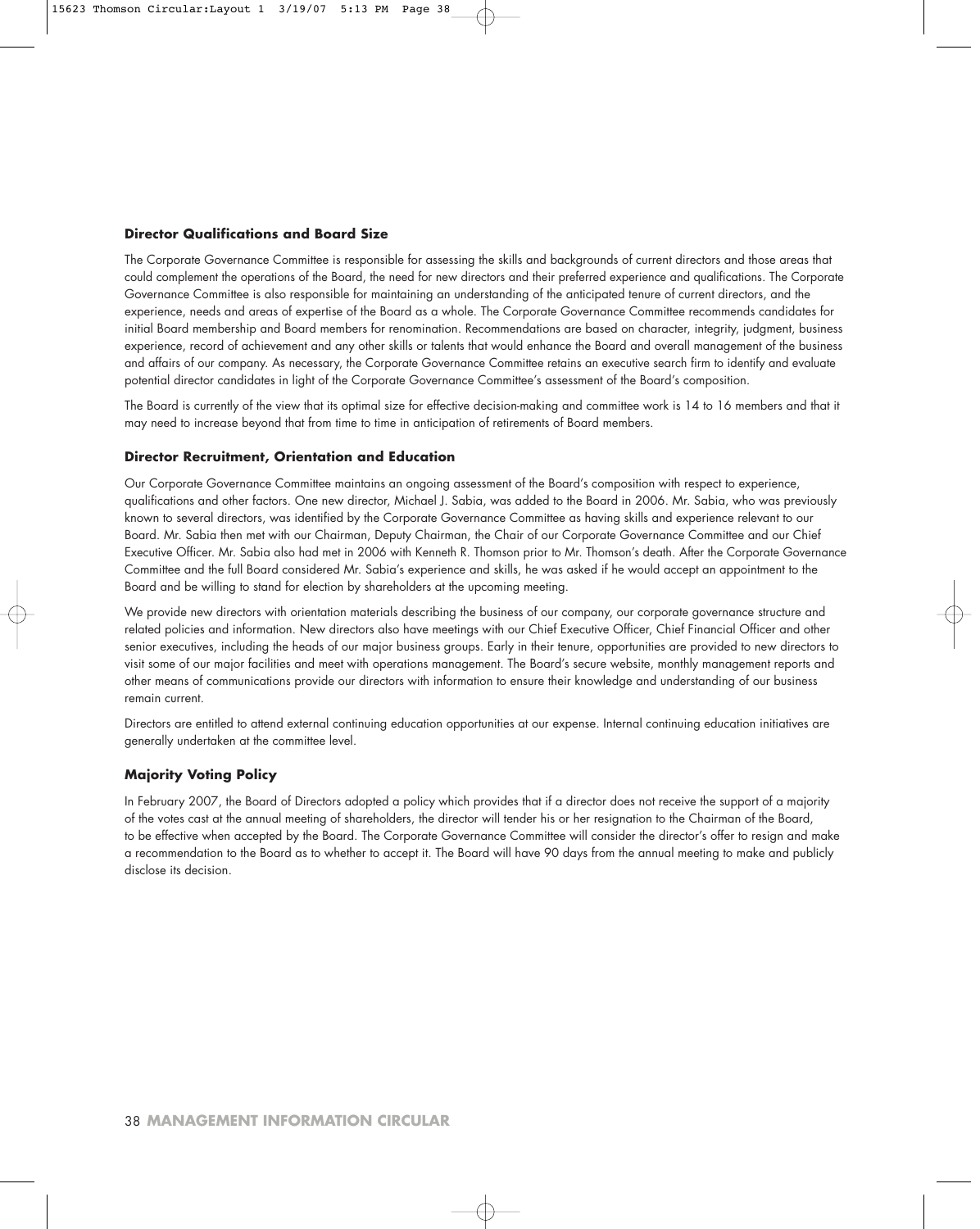# **Director Attendance**

Full attendance is expected from our directors at our Board and committee meetings and at the annual meeting of shareholders. In 2006, the Board met 12 times. Six of our 10 scheduled Board meetings were held in person. Two additional telephonic meetings were held during the year. Every director attended more than 80% of Board meetings and 100% of committee meetings. The following table sets forth the attendance of our directors at Board and committee meetings in 2006.

|                                 |            | Meetings attended |  |  |
|---------------------------------|------------|-------------------|--|--|
| Director                        | Board      | Committee         |  |  |
| David K.R. Thomson              | 12 of 12   | $1$ of $1$        |  |  |
| W. Geoffrey Beattie             | 12 of 12   | 9 of 9            |  |  |
| Richard J. Harrington           | 12 of 12   |                   |  |  |
| Ron D. Barbaro                  | 11 of 12   | 10 of 10          |  |  |
| Mary Cirillo                    | 10 of 12   | $3$ of $3$        |  |  |
| Robert D. Daleo                 | 12 of 12   |                   |  |  |
| Steven A. Denning               | 12 of 12   | $5$ of $5$        |  |  |
| V. Maureen Kempston Darkes      | 12 of 12   | 8 of 8            |  |  |
| Roger L. Martin                 | 12 of 12   | 7 of 7            |  |  |
| Vance K. Opperman               | 12 of 12   | 7 of 7            |  |  |
| Michael J. Sabia <sup>1</sup>   |            | 1 of 1            |  |  |
| David H. Shaffer <sup>2</sup>   | $5$ of $5$ |                   |  |  |
| John M. Thompson                | 11 of 12   | 10 of 10          |  |  |
| Kenneth R. Thomson <sup>3</sup> | $5$ of $5$ |                   |  |  |
| Peter J. Thomson                | 12 of 12   |                   |  |  |
| Richard M. Thomson              | 11 of 12   | 12 of 12          |  |  |
| John A. Tory                    | 12 of 12   | $6$ of $6$        |  |  |

1 Mr. Sabia was appointed to the Board and the Human Resources Committee in November 2006.

2 Mr. Shaffer did not stand for re-election to the Board in May 2006.

3 Mr. Thomson died in June 2006.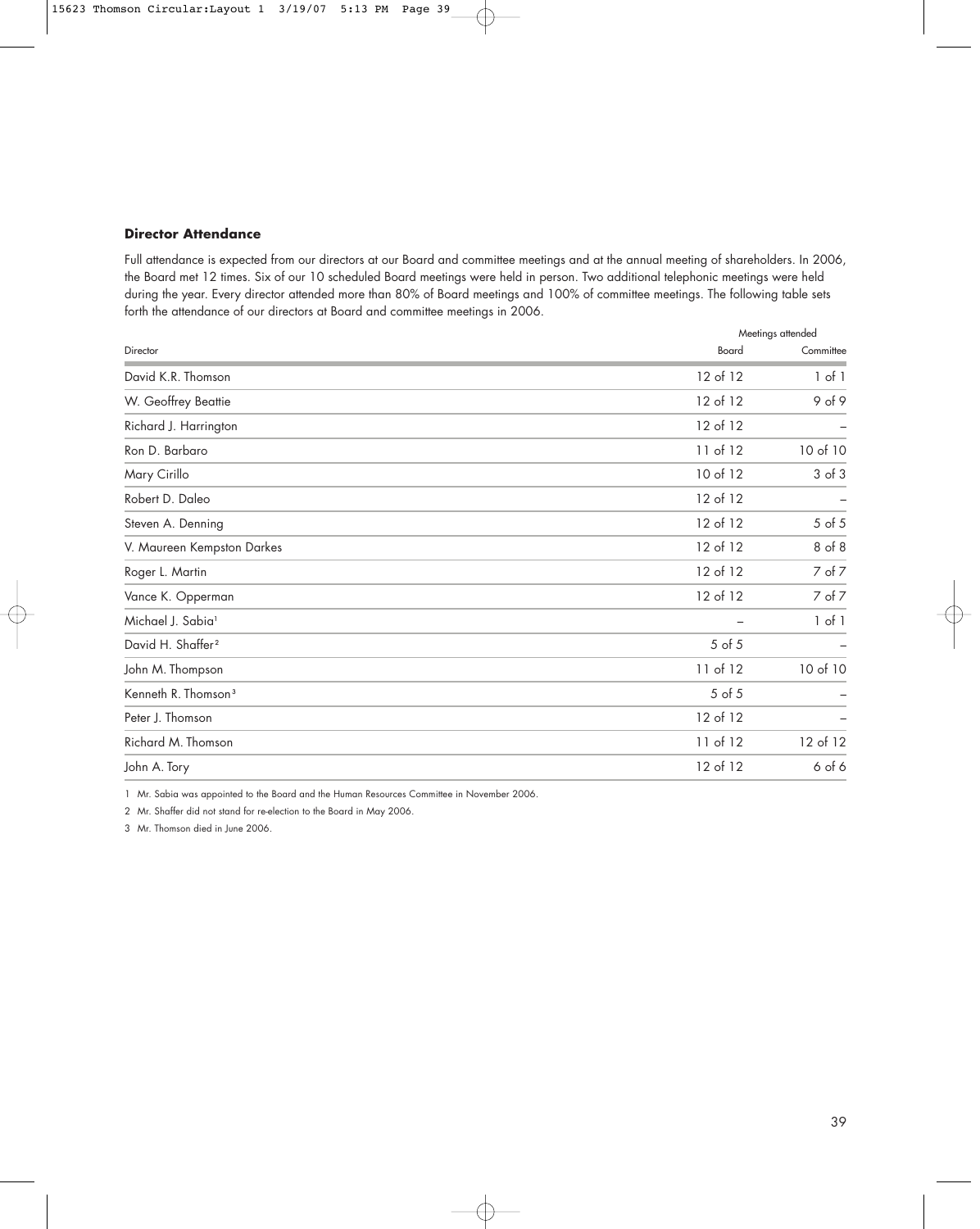### **Transactions Involving Directors or Officers**

In the case of any transaction or agreement in respect of which a director or executive officer of our company has a material interest, the director or officer is required to disclose his or her interest. Where applicable, he or she is also generally required to exclude him or herself from any deliberations or voting relating to such transaction or agreement. Related party transactions are considered by the Corporate Governance Committee or, where appropriate, a special committee of independent directors.

### **Code of Business Conduct and Ethics**

We have a Code of Business Conduct and Ethics that applies to all employees, directors and officers, including our Chief Executive Officer, Chief Financial Officer and principal accounting officer/controller. The Code was most recently revised and approved by the Board in January 2007. All of our employees, directors and officers are required to submit an acknowledgement that they have received and read a copy of the Code and understand their obligations to comply with the principles and policies outlined in it. In an effort to further promote a culture of ethical business conduct through the company, most of our employees are required to take a mandatory online training course related to the Code. The Corporate Governance Committee receives an annual report regarding the Code and our ethics hotline from our General Counsel. No material violations were reported in 2006. Also, no waivers under the Code were sought by or granted to our directors or executive officers in 2006. A copy of the Code is available on our website at www.thomson.com as well as at www.sedar.com and www.sec.gov.

#### **Corporate Communications**

As part of our governance structure, the Board has ensured that an appropriate procedure is in place so that inquiries or other communications from shareholders, analysts and the media to management are answered by our investor relations and media relations professionals or referred to an appropriate person in the company. In 2006, our company adopted an updated disclosure policy in this regard. Senior executives meet regularly with financial analysts and institutional investors, and our earnings conference calls are broadcast live via webcast and are accessible to interested shareholders, the media and members of the public. Presentations given by senior executives at investor conferences are promptly made public on our website. The Board reviews and approves the contents of major disclosure documents, including our quarterly and annual financial statements and MD&A, annual information form/Form 40-F and this circular.

### **Communications with the Board**

Shareholders and other interested parties may contact our Board or our non-management or independent directors as a group, or the directors who preside over their meetings, by writing to them c/o Secretary to the Board of Directors, The Thomson Corporation, Suite 2706, Toronto Dominion Bank Tower, P.O. Box 24, Toronto-Dominion Centre, Toronto, Ontario M5K 1A1 Canada or by e-mail at board.secretary@thomson.com. David K.R. Thomson presides over Board meetings. Mr. Beattie and Mr. Thompson preside over meetings of our non-management directors and independent directors, respectively.

# **SHARE REPURCHASE PROGRAM**

Our company has filed a notice of intention to make a normal course issuer bid to enable us to purchase up to 15,000,000 common shares. The notice provides that our company may purchase these shares between May 5, 2006 and May 4, 2007 at prevailing market prices in amounts and at times to be determined by our company. We may make purchases through the TSX or the NYSE. Common shares that we purchase under the bid are cancelled. In 2006, we repurchased 10,680,600 common shares. A copy of the notice is available at www.sedar.com and www.sec.gov or may be obtained without charge from our Investor Relations Department at the address listed below.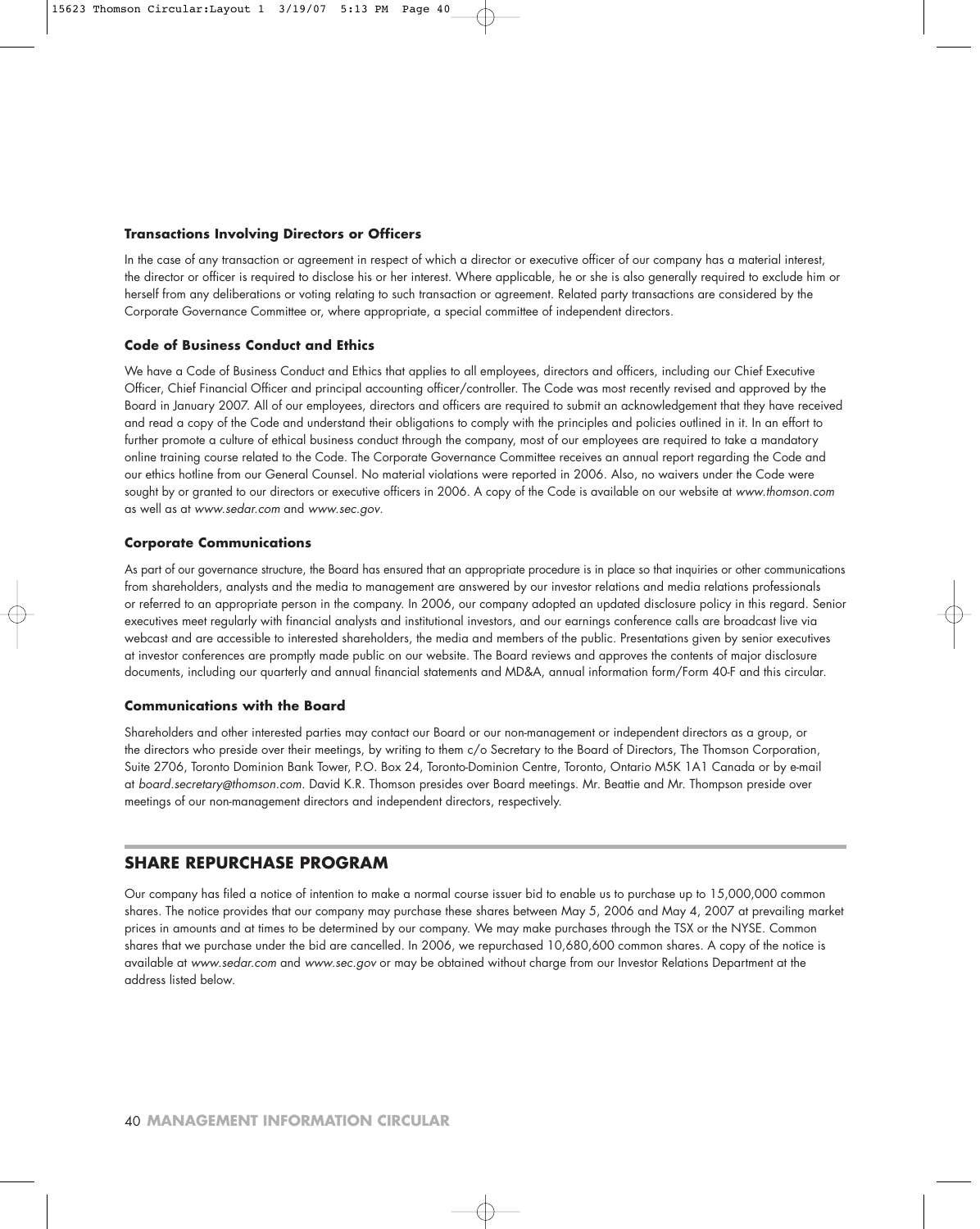# **ADDITIONAL INFORMATION**

In addition to being available at www.thomson.com, our Code of Business Conduct and Ethics, corporate governance guidelines and committee charters are also available in print to any shareholder who requests a copy in writing to: The Thomson Corporation, Attention: Investor Relations Department, Metro Center, One Station Place, Stamford, Connecticut 06902, United States. Requests may also be sent by e-mail to investor.relations@thomson.com.

Financial information about our company is provided in our comparative consolidated financial statements and management's discussion and analysis (MD&A) for the year ended December 31, 2006. You can obtain copies of these financial statements and our MD&A by contacting our Investor Relations Department by mail or e-mail as indicated in the paragraph immediately above. You will also find these financial statements and MD&A at www.thomson.com.

Additional information relating to our company, including our other continuous disclosure materials, is available on our website, www.thomson.com, the Canadian Securities Administrators' website, www.sedar.com, and in the EDGAR section of the SEC's website at www.sec.gov.

# **DIRECTORS' APPROVAL**

The contents and sending of this circular to shareholders of the company have been approved by the Board of Directors of the company.

**David W. Binet** Secretary to the Board of Directors Toronto, Ontario

March 15, 2007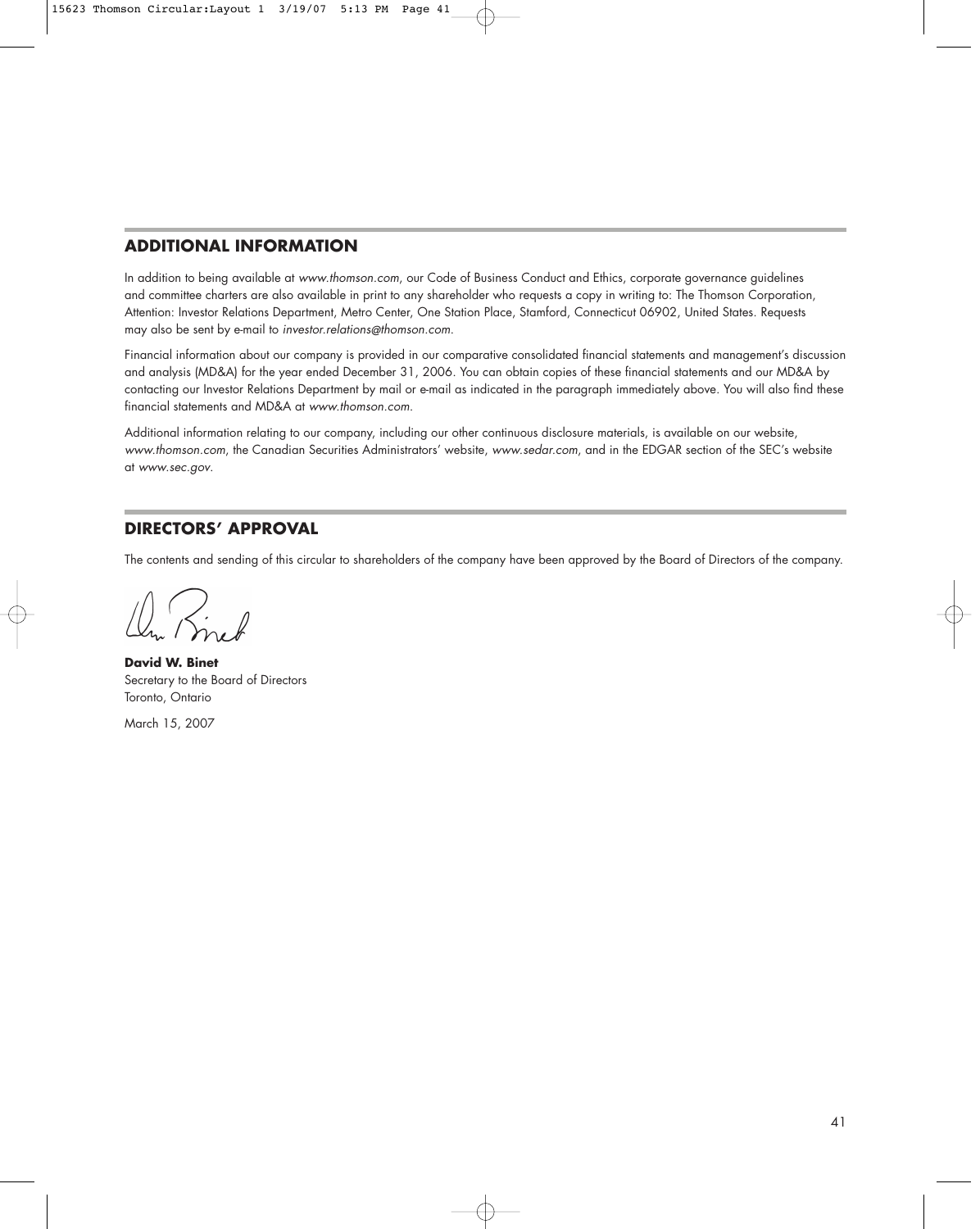# **ANNEX A – CORPORATE GOVERNANCE GUIDELINES**

(As approved by the Board of Directors on February 23, 2007)

### **1. General**

The Board of Directors of The Thomson Corporation believes that sound corporate governance practices are essential to the well-being of the Corporation and the promotion and protection of its shareholders' interests as owners of the Corporation. The Board oversees the functioning of the Corporation's governance system, in part, through the work of the Corporate Governance Committee which it established in 1994.

The Board has adopted these guidelines, which reflect the Corporation's commitment to high standards of corporate governance, to assist the Board in supervising the management of the business and affairs of the Corporation as required under applicable law and stock exchange rules and requirements.

The fundamental responsibility of the Board is to supervise the management of the business and affairs of the Corporation with a view to sustainable value creation for all shareholders. The Board promotes fair reporting, including financial reporting, to shareholders of the Corporation and other interested persons as well as ethical and legal corporate conduct through an appropriate system of corporate governance, internal controls and disclosure controls. The Board believes that the Corporation is best served by a board of directors that functions independently of management and that is informed and engaged.

The Corporate Governance Committee will review these guidelines annually, or more often if warranted, and recommend to the Board such changes as it deems necessary and appropriate in light of the Corporation's needs and legal and regulatory developments.

### **2. Board Composition**

### **(a) Board Membership Criteria**

The Corporate Governance Committee is responsible for assessing the need for new directors, the preferred experience and qualifications for new directors, and the skills and competencies that the Board, its committees, individual directors and candidates should possess. The Committee recommends candidates for initial Board membership and Board members for renomination. Recommendations are based on character, integrity, judgment, business experience, record of achievement and any other skills and talents which would enhance the Board and overall management of the business and affairs of the Corporation. Each director must have an understanding of the Corporation's principal operational and financial objectives, plans and strategies, financial position and performance and the performance of the Corporation relative to its principal competitors. Directors must be able to dedicate sufficient time to carry out their duties and not assume responsibilities that would materially interfere with or be incompatible with Board membership. Directors who change their principal occupation are expected to advise the Corporate Governance Committee and, if determined appropriate by the Corporate Governance Committee, resign from the Board.

### **(b) Director Independence**

The Board's composition and procedures are designed to permit it to function independently from management and to promote and protect the interests of all shareholders, in particular shareholders other than the Thomson family. The Board believes that, except during periods of temporary vacancies, no fewer than half of its members should be independent.

The Board determines whether a director is independent. In determining independence, the Board relies on the definition of "independent" as referenced in National Instrument 58-101 "Disclosure of Corporate Governance Practices" and the New York Stock Exchange (NYSE) listing standards. Generally, an independent director means a director who has been affirmatively determined by the Board to have no material relationship with the Corporation, either directly or indirectly as a partner, shareholder or officer of an organization that has a relationship with the Corporation. A material relationship is a relationship which could, in the Board's determination, reasonably interfere with the exercise of a director's independent judgment.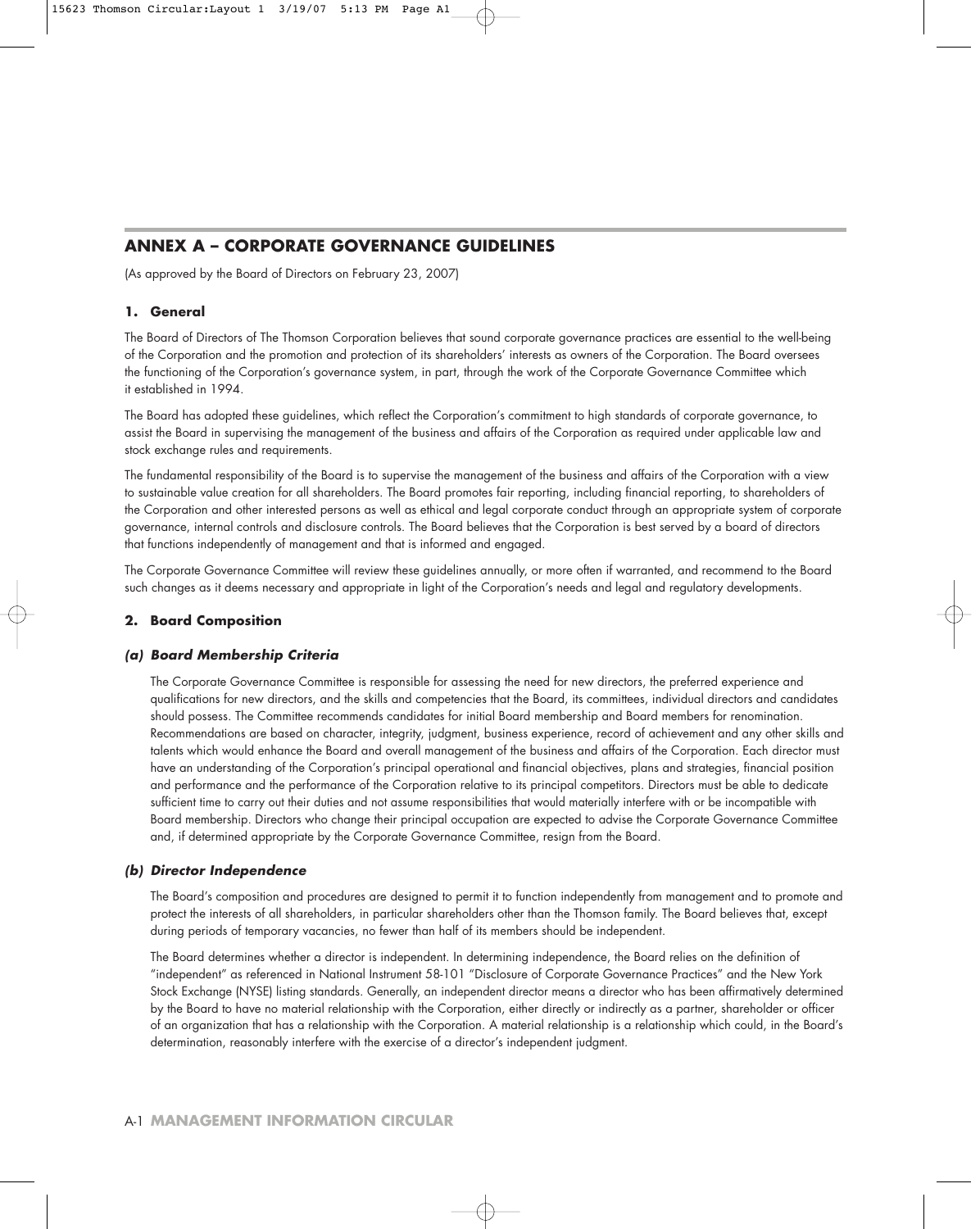The Board will review the independence of all directors on an annual basis and will publish its determinations in the management information circular for the Corporation's annual meeting of shareholders. Directors have an ongoing obligation to inform the Board of any material changes in their circumstances or relationships that may affect the Board's determination as to their independence.

Four of the directors of the Corporation are executive officers of The Woodbridge Company Limited, a private company that is the primary investment vehicle for members of the family of the late first Lord Thomson of Fleet, or Woodbridge's affiliates other than the Corporation (David Thomson, the current Chairman, W. Geoffrey Beattie, the current Deputy Chairman, Peter J. Thomson and John A. Tory). The NYSE listing standards suggest that directors in such a relationship with the Corporation be considered not independent. The Board believes that, given that there are no material relationships between any of them and the Corporation or between Woodbridge and the Corporation which affect their independence, other than Woodbridge's ownership of common shares of the Corporation, Woodbridge's interests as a shareholder of the Corporation are fully aligned with those of the Corporation's other shareholders. Nevertheless, the Board does not classify these directors as independent directors.

The NYSE listing standards require a listed company to have, among other things, a majority of independent directors on its Board. The listing standards permit a "controlled company" to be exempt from these requirements. A "controlled company" is a company of which more than 50% of the voting power is held by an individual, group or another company. The Woodbridge Company Limited is the principal and controlling shareholder of the Corporation. The Board has approved the Corporation's reliance on the controlled company exemption.

# **(c) Board Size**

The Board is currently of the view that its optimal size for effective decision-making and committee work is 14 to 16 members, and that it may need to increase beyond that from time to time in anticipation of retirements from the Board.

### **(d) Term**

All directors are elected at the annual meeting of shareholders of the Corporation for a term of one year. The Board does not believe it should establish term limits or mandatory retirement ages for its members as such limits may deprive the Corporation and its shareholders of the contributions of members who have been able to develop, over time, valuable insights into the Corporation, its strategy and business operations.

### **(e) Board Succession**

The Corporate Governance Committee is responsible for maintaining a Board succession plan that is responsive to the Corporation's needs and the interests of its shareholders.

### **(f) Service on Other Boards and Audit Committees**

The Board does not believe that its members should be prohibited from serving on the boards of other public companies so long as these commitments do not materially interfere with and are not incompatible with their ability to fulfill their duties as a member of the Board. Directors must advise the Chairman or Deputy Chairman in advance of accepting an invitation to serve on the board of another public company and, as a general rule, directors are not allowed to join a board of another public company on which two or more other directors of the Corporation serve.

Members of the Audit Committee may not serve on the audit committees of more than two other public companies without the prior approval of the Board.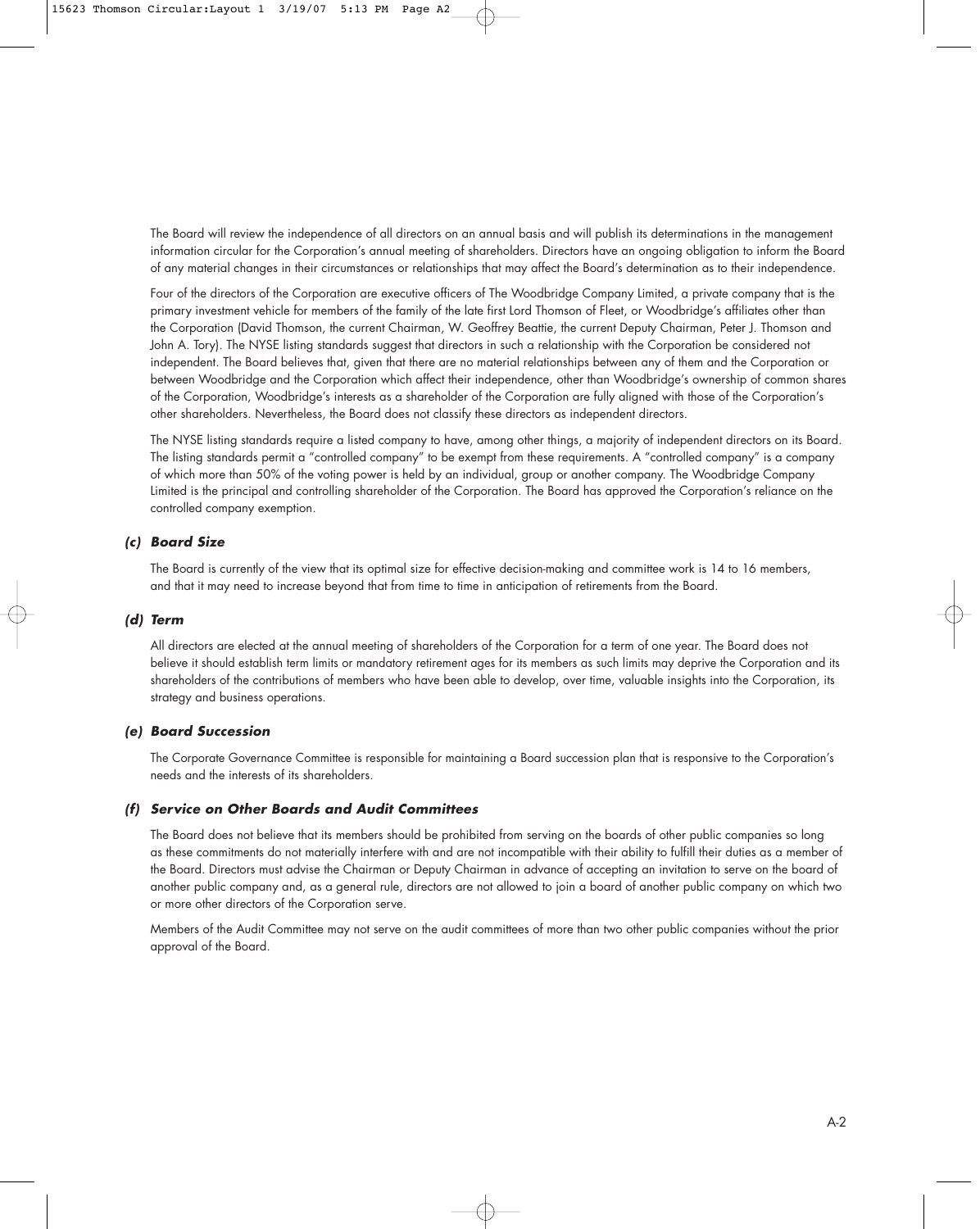# **3. Board Duties and Responsibilities**

The directors' primary responsibility is to act in good faith and to exercise their business judgment in what they reasonably believe to be the best interests of the Corporation. In fulfilling its responsibilities, the Board is, among other matters, responsible for the following matters:

### **(a) Appointment and Supervision of the Chief Executive Officer and Senior Management**

The Board appoints and supervises the Chief Executive Officer and other members of the Corporation's senior management, approves their compensation and, as permitted by applicable law, delegates to senior management responsibility for the day-to-day operations of the Corporation.

The Board will satisfy itself that a process is in place to provide for the development, evaluation and succession of the Chief Executive Officer and other members of senior management. The Board will establish and maintain a position description for the Chief Executive Officer.

The Board will satisfy itself as to the integrity of the Chief Executive Officer and other members of senior management, including confirming that the Chief Executive Officer and other members of senior management create a culture of integrity throughout the Corporation.

For purposes of these guidelines, references to "senior management" mean executives of the Corporation or its business groups as determined from time to time by the Board.

### **(b) Strategic Planning and Risk Management**

The Board will establish and maintain the Corporation's mission, values, long-term strategic goals, performance objectives and operational policies. In this regard, the Board will:

- Review and approve on an annual basis a business plan developed with management which includes rigorous but realistic goals;
- Adopt a strategic planning process and review and approve, on an annual basis, a strategic plan which takes into account, among other things, the opportunities and risks of the business;
- Approve strategic and operational policies within which management will operate in relation to capital expenditures, acquisitions and dispositions, disclosure and communications, finance and investment, risk management, human resources, internal financial and disclosure controls and management information systems;
- Set annual corporate and management performance targets;
- Confirm that a system is in place to identify the principal risks facing the Corporation and its businesses and that appropriate procedures and systems are in place to monitor, mitigate and manage such risks; and
- Confirm that processes are in place for the Corporation and its businesses to address and comply with applicable legal, regulatory, corporate, securities and other compliance matters.

### **(c) Financial Reporting and Management**

The Board will:

- Approve the Corporation's annual and interim financial statements and related management's discussion and analysis and review and oversee the integrity of the Corporation with regard to its compliance with applicable audit, accounting and financial reporting requirements;
- Approve annual operating and capital budgets;
- Confirm the integrity of the Corporation's internal control and management information systems; and
- Review operating and financial performance results relative to established strategies, plans, budgets and objectives.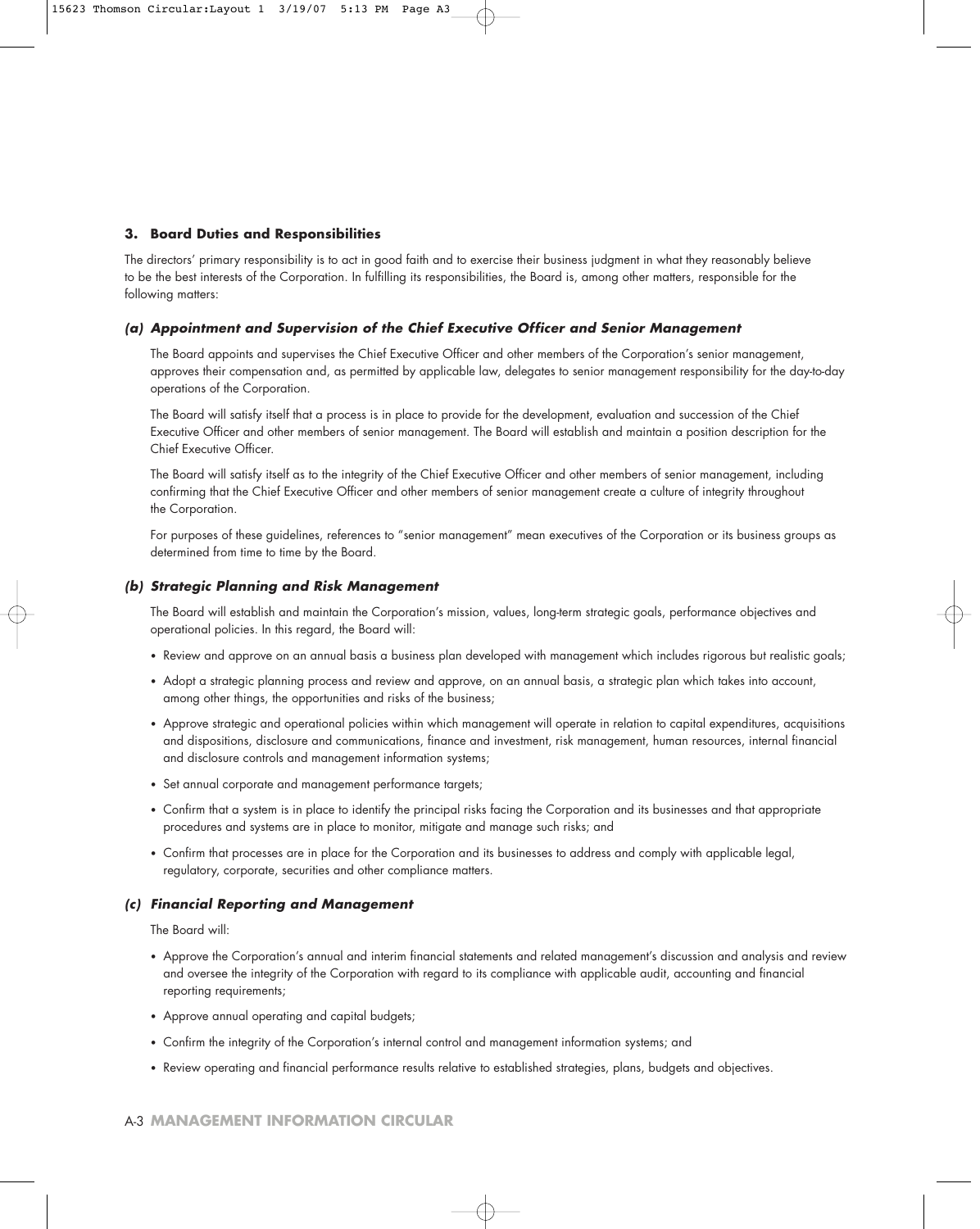# **(d) Disclosure and Communications**

The Board will satisfy itself that appropriate policies and procedures are in place regarding public disclosure and restricted trading by insiders. In this regard, the Board will approve a corporate disclosure policy for the Corporation and will confirm that a process is in place to disclose all material information in compliance with the Corporation's timely disclosure obligations and to prevent selective disclosure of material information to analysts, institutional investors, market professionals and others.

# **(e) Corporate Governance**

The Board will:

- Develop the Corporation's approach to corporate governance, including establishing appropriate principles and guidelines relating to corporate governance that are specifically applicable to the Corporation and practices to facilitate the Board's independence;
- Establish committees and approve their respective charters and the limits of authority delegated to each committee;
- Establish appropriate processes for the regular evaluation of the effectiveness of the Board and its committees;
- Approve the nomination of directors;
- Review the adequacy and form of directors' compensation to confirm that it realistically reflects the responsibilities and risks involved in being a director;
- Arrange for non-management directors to meet at least quarterly without management present and for independent directors to meet at least annually; and
- Ensure that sufficient funds are available for its effective operation and that of its committees.

# **(f) Approval of Certain Other Matters**

The Board must approve those matters which may not be delegated by the Board under applicable corporate law including, among others, the issuance of securities of the Corporation (except in the manner and on terms authorized by the Board), the declaration of dividends, the repurchase or redemption of shares of the Corporation and the adoption, repeal or amendment of the by-laws of the Corporation. The Board may also reserve to itself the right to approve certain matters notwithstanding the delegation to senior management of the authority to manage the business of the Corporation.

# **4. Controlling Shareholder**

As of the date hereof, The Woodbridge Company Limited is the principal and controlling shareholder of the Corporation.

Woodbridge's primary investment is its holding of common shares of the Corporation. In its involvement with the Corporation, Woodbridge focuses principally on the following matters:

- Corporate governance, including the effectiveness of the Board;
- The appointment of the Chief Executive Officer and other members of senior management and related succession planning;
- The development of the long-term business strategy of the Corporation and assessment of its implementation; and
- Capital strategy.

With its expertise in dealing with these matters and its substantial equity investment in the Corporation, Woodbridge monitors the Corporation as an owner to an extent that other shareholders cannot. Woodbridge considers that its interests as a shareholder are fully aligned with those of all other shareholders.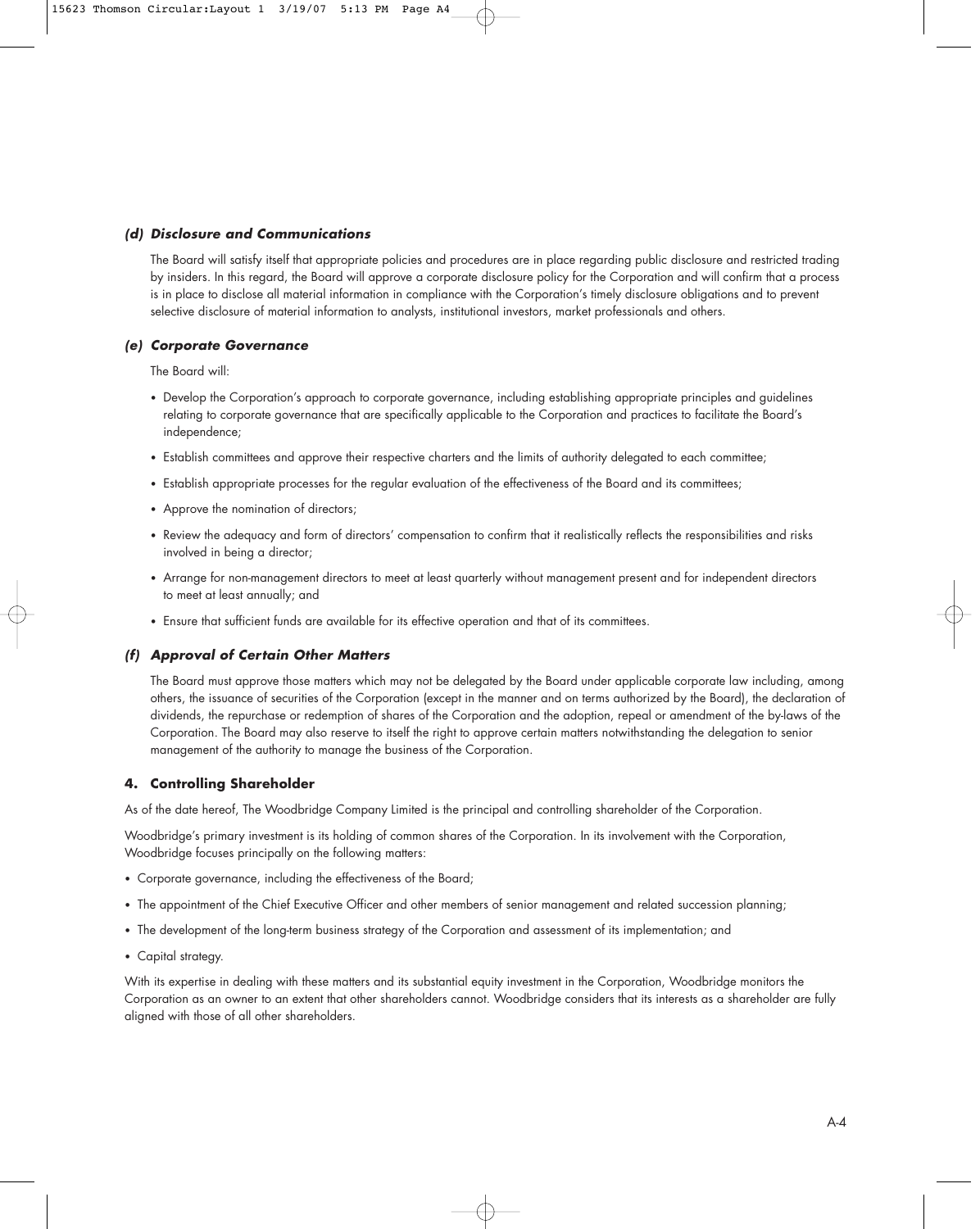# **5. Chairman**

The Board will in each year elect from among its members a Chairman who is not the Chief Executive Officer or otherwise a member of the Corporation's management.

The Chairman is principally responsible for overseeing the operations and affairs of the Board.

### **6. Deputy Chairman**

The Board may in each year elect from among its members a Deputy Chairman who is not the Chief Executive Officer or otherwise a member of management.

The Deputy Chairman is responsible for assisting the Chairman in fulfilling his duties and for performing additional duties requested by the Board.

### **7. Secretary to the Board of Directors**

The Board will appoint an individual who is not a member of management to act as the Secretary to the Board.

The Secretary to the Board is responsible for assisting the Chairman and the Deputy Chairman in managing the operations and affairs of the Board and for performing additional duties requested by the Chairman, the Deputy Chairman or the Board or any of its committees. The Secretary to the Board reports directly to the Chairman and the Deputy Chairman.

### **8. Board Committees**

# **(a) General**

The Board carries out its responsibilities directly and through the following committees and such other committees as it may establish from time to time: the Audit Committee, the Corporate Governance Committee and the Human Resources Committee.

### **(b) Composition**

All committees will be comprised solely of directors who are not members of management and who are selected by the Board on the recommendation of the Corporate Governance Committee. The Corporation relies on an exemption available to controlled companies from the NYSE listing standards requiring the Human Resources and Corporate Governance Committees to be composed entirely of independent directors. Members of the Audit Committee must be independent and are subject to the additional requirements that they may not (i) accept directly or indirectly any consulting, advisory, or other compensatory fee from the Corporation or any of its subsidiaries, other than director and committee fees and pension or other forms of deferred compensation for prior service (provided such compensation is not contingent in any way on continued service), or (ii) be an "affiliated person" of the Corporation or any of its subsidiaries (within the meaning of applicable law). Each member of the Audit Committee will be "financially literate" (within the meaning of applicable law).

### **(c) Chair**

The Audit Committee, Corporate Governance Committee and the Human Resources Committee are each chaired by an independent director who is selected by the Board on the recommendation of the Corporate Governance Committee and is responsible for determining the agenda and the frequency and conduct of meetings.

### **(d) Charters**

Each committee has its own charter that sets out its responsibilities and duties, qualifications for membership, procedures for committee member removal and appointment and reporting to the Board. On an annual basis, each committee's charter is reviewed by both the committee itself and the Corporate Governance Committee and is also reviewed and approved by the Board. Copies of each charter are posted on the Corporation's website.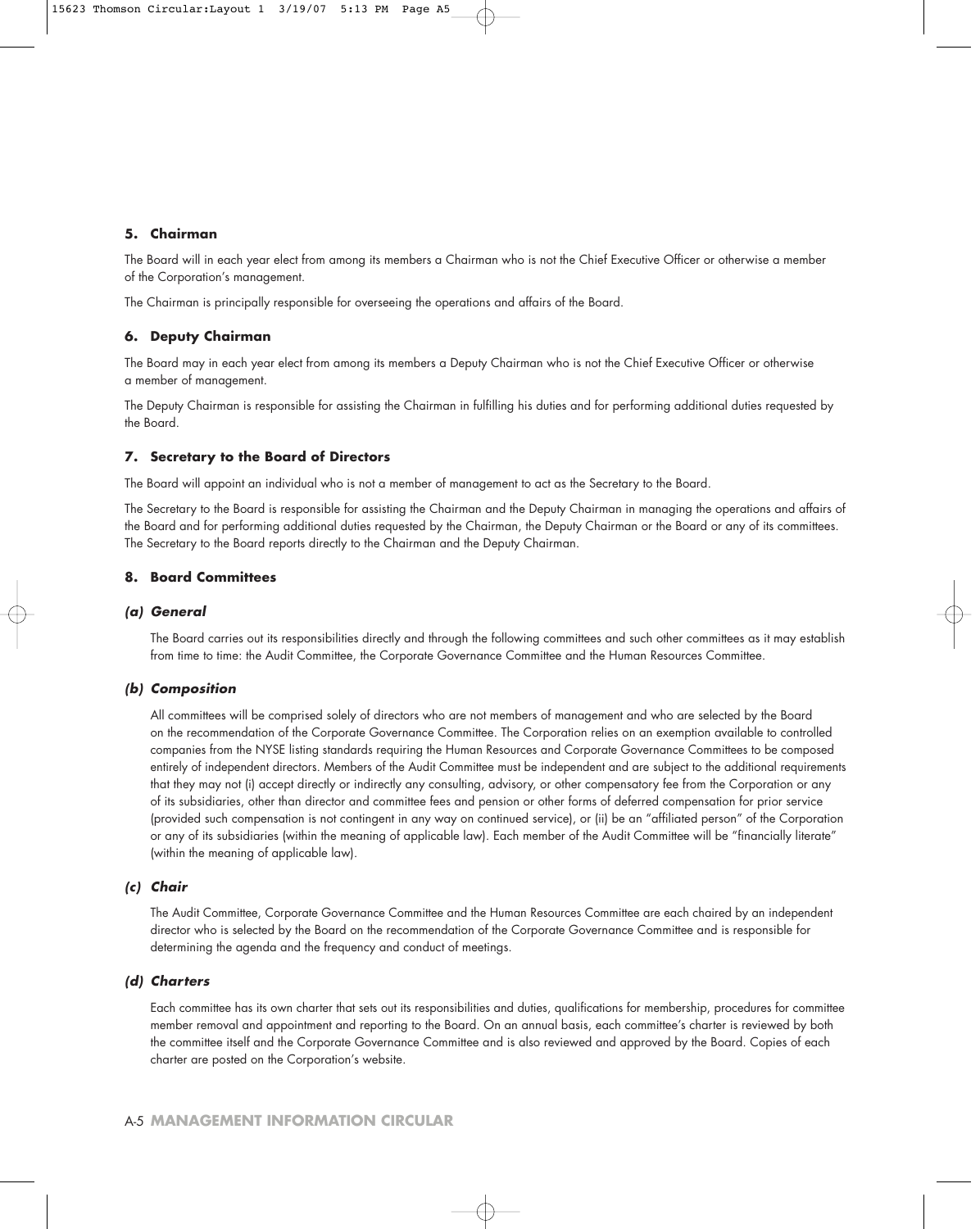# **9. Board and Committee Meetings**

### **(a) Scheduling**

Board meetings are scheduled in advance at appropriate intervals throughout the year. In addition to regularly scheduled Board meetings, additional Board meetings may be called upon proper notice at any time to address specific needs of the Corporation. The Board may also take action from time to time by unanimous written consent. A Board meeting may be called by the Chairman, the Deputy Chairman, the Chief Executive Officer or any two directors.

Each committee meets as often as it determines is necessary to fulfill its responsibilities. A meeting of any committee may be called by the committee chair, the Chairman, the Deputy Chairman, the Chief Executive Officer or any committee member.

Board meetings are held at a location determined by the Chairman and meetings of each committee are held at a location determined by the committee chair. The Board meets at least once a year at the offices of one of the Corporation's businesses so that directors may meet operating management and develop a deeper understanding of a particular business or market group.

### **(b) Agenda**

The Chairman establishes the agenda for each Board meeting in consultation with the Deputy Chairman, the other directors, the Secretary to the Board and the Corporation's senior management. Any director may propose the inclusion of items on the agenda, request the presence of or a report by any member of senior management, or at any Board meeting raise subjects that are not on the agenda for that meeting.

Committee chairs establish the agenda for each committee meeting. Any committee member may propose the inclusion of items on the agenda, request the presence of or a report by any member of senior management, or at any committee meeting raise subjects that are not on the agenda for the meeting.

### **(c) Meetings of Non-Management and Independent Directors**

To facilitate the Board's independence, non-management directors meet as a group after each Board meeting without management present. Non-management directors may also meet without management present at such other times as determined by the chairing or presiding director. The Deputy Chairman informs management of the substance of these meetings to the extent that action is required by them. At least annually, independent directors will meet separately. The Chair of the Corporate Governance Committee chairs these meetings and informs the Chairman and the Deputy Chairman of the substance of these meetings to the extent that action is required by them.

# **(d) Distribution of Information**

Information that is important to the Board's understanding of the business and its meeting agenda are distributed to the Board before it meets. Sensitive subject matters may be discussed at a meeting without written materials being distributed in advance or at the meeting. The Board periodically receives reports on the operating activities of the Corporation, as well as reports on certain non-operational matters, including corporate governance, insurance, pensions and treasury matters. The Corporation maintains a secure intranet site for directors, which is used to distribute information and to foster communication among directors and between directors and the Corporation's senior management.

### **(e) Preparation, Attendance and Participation**

Each director is expected to prepare adequately for and attend all meetings of the Board and any committee of which he or she is a member. A director who is unable to attend a Board or committee meeting in person may participate by telephone or teleconference.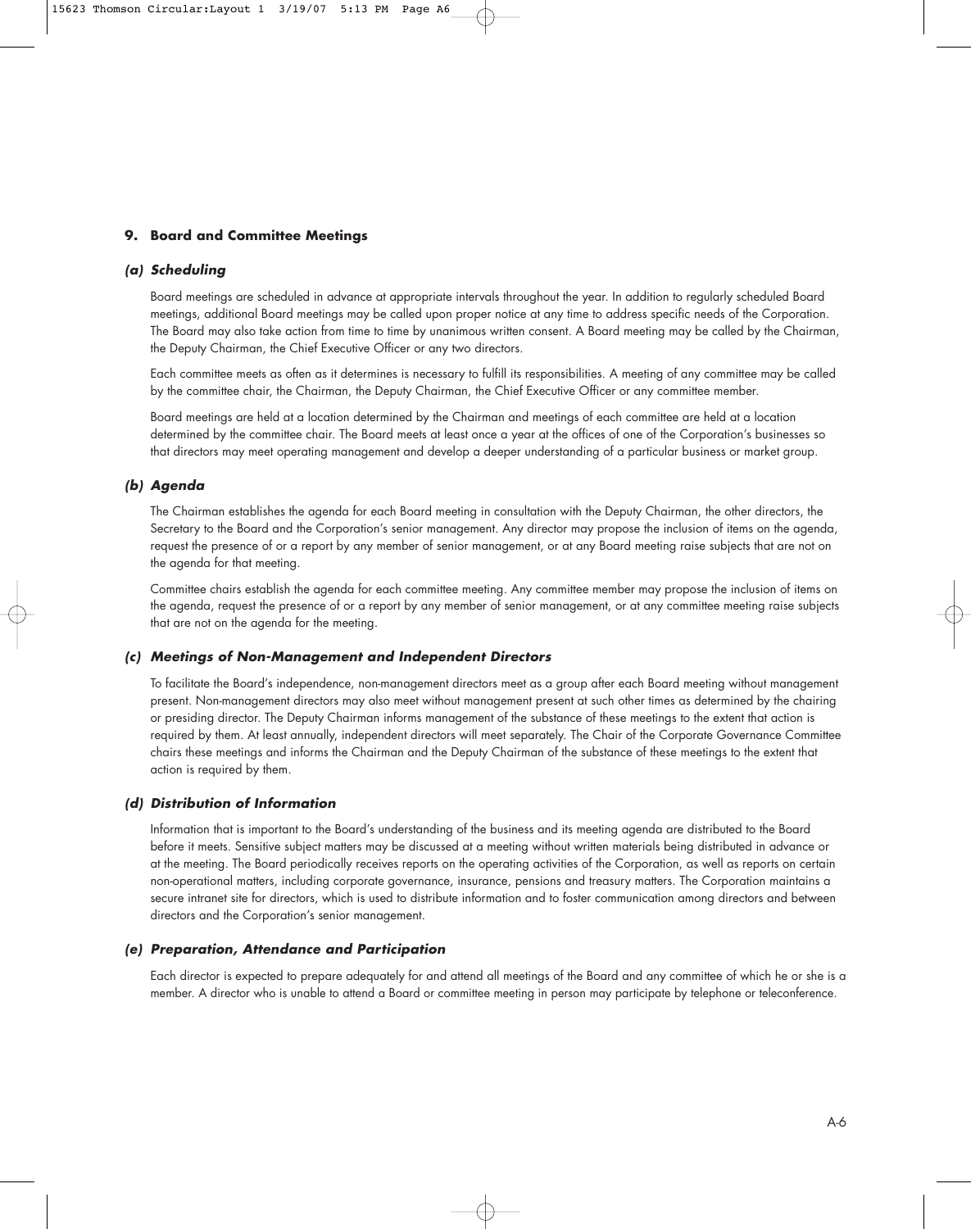# **(f) Procedures**

Procedures for Board meetings are determined by the Chairman unless otherwise determined by the by-laws of the Corporation or a resolution of the Board.

Procedures for committee meetings are determined by the chair of the committee unless otherwise determined by the by-laws of the Corporation or a resolution of the committee or the Board.

### **10. Director Compensation**

The Board believes that compensation for directors should be competitive with the compensation paid to directors of businesses of comparable size and in comparable markets. The Board reviews directors' compensation annually with these criteria in mind.

Non-Management directors (except for the Chairman and Deputy Chairman) must receive at least one-third and may receive up to 100% of their annual retainer in common shares of the Corporation or deferred share units. If a director elects to receive shares, the amount (net of withholding taxes) is used to buy shares for the director in the open market. If a director elects to receive deferred share units, units representing the value of the shares are credited to the director's account based on the market value of a share. Deferred share units are paid to the director within one year following termination of Board service. Payment will be made in shares or cash (net of withholding taxes), based on the market value of the shares on the date of payment. Deferred share units also accumulate additional units based on notional equivalents of dividends declared on the Corporation's common shares. The Board believes that this plan further aligns the interests of directors with the interests of other shareholders.

Directors are reimbursed by the Corporation for reasonable travel and out-of-pocket expenses incurred in connection with their duties as directors.

Management directors do not receive compensation for their services as directors. Neither the Chairman nor the Deputy Chairman receives attendance fees.

# **11. Share Ownership Requirements**

Directors are required to hold common shares or deferred share units of the Corporation having a value equal to at least five times the amount of their annual retainer for service as a director. Directors have from the later of January 20, 2008 or five years from the date of their election or appointment to the Board to comply with this requirement.

The Chief Executive Officer is required to acquire and hold common shares or deferred share units of the Corporation with a value equal to at least five times his or her annual base salary.

Each of the other executive officers of the Corporation is required to acquire and hold common shares or deferred share units of the Corporation with a value equal to at least his or her annual base salary or, in some instances, with a value equal to at least three times his or her annual base salary, depending on his or her position with the Corporation.

The Chief Executive Officer and the other executive officers of the Corporation do not have a deadline in which to comply with the share ownership requirements. Each of them is expected to retain a specified percentage of the common shares of the Corporation that he or she acquires (after applicable tax withholdings) through option exercises and the vesting of restricted share units until he or she has attained the share ownership requirements. The Chief Executive Officer is currently required to retain 100% of the common shares of the Corporation that he acquires and the other executive officers of the Corporation must retain 50% of the common shares of the Corporation that they acquire, until they attain the share ownership requirements.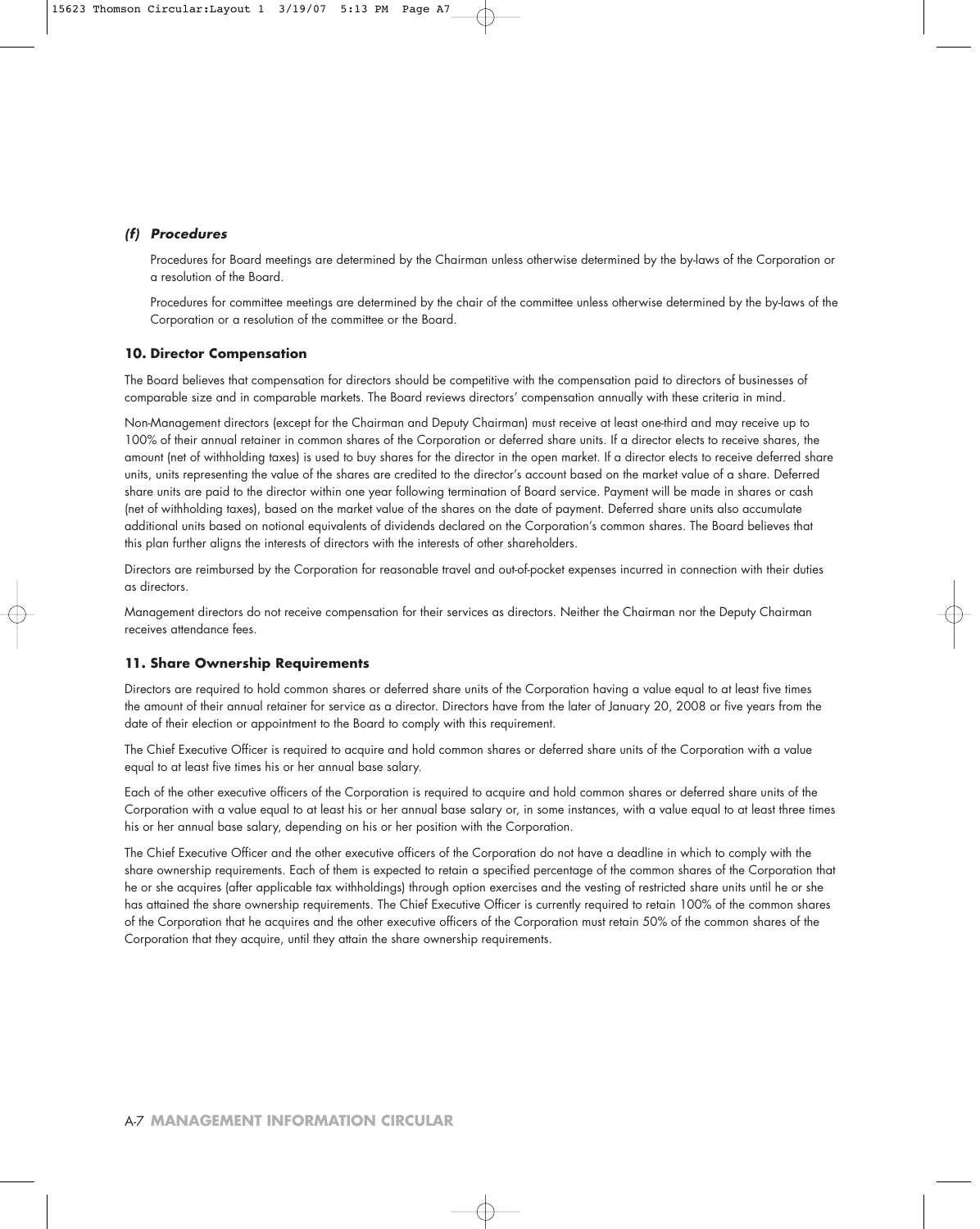# **12. Director Orientation and Continuing Education**

New directors receive orientation materials describing the Corporation's business, its corporate governance structure and related policies and information. New directors also have meetings with the Corporation's Chairman, Deputy Chairman, Chief Executive Officer and Chief Financial Officer and other senior executives, including heads of the Corporation's major business groups. Early in their tenure, new directors are provided with the opportunity to visit major facilities and meet with operating management of the Corporation's market groups.

The Corporate Governance Committee is responsible for confirming that procedures are in place and resources are made available to provide directors with appropriate continuing education opportunities. Directors may attend continuing education programs at the Corporation's expense.

# **13. Board Access to Management and Advisors**

The Board has complete access to members of the Corporation's management and directors are encouraged to raise any questions or concerns directly with management. The Board and its committees may invite any member of management, employee, outside advisor or other person to attend any of their meetings.

In carrying out their duties, the Board and any of its committees may retain an outside advisor at the expense of the Corporation at any time and have the authority to determine the advisor's fees and other retention terms. Individual directors may retain an outside advisor at the expense of the Corporation with the approval of the Corporate Governance Committee.

### **14. Performance Assessments of the Board, Directors and Committees**

The Board, acting through the Corporate Governance Committee, annually reviews the effectiveness of the Board, each director and each Board committee in fulfilling their responsibilities and duties, including their effectiveness and contribution. The Corporate Governance Committee subsequently makes recommendations to the Board for appropriate action. The Corporate Governance Committee also evaluates individual directors to assess their suitability for nomination for re-election.

# **15. Code of Business Conduct and Ethics**

The Board has adopted a Code of Business Conduct and Ethics. The Board expects all directors, officers and employees of the Corporation and its subsidiaries to conduct themselves in accordance with the highest ethical standards and to adhere to the Code. Any waiver of the Code for directors or executive officers may only be made by the Board or one of its committees and will be disclosed by the Corporation to the extent required by law, regulation or stock exchange requirement.

# **16. Prohibition on Personal Loans**

The Corporation will not extend or maintain credit, arrange for the extension of credit, or renew an extension of credit, in the form of a personal loan to or for any director or executive officer.

# **17. Indemnification and Insurance**

In accordance with the by-laws of the Corporation and applicable Ontario law, current and former directors and officers are each indemnified by the Corporation against all liability and costs arising out of any action or suit against them resulting from the execution of their duties, provided that they have carried out their duties honestly and in good faith with a view to the best interests of the Corporation and have otherwise complied with the provisions of applicable corporate law.

The Corporation maintains insurance for the benefit of its directors and officers against any liability incurred by them for which they would be indemnified. The amount and terms of the insurance coverage are dependent upon prevailing market conditions and practices with the objective of adequately protecting directors and officers from such liability.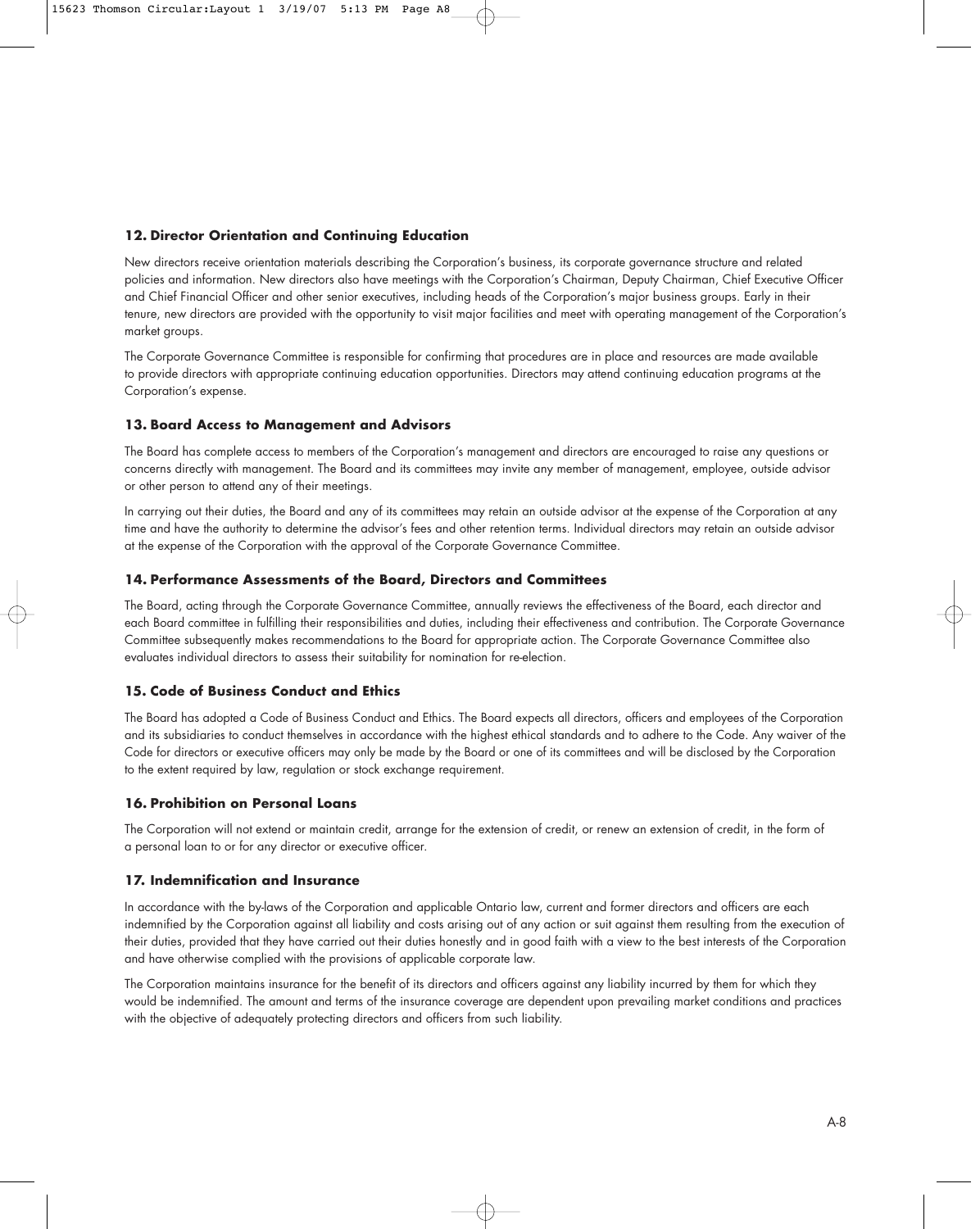# **18. Conflicts of Interest**

Each director is required to inform the Board of any potential or actual conflict of interest he or she may have with the Corporation. If a director has a personal interest in a matter before the Board or a committee, he or she must not participate in any vote on the matter, except where the Board or the committee has expressly determined that it is appropriate for him or her to do so.

To avoid potential conflicts of interest, interlocking directorships will not be allowed. Interlocking directorships occur where a member of senior management of the Corporation serves on the board or as a trustee of a company or institution that employs a director of the Corporation.

# **19. To Contact the Board and Its Committees**

The Board welcomes input and comments from shareholders of the Corporation. You may contact one or more members of the Board or its committees by writing to the Secretary to the Board at:

Board of Directors of The Thomson Corporation c/o David W. Binet, Secretary to the Board of Directors The Thomson Corporation 65 Queen Street West, Suite 2400 Toronto, Ontario M5H 2M8 Canada

E-mail: board.secretary@thomson.com